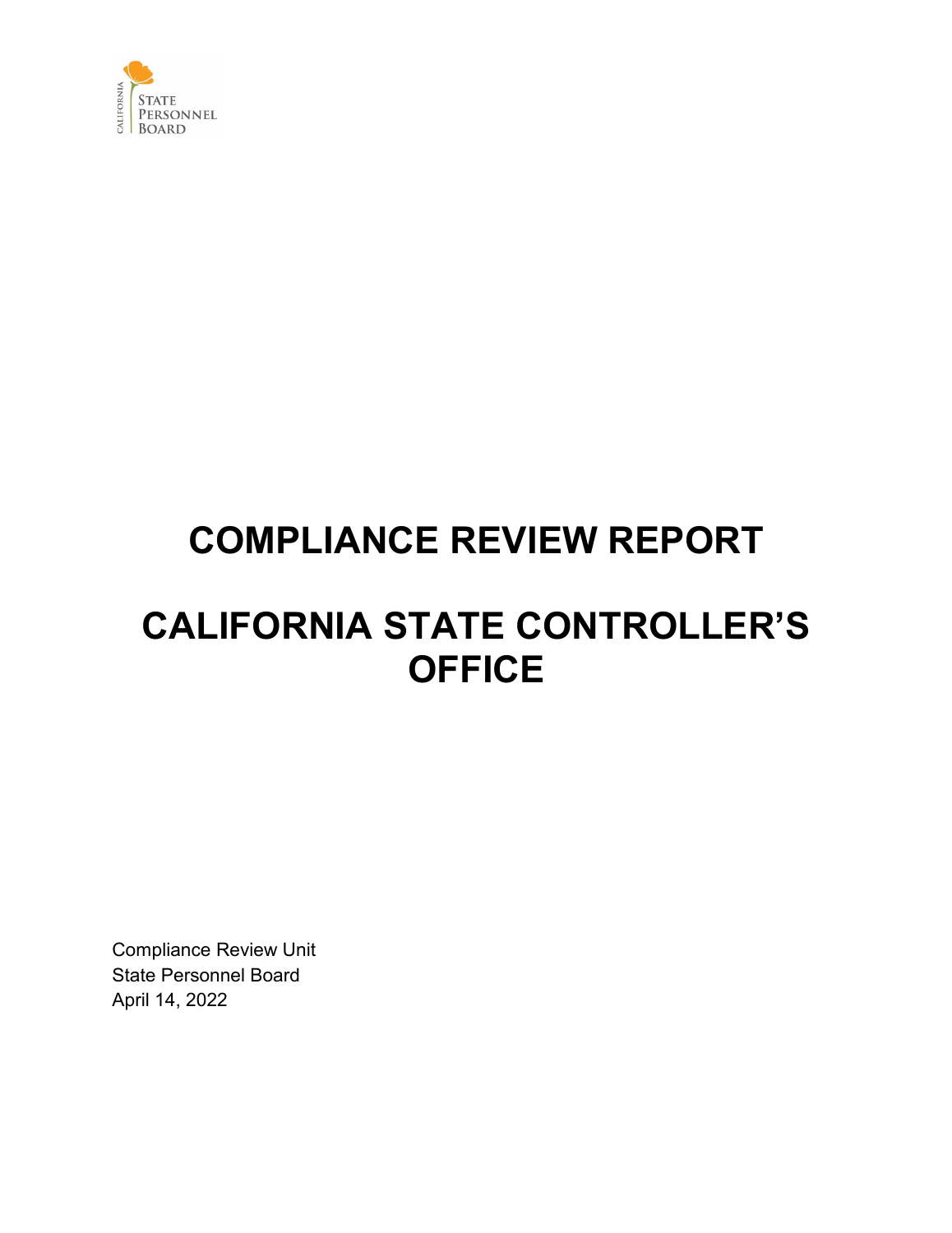# **TABLE OF CONTENTS**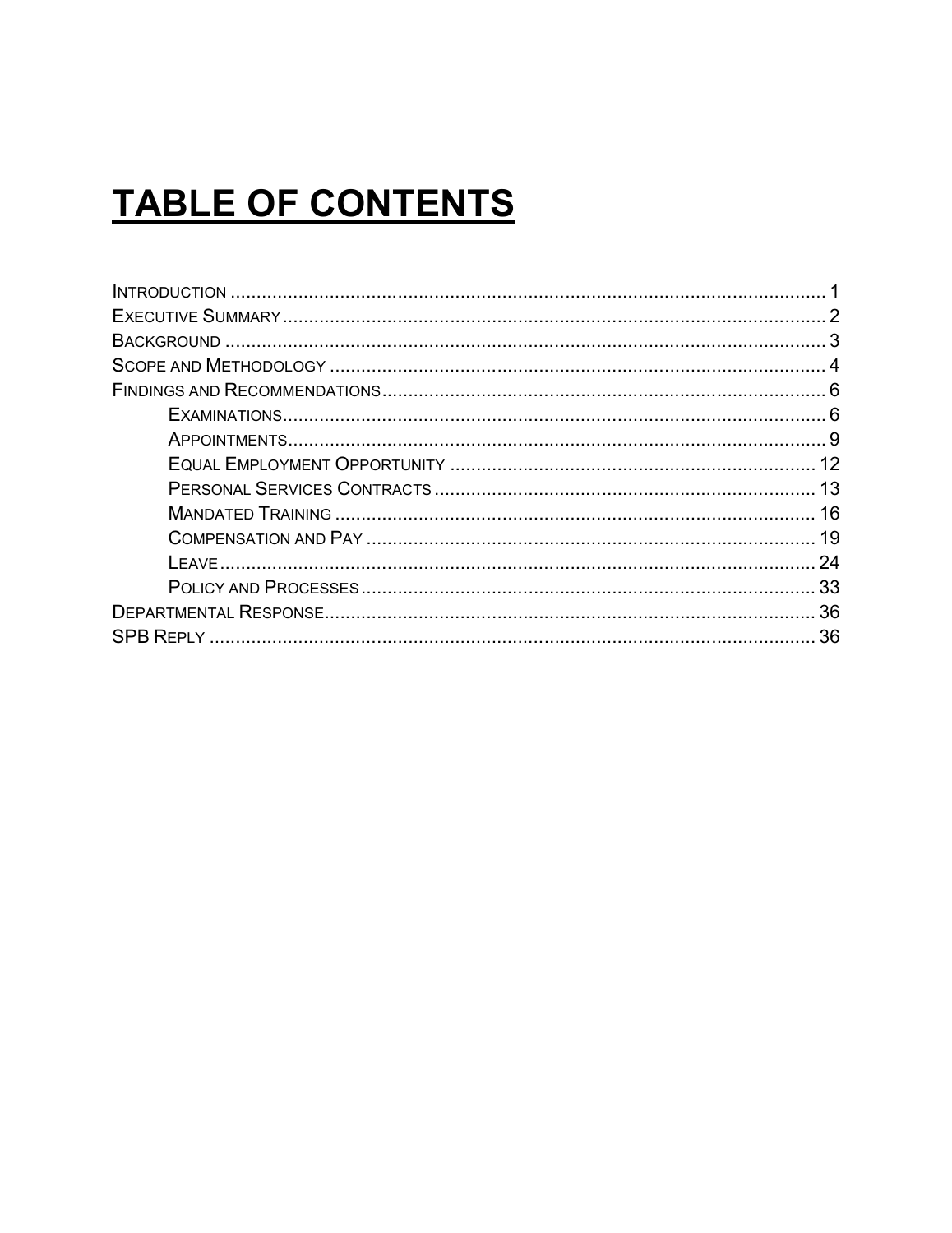#### **INTRODUCTION**

<span id="page-2-0"></span>Established by the California Constitution, the State Personnel Board (the SPB or Board) is charged with enforcing and administering the civil service statutes, prescribing probationary periods and classifications, adopting regulations, and reviewing disciplinary actions and merit-related appeals. The SPB oversees the merit-based recruitment and selection process for the hiring of over 200,000 state employees. These employees provide critical services to the people of California, including but not limited to, protecting life and property, managing emergency operations, providing education, promoting the public health, and preserving the environment. The SPB provides direction to departments through the Board's decisions, rules, policies, and consultation.

Pursuant to Government Code section 18661, the SPB's Compliance Review Unit (CRU) conducts compliance reviews of appointing authorities' personnel practices in five areas: examinations, appointments, equal employment opportunity (EEO), personal services contracts (PSC's), and mandated training, to ensure compliance with civil service laws and Board regulations. The purpose of these reviews is to ensure state agencies are in compliance with merit related laws, rules, and policies and to identify and share best practices identified during the reviews.

Pursuant to Government Code section 18502, subdivision (c), the SPB and the California Department of Human Resources (CalHR) may "delegate, share, or transfer between them responsibilities for programs within their respective jurisdictions pursuant to an agreement." SPB and CalHR, by mutual agreement, expanded the scope of program areas to be audited to include more operational practices that have been delegated to departments and for which CalHR provides policy direction. Many of these delegated practices are cost drivers to the state and were not being monitored on a statewide basis.

As such, SPB also conducts compliance reviews of appointing authorities' personnel practices to ensure that state departments are appropriately managing the following nonmerit-related personnel functions: compensation and pay, leave, and policy and processes. These reviews will help to avoid and prevent potential costly litigation related to improper personnel practices, and deter waste, fraud, and abuse.

The SPB conducts these reviews on a three-year cycle.

The CRU may also conduct special investigations in response to a specific request or when the SPB obtains information suggesting a potential merit-related violation.

It should be noted that this report only contains findings from this hiring authority's compliance review. Other issues found in SPB appeals and special investigations as well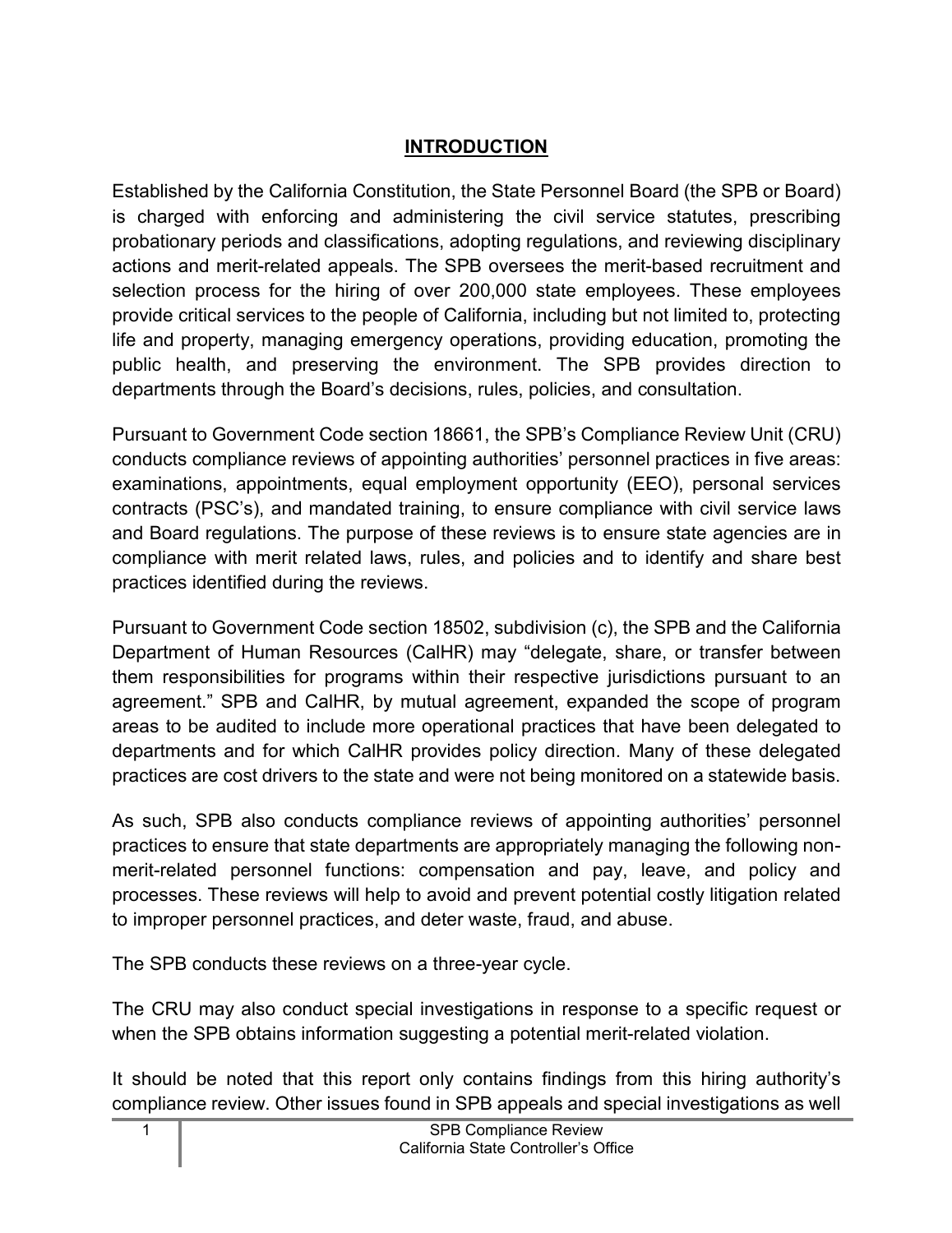as audit and review findings by other agencies such as the CalHR and the California State Auditor are reported elsewhere.

#### **EXECUTIVE SUMMARY**

<span id="page-3-0"></span>The CRU conducted a routine compliance review of the California State Controller's Office (SCO) personnel practices in the areas of examinations, appointments, EEO, PSC's, mandated training, compensation and pay, leave, and policy and processes. The following table summarizes the compliance review findings.

| Area                                                    | <b>Severity</b>     | Finding                                                                                                                                         |
|---------------------------------------------------------|---------------------|-------------------------------------------------------------------------------------------------------------------------------------------------|
| Examinations<br>In Compliance                           |                     | <b>Examinations Complied with Civil Service</b><br><b>Laws and Board Rules</b>                                                                  |
| Examinations<br>In Compliance                           |                     | <b>Permanent Withhold Actions Complied</b><br>with Civil Service Laws and Board Rules                                                           |
| <b>Serious</b><br>Appointments                          |                     | <b>Probationary Evaluations Were Not</b><br>Provided for All Appointments Reviewed<br>and Some That Were Provided Were<br>Untimely <sup>1</sup> |
| <b>Equal Employment</b><br>Opportunity                  | In Compliance       | <b>Equal Employment Opportunity Program</b><br>Complied With All Civil Service Laws and<br><b>Board Rules</b>                                   |
| <b>Personal Services</b><br><b>Serious</b><br>Contracts |                     | Unions Were Not Notified of Personal<br><b>Services Contracts</b>                                                                               |
| <b>Very Serious</b><br><b>Mandated Training</b>         |                     | Ethics Training Was Not Provided for All<br>Filers <sup>2</sup>                                                                                 |
| <b>Mandated Training</b><br><b>Very Serious</b>         |                     | <b>Sexual Harassment Prevention Training</b><br>Was Not Provided for All Supervisors                                                            |
| Compensation and<br>Pay                                 | <b>Very Serious</b> | <b>Incorrect Application of Salary</b><br>Determination Laws, Rules, and CalHR<br>Policies and Guidelines for Appointment <sup>3</sup>          |

<span id="page-3-1"></span><sup>1</sup> Repeat finding. The April 10, 2019, SCO Compliance Review Report identified 7 missing probation reports in 5 of the 49 appointment files reviewed, and 11 probation reports were not timely in 9 of the 49 appointment files reviewed.

<span id="page-3-3"></span><span id="page-3-2"></span><sup>2</sup> Repeat finding. The April 10, 2019, SCO Compliance Review Report identified 6 of 18 existing filers did not receive ethics training and 1 new filer did not receive ethics training within 6 months of appointment. <sup>3</sup> Repeat finding. The April 10, 2019, SCO Compliance Review Report identified 1 incorrect salary determination of the 24 reviewed.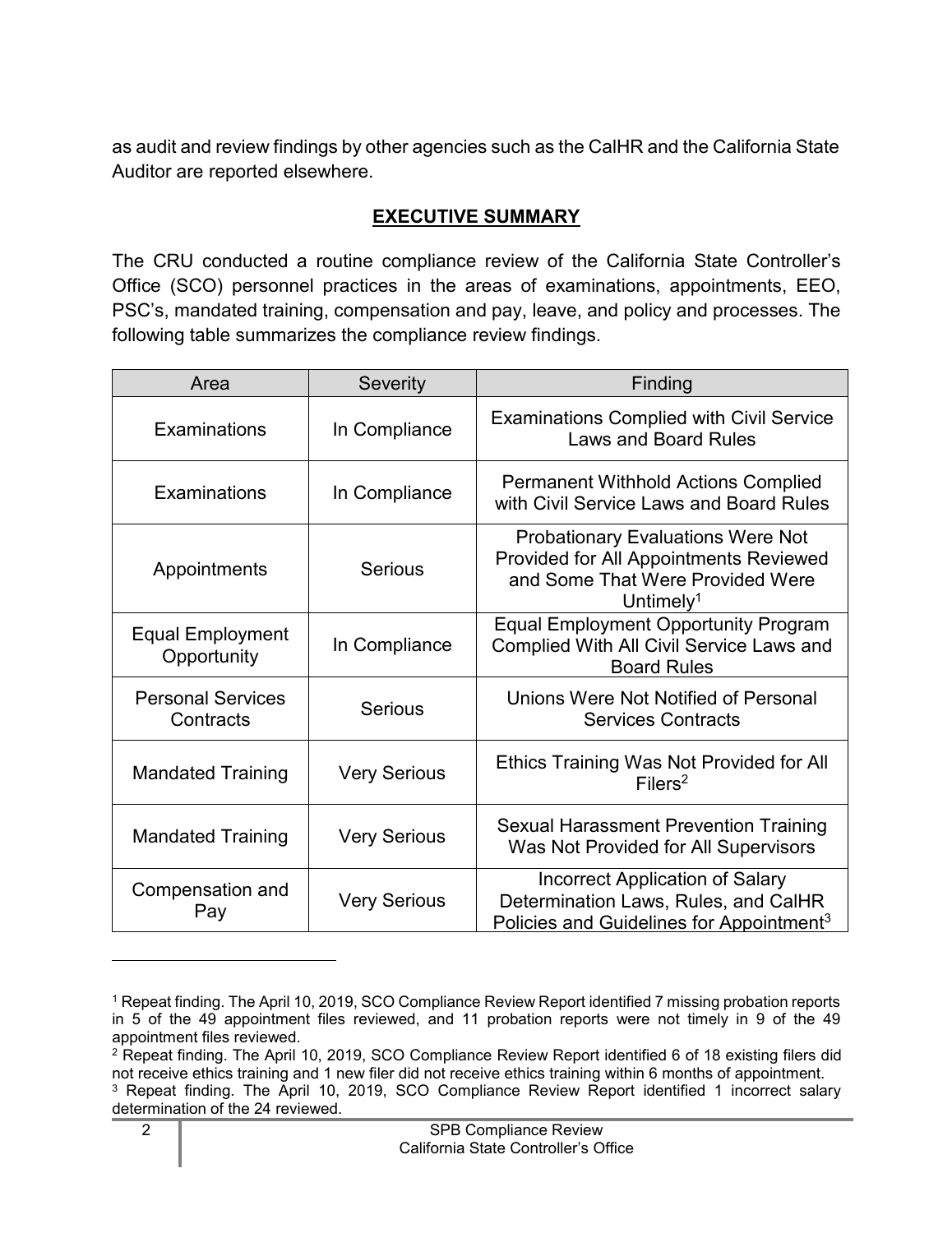| Area                    | <b>Severity</b>     | Finding                                                                                                                       |
|-------------------------|---------------------|-------------------------------------------------------------------------------------------------------------------------------|
| Compensation and<br>Pay | In Compliance       | <b>Alternate Range Movements Complied</b><br>with Civil Service Laws, Board Rules,<br>and/or CalHR Policies and Guidelines    |
| Compensation and<br>Pay | In Compliance       | <b>Bilingual Pay Authorizations Complied</b><br>with Civil Service Laws, Board Rules,<br>and/or CalHR Policies and Guidelines |
| Leave                   | <b>Serious</b>      | <b>Positive Paid Temporary Employees'</b><br>Work Exceeded Time Limitations <sup>4</sup>                                      |
| Leave                   | <b>Serious</b>      | Administrative Time Off Was Not Properly<br>Documented <sup>5</sup>                                                           |
| Leave                   | In Compliance       | Leave Auditing and Timekeeping<br>Complied with Civil Service Laws, Board<br>Rules, and/or CalHR Policies and<br>Guidelines   |
| Leave                   | In Compliance       | Service and Leave Transactions Complied<br>with Civil Service Laws, Board Rules,<br>and/or CalHR Policies and Guidelines      |
| Policy                  | In Compliance       | Nepotism Policy Complied with Civil<br>Service Laws, Board Rules, and/or CalHR<br><b>Policies and Guidelines</b>              |
| Policy                  | <b>Very Serious</b> | Injured Employee Did Not Receive Claim<br>Forms Within One Working Day of Notice<br>or Knowledge of Injury                    |
| Policy                  | <b>Serious</b>      | Performance Appraisals Were Not<br>Provided to All Employees <sup>6</sup>                                                     |

## **BACKGROUND**

<span id="page-4-0"></span>The State Controller is the Chief Fiscal Officer of California, the fifth largest economy in the world, and is principally responsible for accountability of the state's resources. The Controller ensures the appropriate expenditure and accounting for every taxpayer dollar,

<span id="page-4-1"></span><sup>4</sup> Repeat finding. The April 10, 2019, SCO Compliance Review Report identified 1 positive paid employee exceeded the 189 day/1500 hour limitation of the 16 reviewed.

<span id="page-4-3"></span><span id="page-4-2"></span><sup>5</sup> Repeat finding. The April 10, 2019, SCO Compliance Review Report identified that SCO did not obtain approval from CalHR prior to authorizing ATO in excess of 30 days for one of the five employees reviewed. <sup>6</sup> Repeat finding. The April 10, 2019, SCO Compliance Review Report identified 39 of 70 employees reviewed did not receive annual performance appraisals.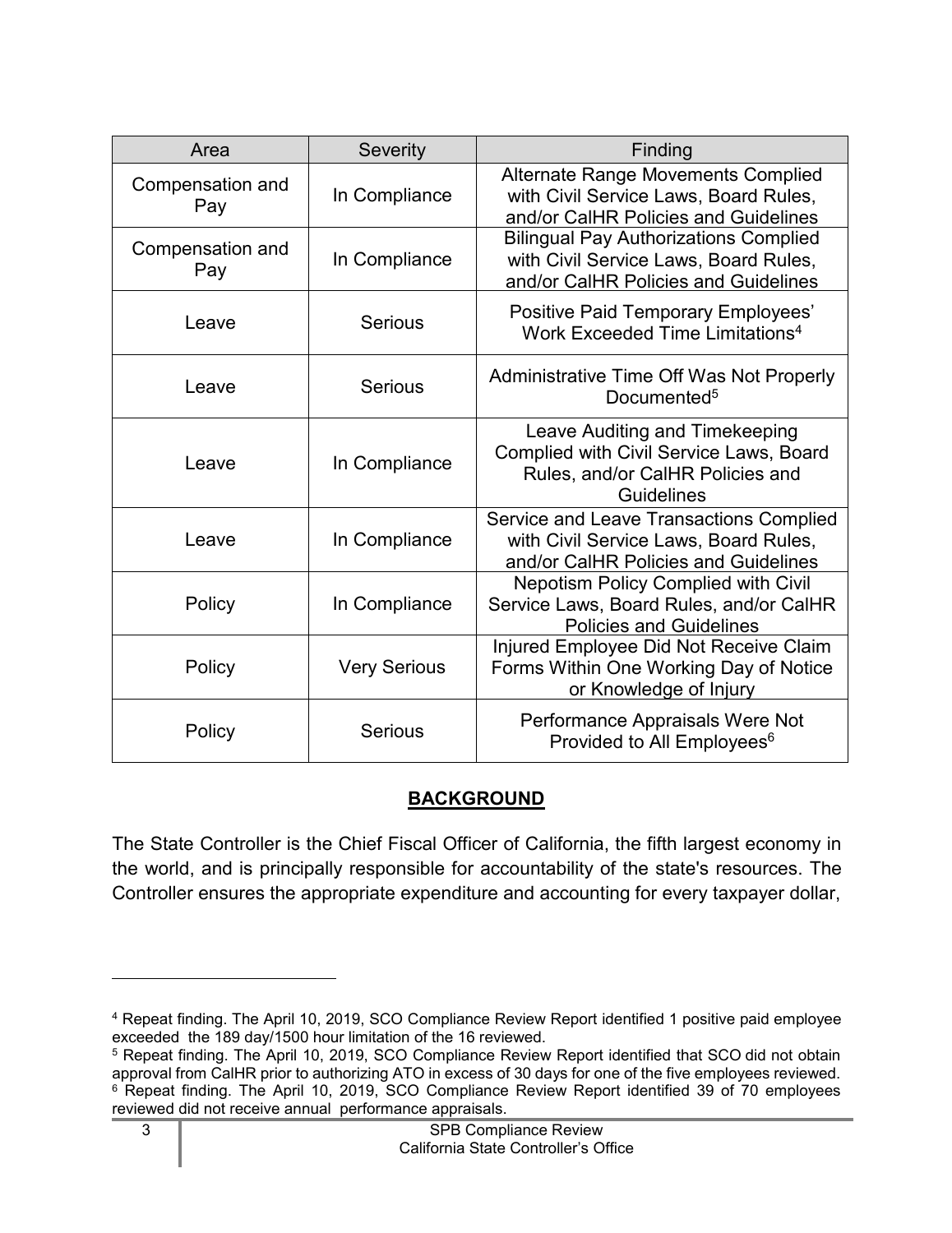advancing the long-term sustainability and responsible stewardship of California public resources.

The Controller chairs or serves on dozens of state boards and commissions, and is charged with duties ranging from overseeing the administration of the nation's two largest public pension funds, protecting our coastline, helping to build hospitals and schools, and modernizing and maintaining California's vast infrastructure. The Controller provides sound fiscal control for, and independent oversight of, more than \$100 billion in receipts and disbursements of public funds. In addition, the Controller offers fiscal guidance to local governments, and performs audit functions to uncover fraud and abuse of taxpayer dollars. The SCO employs approximately 1,438 staff.

## **SCOPE AND METHODOLOGY**

<span id="page-5-0"></span>The scope of the compliance review was limited to reviewing the SCO's examinations, appointments, EEO program, PSC's, mandated training, compensation and pay, leave, and policy and processes<sup>[7](#page-5-1)</sup>. The primary objective of the review was to determine if the SCO's personnel practices, policies, and procedures complied with state civil service laws and Board regulations, Bargaining Unit Agreements, CalHR policies and guidelines, CalHR Delegation Agreements, and to recommend corrective action where deficiencies were identified.

A cross-section of the SCO's examinations were selected for review to ensure that samples of various examination types, classifications, and levels were reviewed. The CRU examined the documentation that the SCO provided, which included examination plans, examination bulletins, job analyses, and scoring results. The CRU also reviewed the SCO's permanent withhold actions documentation, including Withhold Determination Worksheets, State applications (STD 678), class specifications, and withhold letters.

A cross-section of the SCO's appointments were selected for review to ensure that samples of various appointment types, classifications, and levels were reviewed. The CRU examined the documentation that the SCO provided, which included Notice of Personnel Action forms, Request for Personnel Actions, vacancy postings, certification lists, transfer movement worksheets, employment history records, correspondence, and probation reports. The SCO did not conduct any unlawful appointment investigations or make any additional appointments during the compliance review period.

<span id="page-5-1"></span> $7$  Timeframes of the compliance review varied depending on the area of review. Please refer to each section for specific compliance review timeframes.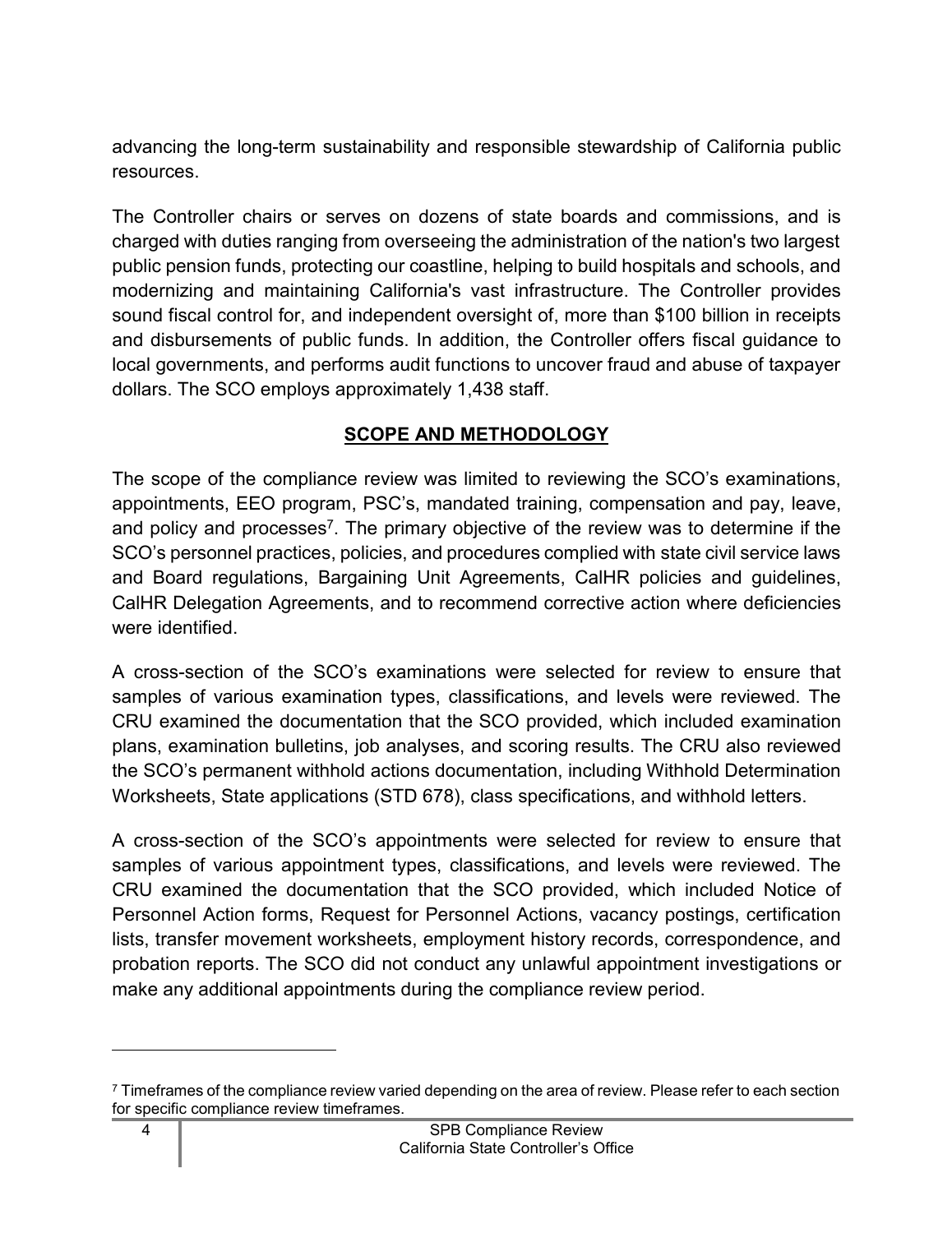The SCO's appointments were also selected for review to ensure the SCO applied salary regulations accurately and correctly processed employees' compensation and pay. The CRU examined the documentation that the SCO provided, which included employees' employment and pay history and any other relevant documentation such as certifications, degrees, and/or the appointee's application. Additionally, the CRU reviewed specific documentation for the following personnel functions related to compensation and pay: bilingual pay and alternate range movements. During the compliance review period, the SCO did not issue or authorize hiring above minimum requests, red circle rate requests, monthly pay differentials, out-of-class assignments, or arduous pay.

The review of the SCO's EEO program included examining written EEO policies and procedures; the EEO Officer's role, duties, and reporting relationship; the internal discrimination complaint process; the reasonable accommodation program; the discrimination complaint process; and the Disability Advisory Committee.

The SCO's PSC's were also reviewed. $8$  It was beyond the scope of the compliance review to make conclusions as to whether the SCO's justifications for the contracts were legally sufficient. The review was limited to whether the SCO's practices, policies, and procedures relative to PSC's complied with procedural requirements.

The SCO's mandated training program was reviewed to ensure all employees required to file statements of economic interest were provided ethics training, and that all employees were provided sexual harassment prevention training within statutory timelines.

The CRU reviewed the SCO's monthly internal audit process to verify all leave input into any leave accounting system was keyed accurately and timely and ensure the department certified that all leave records have been reviewed and corrected if necessary. The CRU selected a small cross-section of the SCO's units in order to ensure they maintained accurate and timely leave accounting records. Part of this review also examined a crosssection of the SCO's employees' employment and pay history, state service records, and leave accrual histories to ensure employees with non-qualifying pay periods did not receive vacation/sick leave and/or annual leave accruals or state service credit. Additionally, the CRU reviewed a selection of the SCO employees who used Administrative Time Off (ATO) in order to ensure that ATO was appropriately

<span id="page-6-0"></span> $8$ If an employee organization requests the SPB to review any personal services contract during the SPB compliance review period or prior to the completion of the final compliance review report, the SPB will not audit the contract. Instead, the SPB will review the contract pursuant to its statutory and regulatory process. In this instance, none of the reviewed PSC's were challenged.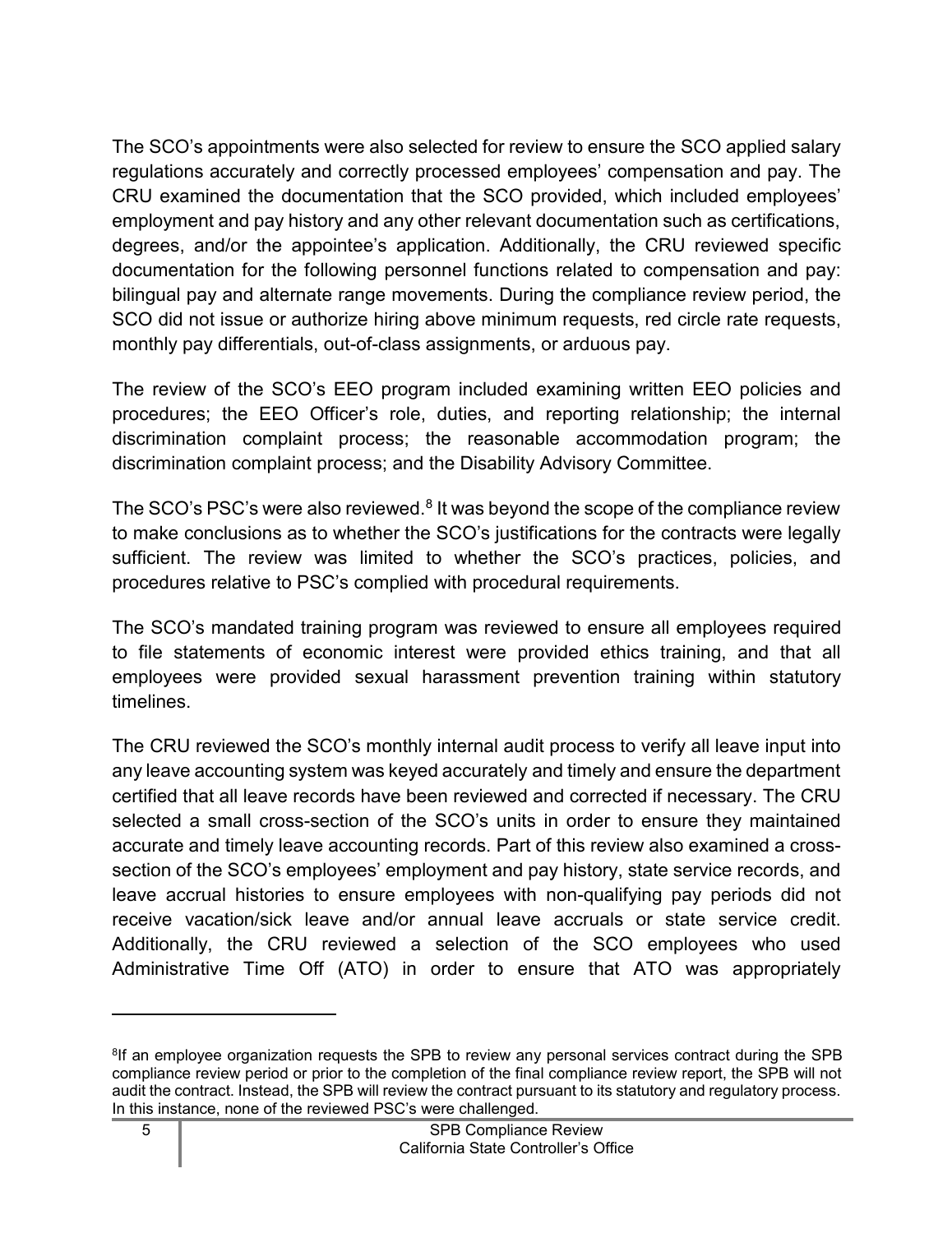administered. Further, the CRU reviewed a selection of SCO positive paid employees whose hours are tracked during the compliance review period in order to ensure that they adhered to procedural requirements.

Moreover, the CRU reviewed the SCO's policies and processes concerning nepotism, workers' compensation, and performance appraisals. The review was limited to whether the SCO's policies and processes adhered to procedural requirements.

On March 22, 2022, an exit conference was held with the SCO to explain and discuss the CRU's initial findings and recommendations. The CRU received and carefully reviewed the SCO's written response on March 29, 2022, which is attached to this final compliance review report.

## **FINDINGS AND RECOMMENDATIONS**

## <span id="page-7-1"></span><span id="page-7-0"></span>**Examinations**

Examinations to establish an eligible list must be competitive and of such character as fairly to test and determine the qualifications, fitness, and ability of competitors to perform the duties of the class of position for which he or she seeks appointment. (Gov. Code, § 18930.) Examinations may be assembled or unassembled, written or oral, or in the form of a demonstration of skills, or any combination of those tests. (*Ibid*.) The Board establishes minimum qualifications for determining the fitness and qualifications of employees for each class of position and for applicants for examinations. (Gov. Code, § 18931, subd. (a).) Within a reasonable time before the scheduled date for the examination, the designated appointing power shall announce or advertise the examination for the establishment of eligible lists. (Gov. Code, § 18933, subd. (a).) The advertisement shall contain such information as the date and place of the examination and the nature of the minimum qualifications. (*Ibid*.) Every applicant for examination shall file an application with the department or a designated appointing power as directed by the examination announcement. (Gov. Code, § 18934, subd. (a)(1).) The final earned rating of each person competing in any examination is to be determined by the weighted average of the earned ratings on all phases of the examination. (Gov. Code, § 18936.) Each competitor shall be notified in writing of the results of the examination when the employment list resulting from the examination is established. (Gov. Code, § 18938.5.)

During the period under review, January 1, 2021, through September 30, 2021, the SCO conducted 23 examinations. The CRU reviewed nine of those examinations, which are listed below: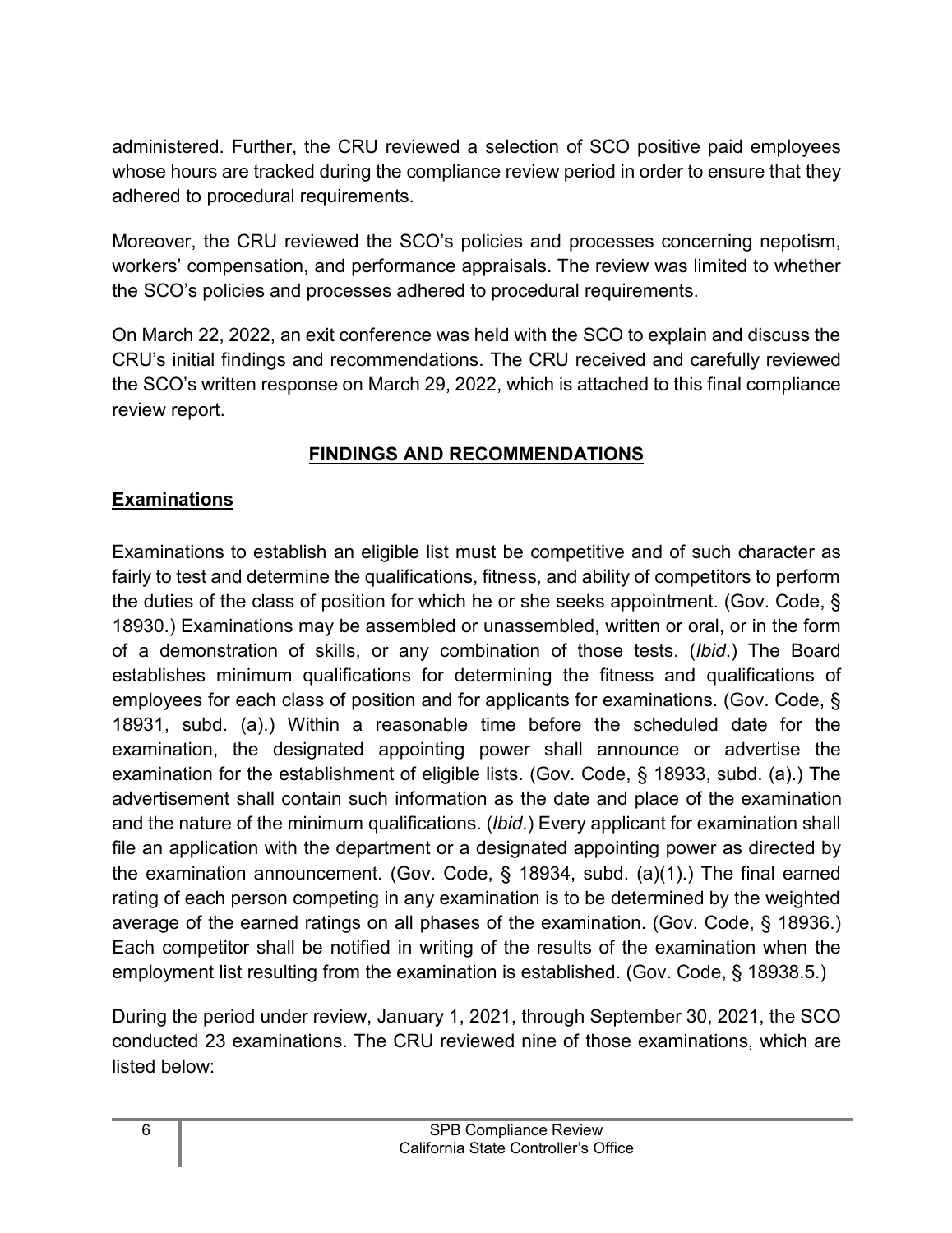| Classification                                                                                          | Exam Type   | <b>Exam Components</b>                                                              | Final<br>File<br>Date | No. of<br>Apps. |
|---------------------------------------------------------------------------------------------------------|-------------|-------------------------------------------------------------------------------------|-----------------------|-----------------|
| CEA A, Assistant Chief,<br>Disbursements Bureau,<br>Administration and<br><b>Disbursements Division</b> | <b>CEA</b>  | Training and<br>Experience (T&E) <sup>9</sup>                                       | 4/9/21                | $\overline{7}$  |
| <b>CEA C, Chief Legal Counsel</b>                                                                       | <b>CEA</b>  | T&E                                                                                 | 9/30/21               | 4               |
| <b>CEA C, Chief of Operations</b>                                                                       | <b>CEA</b>  | T&E                                                                                 | 8/18/21               | 10              |
| <b>Office Services Supervisor III</b>                                                                   | Promotional | <b>Education and</b><br>Experience (E&E) <sup>10</sup>                              | 9/3/21                | $\overline{7}$  |
| <b>Principal Claim Auditor</b>                                                                          | Promotional | E&E                                                                                 | 6/30/21               | $\overline{0}$  |
| <b>Senior Claim Auditor</b>                                                                             | Promotional | E&E                                                                                 | 6/30/21               | $\overline{2}$  |
| <b>Senior Payroll Specialist</b>                                                                        | Open        | Supplemental<br>Application <sup>11</sup>                                           | 8/31/21               | 7               |
| <b>Supervising Management</b><br><b>Auditor</b>                                                         | Promotional | Modified<br>Qualification<br><b>Appraisal Panel</b><br>(Modified QAP) <sup>12</sup> | 8/2/21                | 16              |
| <b>Staff Management Auditor</b><br>Specialist), SCO                                                     | Promotional | <b>Modified QAP</b>                                                                 | 3/4/21                | 26              |

| IN COMPLIANCE   FINDING NO. 1 | <b>EXAMINATIONS COMPLIED WITH CIVIL SERVICE LAWS</b> |
|-------------------------------|------------------------------------------------------|
|                               | <b>AND BOARD RULES</b>                               |

The CRU reviewed five departmental promotional and four open examinations which the SCO administered in order to create eligible lists from which to make appointments. The SCO published and distributed examination bulletins containing the required information for all examinations. Applications received by the SCO were accepted prior to the final filing date. Applicants were notified about the next phase of the examination process. After all phases of the examination process were completed, the score of each competitor was computed, and a list of eligible candidates was established. The examination results

<span id="page-8-0"></span><sup>9</sup> The T&E examination is administered either online or in writing, and asks the

applicant to answer multiple-choice questions about his or her level of training and/or experience

performing certain tasks typically performed by those in this classification. Responses yield point values.

<span id="page-8-1"></span><sup>&</sup>lt;sup>10</sup> In an E&E examination, one or more raters reviews the applicants' Standard 678 application forms, and scores and ranks them according to a predetermined rating scale that may include years of relevant higher education, professional licenses or certifications, and/or years of relevant work experience.

<span id="page-8-2"></span><sup>11</sup> The supplemental application is a third level management review and rating of the competitors' supplemental application questionaires

<span id="page-8-3"></span> $12$  The Modified QAP interview is where a candidate uses a computer terminal to respond to examination questions. All questions are provided at the time of the examination and the candidate's responses will be scored against a set number of pre-determined responses by a panel.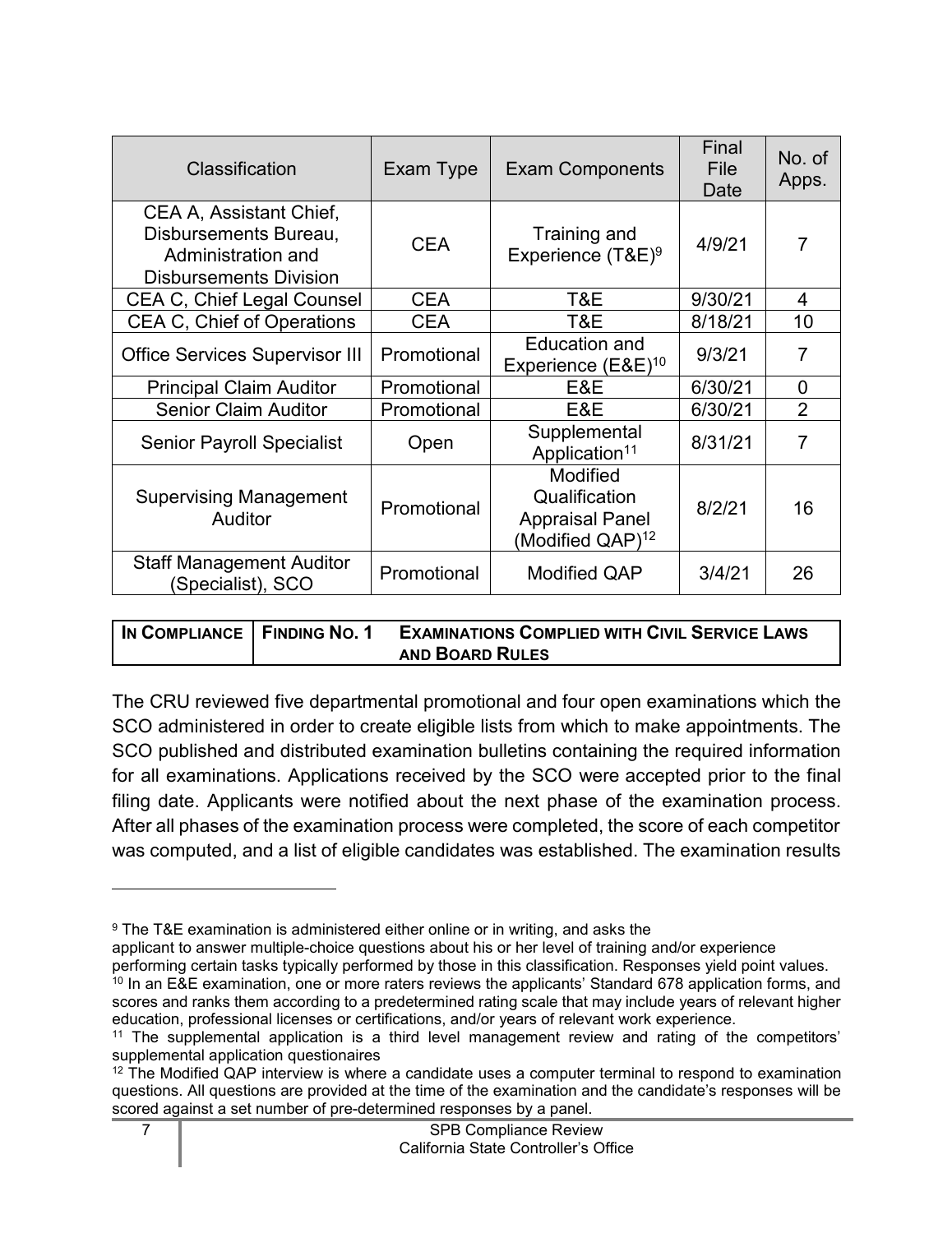listed the names of all successful competitors arranged in order of the score received by rank. The CRU found no deficiencies in the examinations that the SCO conducted during the compliance review period.

## Permanent Withhold Actions

Departments are granted statutory authority to permit withhold of eligibles from lists based on specified criteria. (Gov. Code, § 18935.) Permanent appointments and promotions within the state civil service system shall be merit-based, ascertained by a competitive examination process. (Cal. Const., art. VII, § 1, subd. (b).) If a candidate for appointment is found not to satisfy the minimum qualifications, the appointing power shall provide written notice to the candidate, specifying which qualification(s) are not satisfied and the reason(s) why. The candidate shall have an opportunity to establish that s/he meets the qualifications. (Cal. Code Regs., tit. 2, § 249.4, subd. (b).) If the candidate fails to respond, or fails to establish that s/he meets the minimum qualification(s), the candidate's name shall be removed from the eligibility list. (Cal. Code Regs., tit. 2, § 249.4, subd. (b)(1), (2)), (HR Manual, section 1105.) The appointing authority shall promptly notify the candidate in writing, and shall notify the candidate of his or her appeal rights. *(Ibid.)* A permanent withhold does not necessarily permanently restrict a candidate from retaking the examination for the same classification in the future; however, the appointing authority may place a withhold on the candidate's subsequent eligibility record if the candidate still does not meet the minimum qualifications or continues to be unsuitable. (HR Manual, Section 1105). State agency human resources offices are required to maintain specific withhold documentation for a period of five years. *(Ibid.)*

During the period under review, January 1, 2021, through September 30, 2021, the SCO conducted one permanent withhold action. The CRU reviewed the permanent withhold action, which is listed below:

| Exam Title                | Exam ID | Date List<br><b>Eligibility</b><br>Began | Date List<br><b>Eligibility</b><br>Ended | <b>Reason Candidate</b><br><b>Placed on Withhold</b> |
|---------------------------|---------|------------------------------------------|------------------------------------------|------------------------------------------------------|
| <b>Accounting Analyst</b> | 5PB38   | 7/15/21                                  | 7/15/22                                  | Failed to meet<br>minimum qualifications             |

| IN COMPLIANCE   FINDING NO. 2 | <b>PERMANENT WITHHOLD ACTIONS COMPLIED WITH CIVIL</b> |
|-------------------------------|-------------------------------------------------------|
|                               | <b>SERVICE LAWS AND BOARD RULES</b>                   |

The CRU found no deficiencies in the permanent withhold action undertaken by the department during the compliance review period.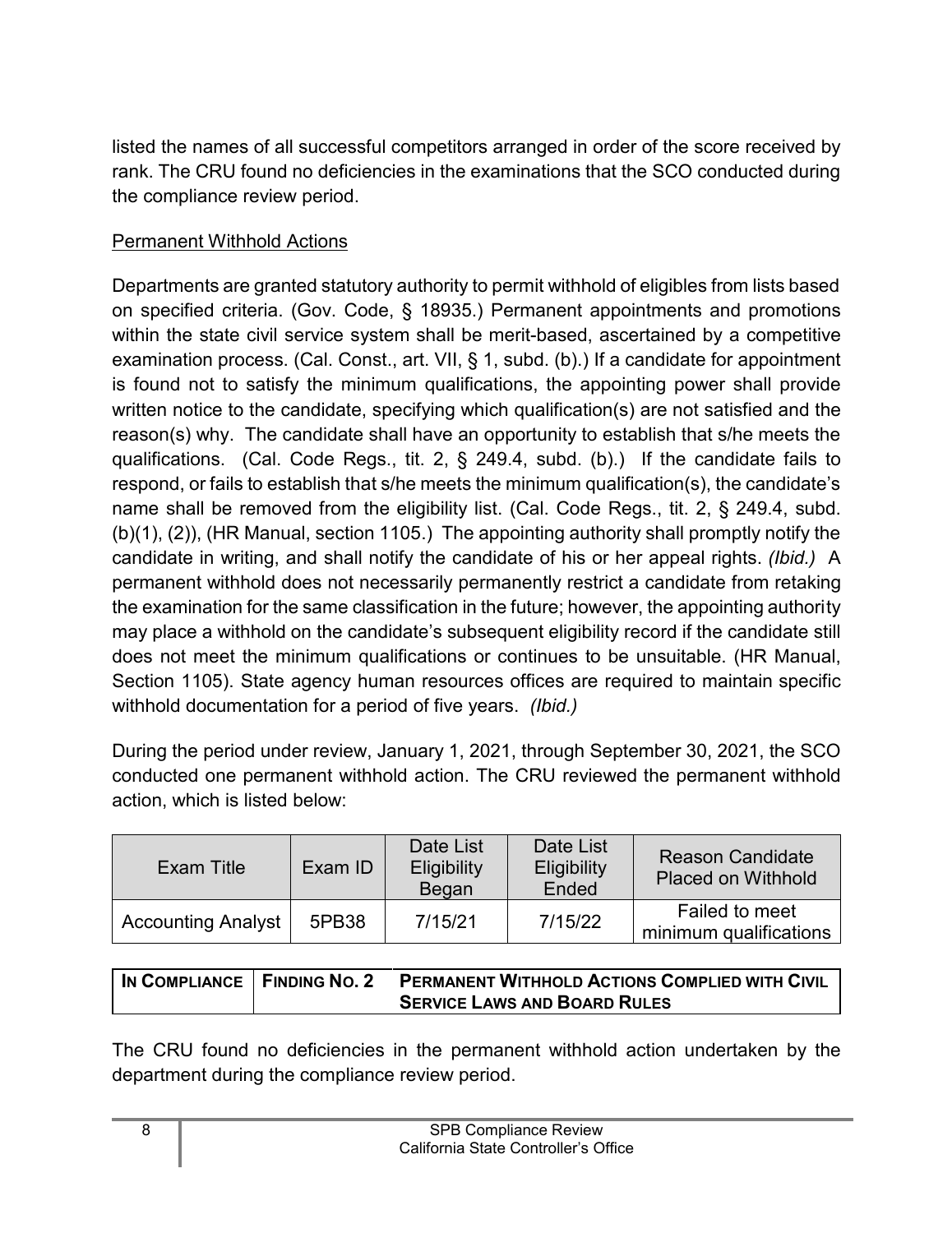## <span id="page-10-0"></span>**Appointments**

In all cases not excepted or exempted by Article VII of the California Constitution, the appointing power must fill positions by appointment, including cases of transfers, reinstatements, promotions, and demotions in strict accordance with the Civil Service Act and Board rules. (Gov. Code, § 19050.) The hiring process for eligible candidates chosen for job interviews shall be competitive and be designed and administered to hire candidates who will be successful. (Cal. Code Regs., tit. 2, § 250, subd. (b).) Interviews shall be conducted using job-related criteria. *(Ibid.)* Persons selected for appointment shall satisfy the minimum qualifications of the classification to which he or she is appointed or have previously passed probation and achieved permanent status in that same classification. (Cal. Code Regs., tit. 2, § 250, subd. (d).) While persons selected for appointment may meet some or most of the preferred or desirable qualifications, they are not required to meet all the preferred or desirable qualifications. *(Ibid.)* This section does not apply to intra-agency job reassignments. (Cal. Code Regs., tit. 2, § 250, subd. (e).)

During the period under review, January 1, 2021, through September 30, 2021, the SCO made 152 appointments. The CRU reviewed 46 of those appointments, which are listed below:

| Classification                                   | Appointment               | Tenure              | Time<br><b>Base</b> | No. of         |
|--------------------------------------------------|---------------------------|---------------------|---------------------|----------------|
|                                                  | Type                      |                     |                     | Appts.         |
| <b>Accountant Trainee</b>                        | <b>Certification List</b> | Permanent           | <b>Full Time</b>    | 2              |
| <b>Accounting Analyst</b>                        | <b>Certification List</b> | Permanent           | <b>Full Time</b>    |                |
| <b>Associate Accounting Analyst</b>              | <b>Certification List</b> | <b>Limited Term</b> | <b>Full Time</b>    |                |
| <b>Associate Accounting Analyst</b>              | <b>Certification List</b> | Permanent           | <b>Full Time</b>    |                |
| <b>Associate Governmental</b><br>Program Analyst | <b>Certification List</b> | Permanent           | <b>Full Time</b>    | 3              |
| <b>Claim Auditor</b>                             | <b>Certification List</b> | Permanent           | <b>Full Time</b>    | 1              |
| Digital Print Operator II                        | <b>Certification List</b> | Permanent           | <b>Full Time</b>    | 1              |
| <b>Financial Accountant I</b>                    | <b>Certification List</b> | Permanent           | <b>Full Time</b>    | $\overline{2}$ |
| Information Technology<br>Associate              | <b>Certification List</b> | Permanent           | <b>Full Time</b>    |                |
| Information Technology<br>Specialist I           | <b>Certification List</b> | <b>Limited Term</b> | <b>Full Time</b>    | 1              |
| <b>Information Technology</b><br>Specialist I    | <b>Certification List</b> | Permanent           | <b>Full Time</b>    | $\overline{2}$ |
| <b>Information Technology</b><br>Specialist II   | <b>Certification List</b> | Permanent           | <b>Full Time</b>    | 1              |
| <b>Information Technology</b><br>Supervisor I    | <b>Certification List</b> | Permanent           | <b>Full Time</b>    |                |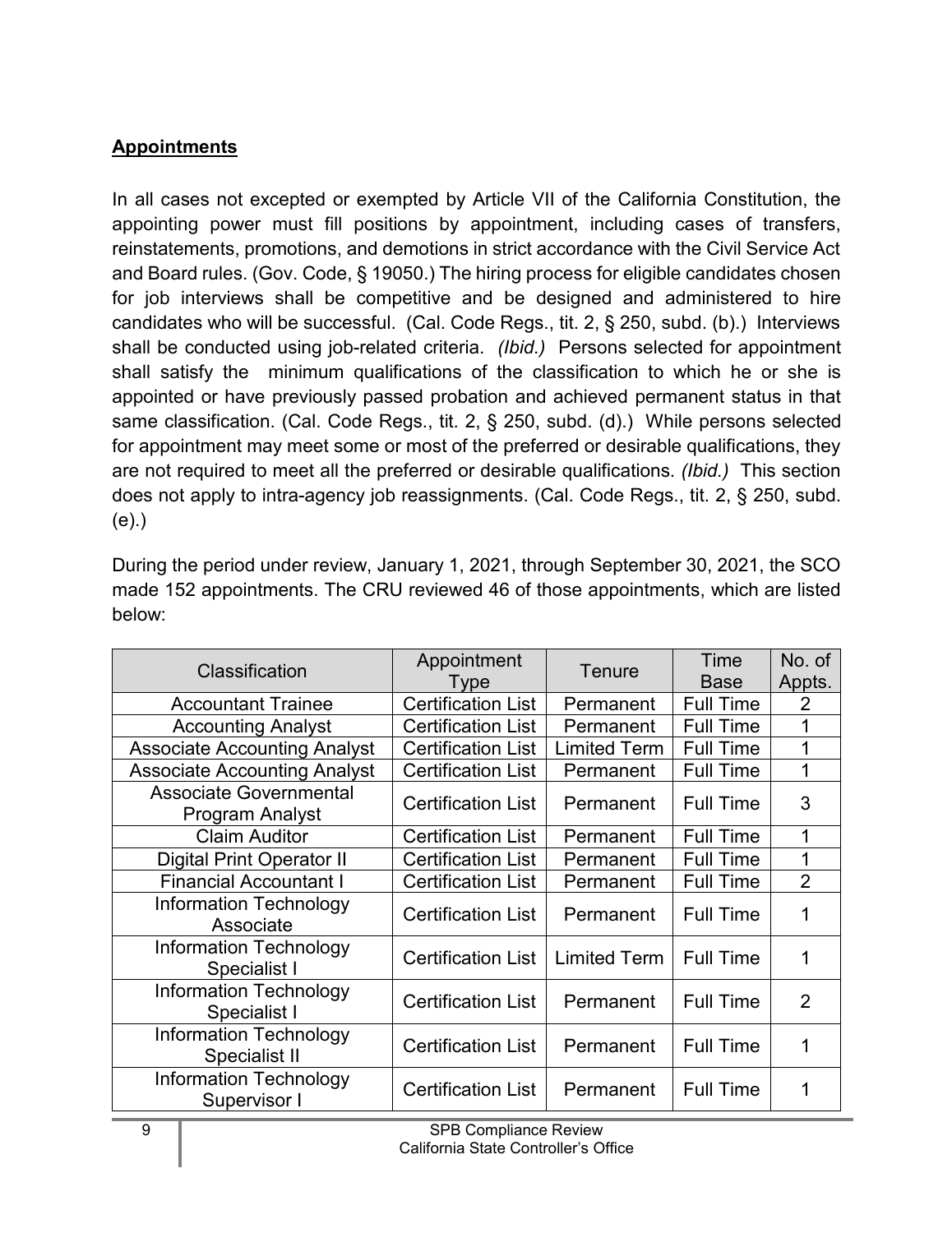| Classification                                                 | Appointment<br>Type       | Tenure              | Time<br><b>Base</b> | No. of<br>Appts. |
|----------------------------------------------------------------|---------------------------|---------------------|---------------------|------------------|
| <b>Information Technology</b><br><b>Technician</b>             | <b>Certification List</b> | <b>Limited Term</b> | <b>Full Time</b>    | 1                |
| <b>Mailing Machines Operator II</b>                            | <b>Certification List</b> | Permanent           | <b>Full Time</b>    | 1                |
| <b>Office Assistant (General)</b>                              | <b>Certification List</b> | Permanent           | <b>Full Time</b>    | 1                |
| Office Technician (General)                                    | <b>Certification List</b> | Permanent           | <b>Full Time</b>    | $\overline{2}$   |
| Office Technician (Typing)                                     | <b>Certification List</b> | Permanent           | <b>Full Time</b>    | 1                |
| <b>Personnel Specialist</b>                                    | <b>Certification List</b> | Permanent           | <b>Full Time</b>    | 1                |
| Program Technician                                             | <b>Certification List</b> | Permanent           | <b>Full Time</b>    | 1                |
| <b>Senior Claim Auditor</b>                                    | <b>Certification List</b> | Permanent           | <b>Full Time</b>    | 1                |
| <b>Senior Personnel Specialist</b>                             | <b>Certification List</b> | Permanent           | <b>Full Time</b>    | 1                |
| <b>Staff Services Analyst</b><br>(General)                     | <b>Certification List</b> | Permanent           | <b>Full Time</b>    | 1                |
| <b>Staff Services Management</b><br>Auditor                    | <b>Certification List</b> | Permanent           | <b>Full Time</b>    | 1                |
| <b>Staff Services Manager I</b>                                | <b>Certification List</b> | Permanent           | <b>Full Time</b>    | $\overline{2}$   |
| <b>Associate Accounting Analyst</b>                            | Training &<br>Development | Permanent           | <b>Full Time</b>    | 1                |
| Associate Administrative<br><b>Analyst (Accounting System)</b> | Training &<br>Development | Permanent           | <b>Full Time</b>    | 1                |
| <b>Staff Services Manager I</b>                                | Training &<br>Development | Permanent           | <b>Full Time</b>    | 1                |
| <b>Accounting Administrator I</b><br>(Specialist)              | <b>Transfer</b>           | Permanent           | <b>Full Time</b>    | 1                |
| <b>Accounting Administrator II</b>                             | <b>Transfer</b>           | Permanent           | Full Time           | 1                |
| <b>Associate Accounting Analyst</b>                            | <b>Transfer</b>           | Permanent           | <b>Full Time</b>    | 1                |
| <b>Associate Governmental</b><br>Program Analyst               | <b>Transfer</b>           | Permanent           | <b>Full Time</b>    | 1                |
| <b>Information Technology</b><br>Specialist I                  | <b>Transfer</b>           | <b>Limited Term</b> | <b>Full Time</b>    | 1                |
| Program Technician                                             | Transfer                  | Permanent           | <b>Full Time</b>    | 1                |
| <b>Senior Personnel Specialist</b>                             | Transfer                  | <b>Limited Term</b> | <b>Full Time</b>    | 1                |
| <b>Staff Management Auditor</b><br>(Specialist), SCO           | <b>Transfer</b>           | Permanent           | <b>Full Time</b>    | 1                |
| <b>Staff Services Analyst</b><br>(General)                     | <b>Transfer</b>           | Permanent           | <b>Full Time</b>    | 2                |
| <b>Staff Services Manager I</b>                                | <b>Transfer</b>           | <b>Limited Term</b> | <b>Full Time</b>    | 1                |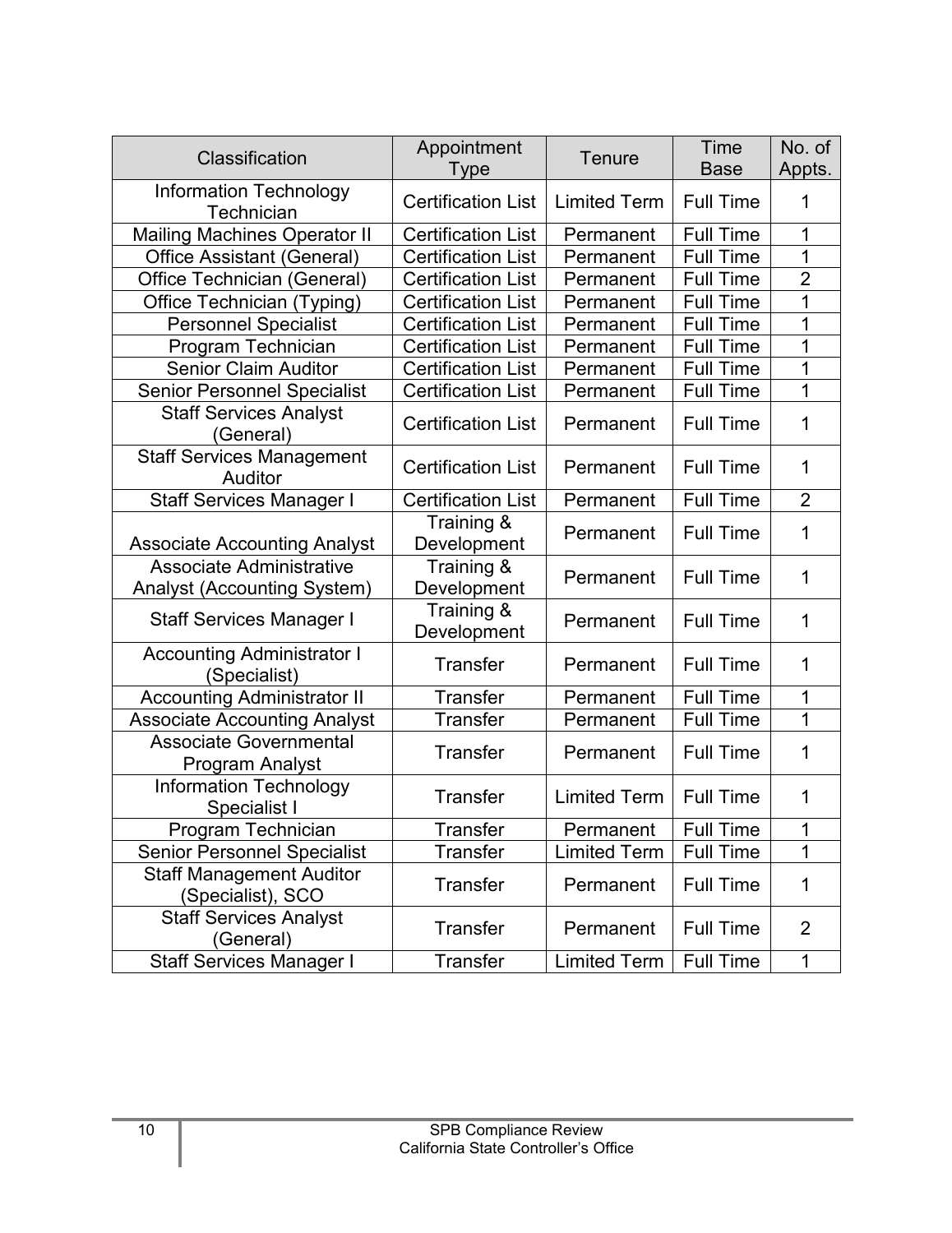| SEVERITY:      | <b>FINDING NO. 3</b> | <b>PROBATIONARY EVALUATIONS WERE NOT PROVIDED</b> |
|----------------|----------------------|---------------------------------------------------|
| <b>SERIOUS</b> |                      | FOR ALL APPOINTMENTS REVIEWED AND SOME THAT       |
|                |                      | <b>WERE PROVIDED WERE UNTIMELY</b>                |

**Summary:** The SCO did not provide 3 probationary reports of performance for 1 of the 46 appointments reviewed by the CRU. In addition, the SCO did not provide four probationary reports of performance in a timely manner, as reflected in the table below. This is the second consecutive time this has been a finding for the SCO.

| <b>Classification</b> | Appointment           | Number of    | <b>Total Number of Missing</b> |
|-----------------------|-----------------------|--------------|--------------------------------|
|                       | <b>Type</b>           | Appointments | <b>Probation Reports</b>       |
| Program Technician    | Certification<br>List |              |                                |

| Classification                               | Appointment<br>Type   | Number of<br>Appointments | <b>Total Number of Late</b><br><b>Probation Reports</b> |
|----------------------------------------------|-----------------------|---------------------------|---------------------------------------------------------|
| Associate<br>Governmental<br>Program Analyst | Certification<br>List |                           |                                                         |
| <b>Mailing Machines</b><br>Operator II       | Certification<br>List |                           |                                                         |

**Criteria:** The service of a probationary period is required when an employee enters or is promoted in the state civil service by permanent appointment from an employment list; upon reinstatement after a break in continuity of service resulting from a permanent separation; or after any other type of appointment situation not specifically excepted from the probationary period. (Gov. Code, § 19171.) During the probationary period, the appointing power shall evaluate the work and efficiency of a probationer in the manner and at such periods as the department rules may require. (Gov. Code, § 19172.) A report of the probationer's performance shall be made to the employee at sufficiently frequent intervals to keep the employee adequately informed of progress on the job. (Cal. Code Regs., tit. 2, § 599.795.) A written appraisal of performance shall be made to the Department within 10 days after the end of each one-third portion of the probationary period. *(Ibid*.) The Board's record retention rules require that appointing powers retain all probationary reports for five years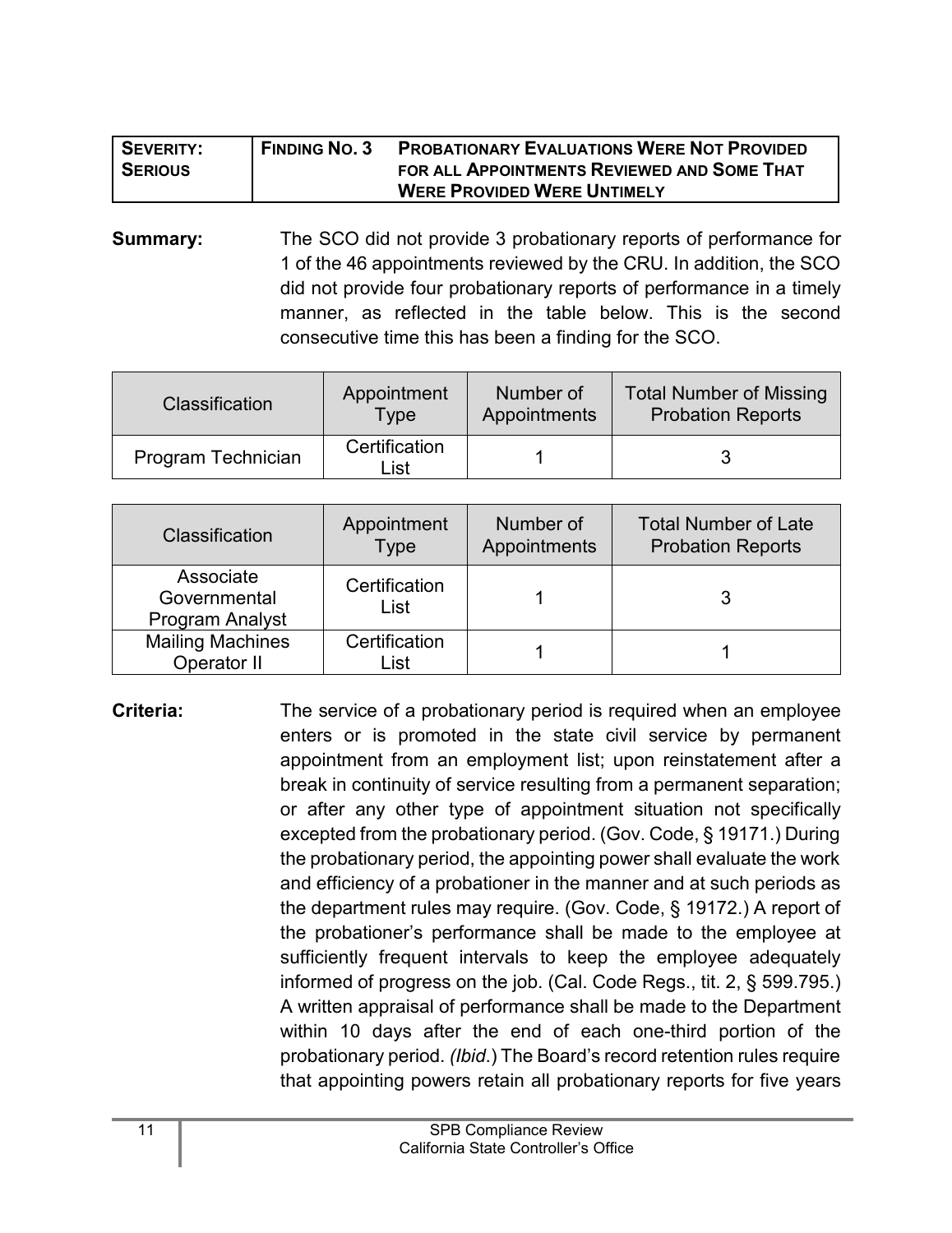from the date the record is created. (Cal. Code Regs., tit. 2, § 26, subd. (a)(3).)

- **Severity:** Serious. The probationary period is the final step in the selection process to ensure that the individual selected can successfully perform the full scope of their job duties. Failing to use the probationary period to assist an employee in improving his or her performance or terminating the appointment upon determination that the appointment is not a good job/person match is unfair to the employee and serves to erode the quality of state government.
- **Cause:** The SCO states that although there is tracking mechanism and an established process for elevating non-completed probationary reports, it was not followed during the review period.
- **Corrective Action:** Within 90 days of the date of this report, the SCO must submit to the SPB a written corrective action response which addresses the corrections the department will implement to demonstrate conformity with the probationary requirements of Government Code section 19172 and California Code of Regulations, title 2, section 599.795. Copies of relevant documentation demonstrating that the corrective action has been implemented must be included with the corrective action response.

## <span id="page-13-0"></span>**Equal Employment Opportunity**

Each state agency is responsible for an effective EEO program. (Gov. Code, § 19790.) The appointing power for each state agency has the major responsibility for monitoring the effectiveness of its EEO program. (Gov. Code, § 19794.) To that end, the appointing power must issue a policy statement committed to EEO; issue procedures for filing, processing, and resolving discrimination complaints; and cooperate with the CalHR, in accordance with Civil Code section 1798.24, subdivisions (o) and (p), by providing access to all required files, documents and data necessary to carry out these mandates. (*Ibid*.) In addition, the appointing power must appoint, at the managerial level, an EEO Officer, who shall report directly to, and be under the supervision of, the director of the department to develop, implement, coordinate, and monitor the department's EEO program. (Gov. Code, § 19795, subd. (a).)

Each state agency must establish a separate committee of employees who are individuals with a disability, or who have an interest in disability issues, to advise the head of the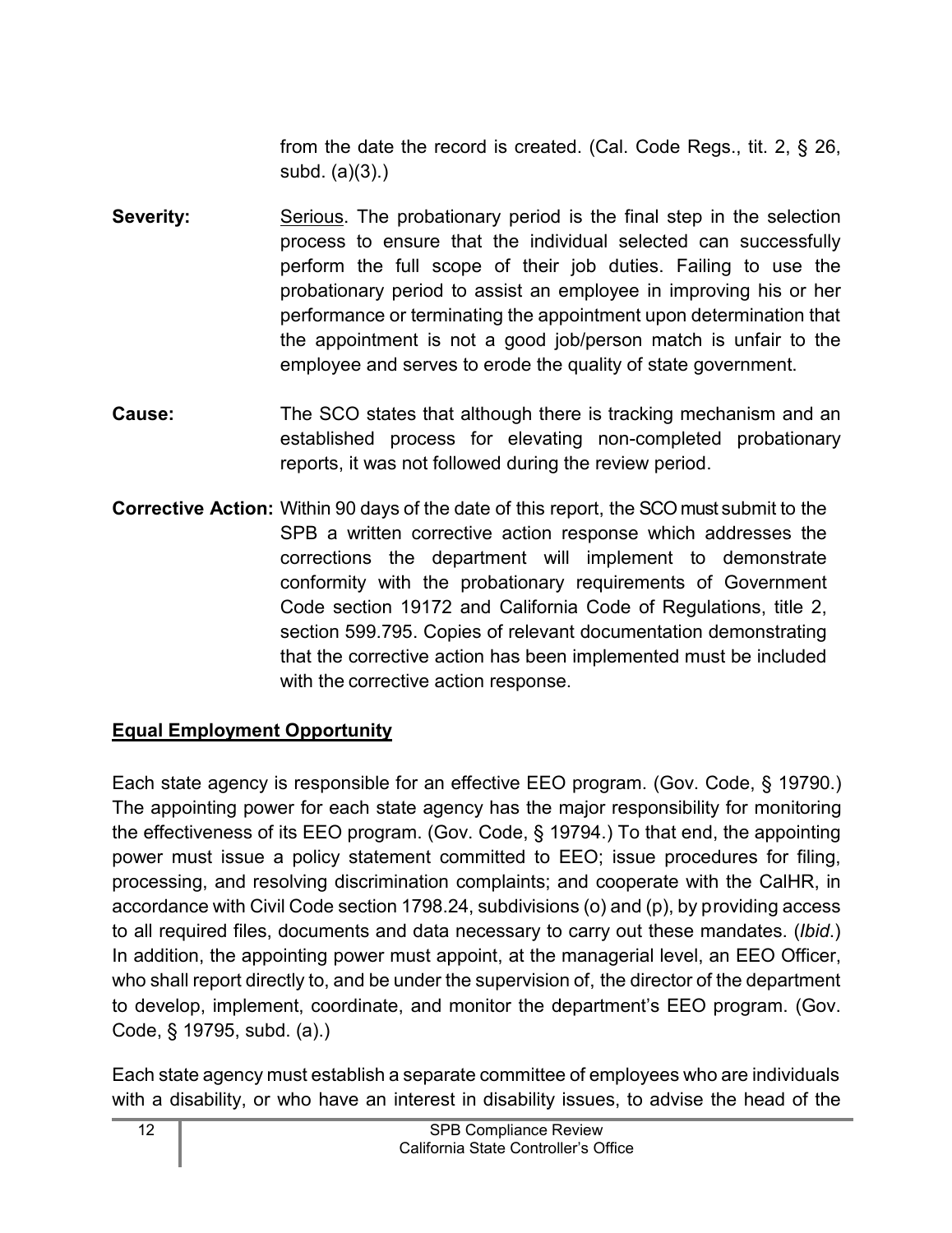agency on issues of concern to employees with disabilities. (Gov. Code, § 19795, subd. (b)(1).) The department must invite all employees to serve on the committee and take appropriate steps to ensure that the final committee is comprised of members who have disabilities or who have an interest in disability issues. (Gov. Code, § 19795, subd. (b)(2).)

| IN COMPLIANCE FINDING NO. 4 | <b>EQUAL EMPLOYMENT OPPORTUNITY PROGRAM</b>           |
|-----------------------------|-------------------------------------------------------|
|                             | <b>COMPLIED WITH ALL CIVIL SERVICE LAWS AND BOARD</b> |
|                             | <b>RULES</b>                                          |

After reviewing the policies, procedures, and programs necessary for compliance with the EEO program's role and responsibilities according to statutory and regulatory guidelines, the CRU determined that the SCO's EEO program provided employees with information and guidance on the EEO process including instructions on how to file discrimination claims. Furthermore, the EEO program outlines the roles and responsibilities of the EEO Officer, as well as supervisors and managers. The EEO Officer, who is at a managerial level, reports directly to the Executive Director of the SCO. The SCO also provided evidence of its efforts to promote EEO in its hiring and employment practices and to increase its hiring of persons with a disability.

## <span id="page-14-0"></span>**Personal Services Contracts**

A PSC includes any contract, requisition, or purchase order under which labor or personal services is a significant, separately identifiable element, and the business or person performing the services is an independent contractor that does not have status as an employee of the state. (Cal. Code Regs., tit. 2, § 547.59.) The California Constitution has an implied civil service mandate limiting the state's authority to contract with private entities to perform services the state has historically or customarily performed. Government Code section 19130, subdivision (a), however, codifies exceptions to the civil service mandate where PSC's achieve cost savings for the state. PSC's that are of a type enumerated in subdivision (b) of Government Code section 19130 are also permissible. Subdivision (b) contracts include, but are not limited to, private contracts for a new state function, services that are not available within state service, services that are incidental to a contract for the purchase or lease of real or personal property, and services that are of an urgent, temporary, or occasional nature.

For cost-savings PSC's, a state agency is required to notify SPB of its intent to execute such a contract. (Gov. Code, § 19131.) For subdivision (b) contracts, the SPB reviews the adequacy of the proposed or executed contract at the request of an employee organization representing state employees. (Gov. Code, § 19132.)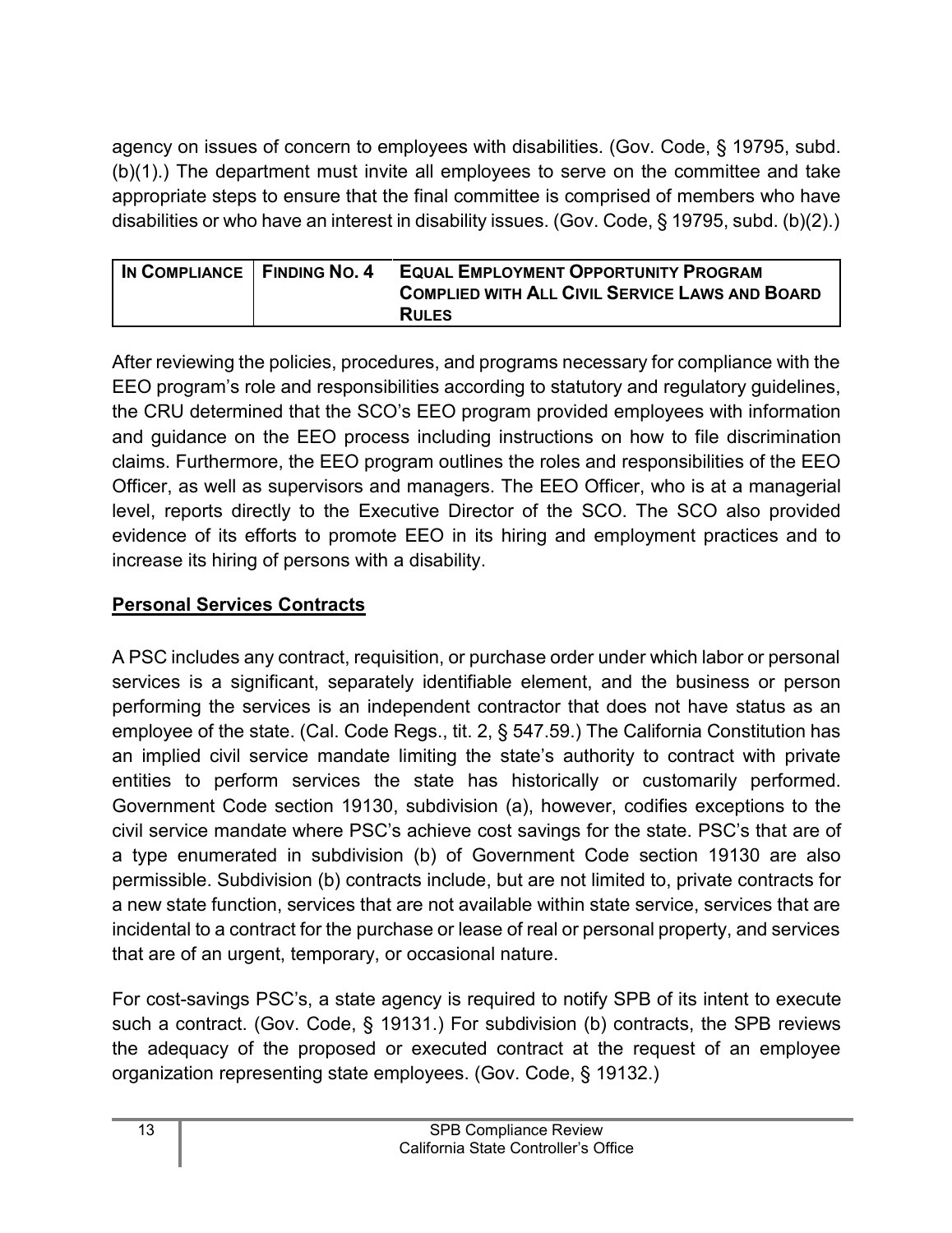During the period under review, January 1, 2021, through September 30, 2021, the SCO had 58 PSC's that were in effect. The CRU reviewed 20 of those, which are listed below:

| Vendor                                        | <b>Services</b>                                                                    | Contract<br><b>Dates</b> | Contract<br>Amount | <b>Justification</b><br>Identified? | Union<br>Notificatio<br>$n$ ? |
|-----------------------------------------------|------------------------------------------------------------------------------------|--------------------------|--------------------|-------------------------------------|-------------------------------|
| <b>Bell and</b><br>Howell, LLC                | Equipment<br>maintenance<br>services                                               | $3/25/21 -$<br>3/24/22   | \$227,168          | Yes                                 | Yes                           |
| Crowe LLP                                     | Project<br>management for<br>CA state payroll<br>system                            | $6/15/18-$<br>6/14/21    | \$4,650,757        | Yes                                 | <b>No</b>                     |
| Cummins Inc.                                  | Generator<br>maintenance and<br>rental                                             | $2/1/21 -$<br>1/31/24    | \$42,759           | Yes                                 | Yes                           |
| Eaton<br>Interpreting                         | Interpreter or<br>sign language<br>services                                        | $7/1/21 -$<br>6/30/24    | \$63,000           | Yes                                 | Yes                           |
| <b>IBM</b>                                    | <b>Automated travel</b><br>expense system<br>(CalATERS)<br>maintenance<br>services | $7/1/20 -$<br>6/30/26    | \$4,722,000        | Yes                                 | Yes                           |
| <b>ICE Data and</b><br>Pricing                | Online and<br>downloadable<br>securities                                           | $6/19/19$ -<br>6/13/22   | \$334,165          | Yes                                 | <b>No</b>                     |
| Independent<br>Courier<br><b>Services</b>     | Daily courier<br>services                                                          | $3/1/21 -$<br>2/28/23    | \$49,400           | Yes                                 | Yes                           |
| JM<br>Environmental<br>Inc.                   | Decontamination<br>and cleaning<br>services                                        | $2/1/20 -$<br>11/30/21   | \$750,000          | Yes                                 | No                            |
| Loeb & Loeb<br><b>LLP</b>                     | Outside legal<br>counsel                                                           | $6/15/20 -$<br>6/14/22   | \$950,000          | Yes                                 | Yes                           |
| <b>MCorp</b>                                  | Executive<br>management<br>advisor                                                 | $2/1/21 -$<br>7/31/22    | \$750,000          | Yes                                 | Yes                           |
| <b>Mother Lode</b><br>Van and<br>Storage Inc. | Office furniture<br>moving services                                                | $1/1/19 -$<br>12/31/21   | \$179,790          | Yes                                 | No                            |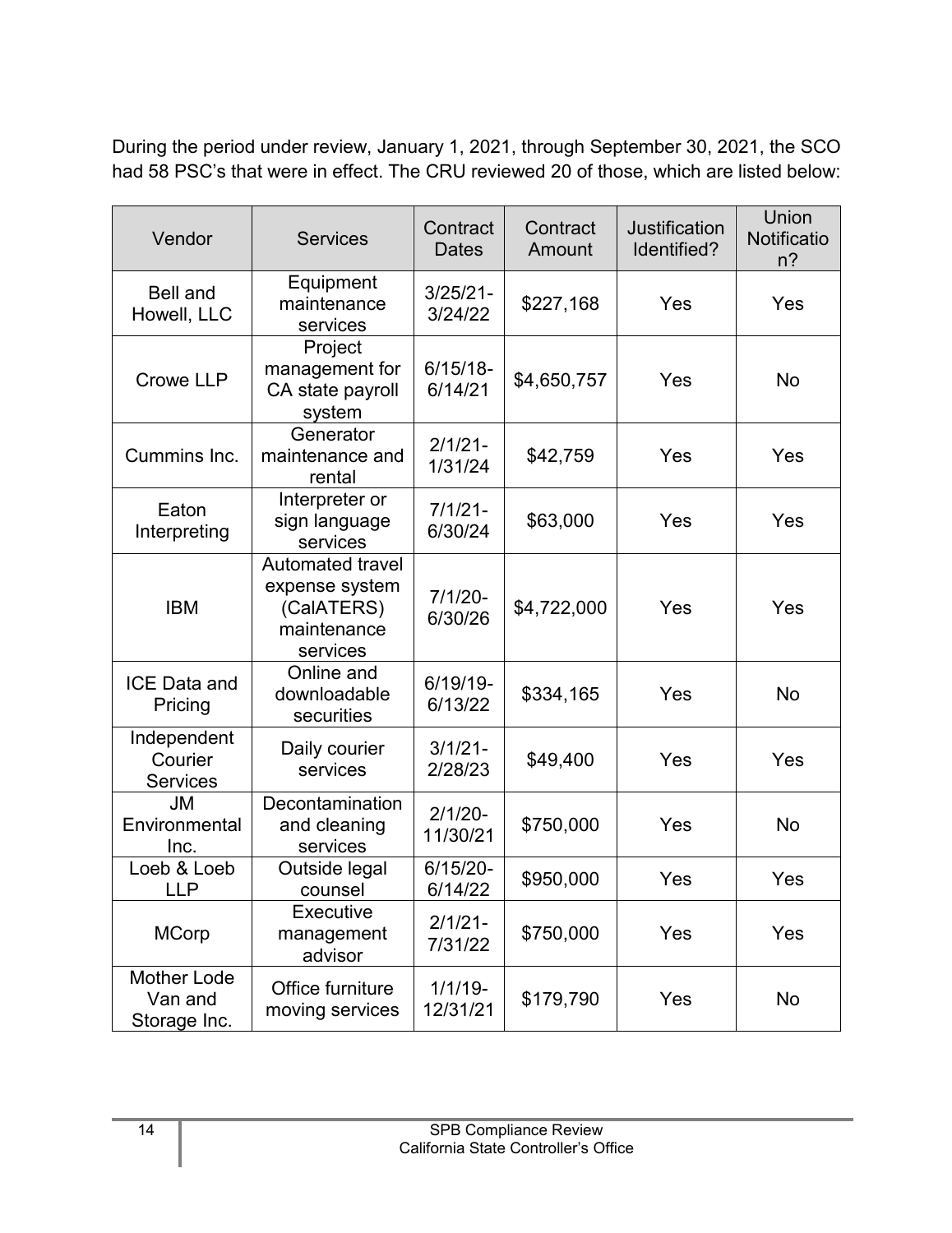| Vendor                                                                                            | <b>Services</b>                                                          | Contract<br><b>Dates</b> | Contract<br>Amount | <b>Justification</b><br>Identified? | Union<br>Notificatio<br>$n$ ? |
|---------------------------------------------------------------------------------------------------|--------------------------------------------------------------------------|--------------------------|--------------------|-------------------------------------|-------------------------------|
| <b>National</b><br>Association of<br>State Auditors,<br>Comptrollers,<br>and<br><b>Treasurers</b> | Peer review<br>services                                                  | $7/1/21 -$<br>6/30/22    | \$25,000           | Yes                                 | Yes                           |
| National<br>Security<br><b>Industries</b>                                                         | Security guard<br>services                                               | $4/1/21 -$<br>3/31/23    | \$181,413          | Yes                                 | Yes                           |
| <b>Oak Technical</b><br>Services, LLC.                                                            | Project<br>management for<br><b>CalATERS</b><br>replacement<br>project   | $2/5/21 -$<br>2/04/23    | \$279,300          | Yes                                 | Yes                           |
| Platinum<br>Reporters and<br>Interpreters<br>Inc.                                                 | Court reporting<br>and transcription<br>services                         | $9/1/21 -$<br>8/31/23    | \$32,982           | Yes                                 | Yes                           |
| Professional<br>Telecommunic<br>ations<br><b>Services</b>                                         | <b>Facility security</b><br>systems<br>maintenance                       | $12/1/18$ -<br>11/30/21  | \$107,400          | Yes                                 | <b>No</b>                     |
| ProQuest                                                                                          | 10 electronic<br>licenses to the<br>ancestry library<br>edition database | $9/1/21 -$<br>8/31/24    | \$8,974            | Yes                                 | Yes                           |
| <b>RR Donnelley</b>                                                                               | Printing and<br>delivery services<br>for custom<br>warrants              | $8/13/21 -$<br>4/13/22   | \$153,506          | Yes                                 | Yes                           |
| Southern<br>California<br>Shredding,<br>Inc.                                                      | On-site secure<br>paper shredding<br>services                            | $1/15/21 -$<br>1/14/24   | \$1,200            | Yes                                 | Yes                           |
| <b>West Payment</b><br>Center                                                                     | Electronic library<br>services                                           | $1/8/18$ -<br>6/30/22    | \$192,774          | Yes                                 | No                            |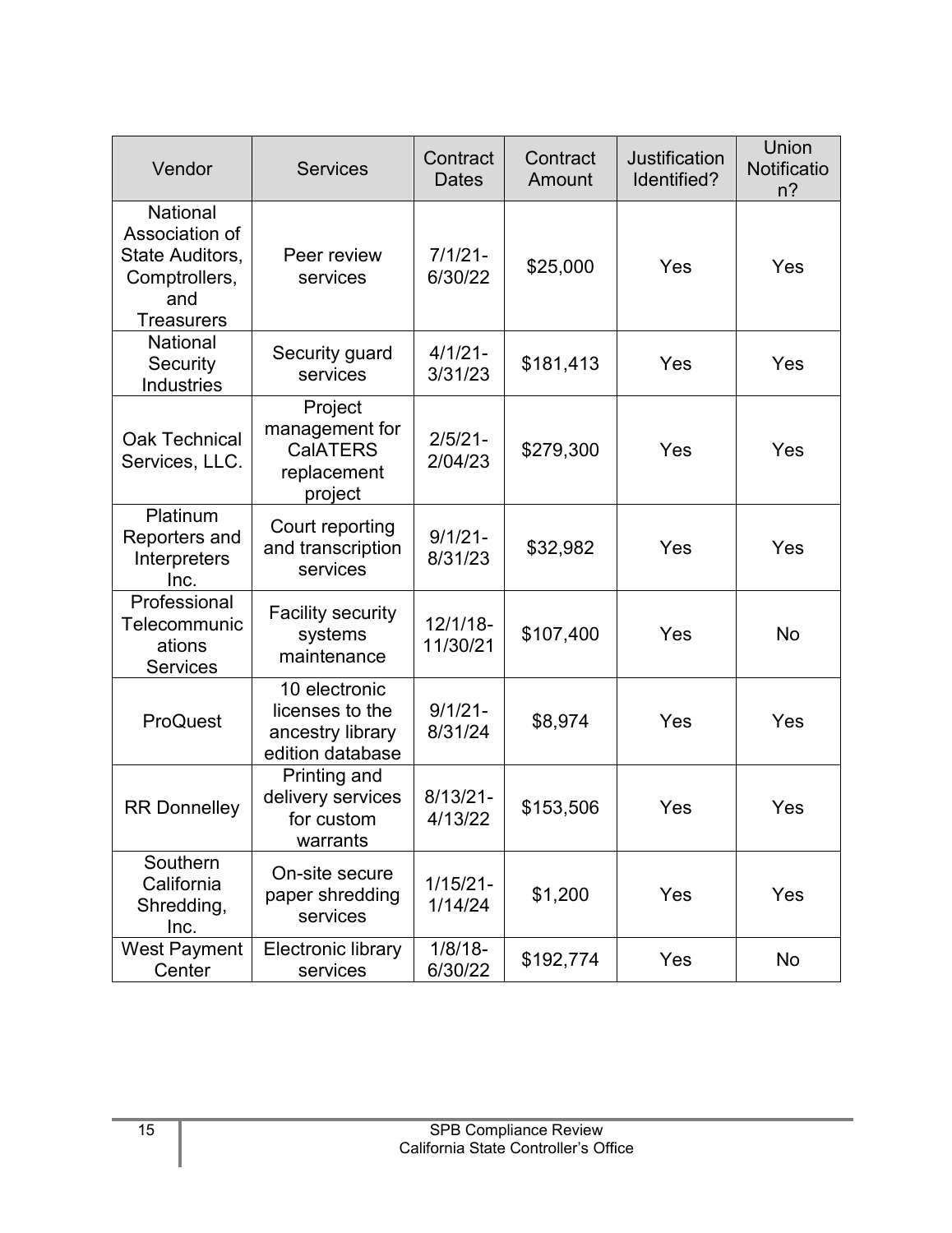| <b>SEVERITY:</b><br><b>SERIOUS</b> | <b>FINDING NO. 5</b><br><b>UNIONS WERE NOT NOTIFIED OF PERSONAL SERVICES</b><br><b>CONTRACTS</b>                                                                                                                                                                                                                                                                                                                                                                                                                                                                                                                                                         |  |  |
|------------------------------------|----------------------------------------------------------------------------------------------------------------------------------------------------------------------------------------------------------------------------------------------------------------------------------------------------------------------------------------------------------------------------------------------------------------------------------------------------------------------------------------------------------------------------------------------------------------------------------------------------------------------------------------------------------|--|--|
| <b>Summary:</b>                    | The SCO did not notify unions prior to entering into 6 of the 20 PSCs<br>reviewed.                                                                                                                                                                                                                                                                                                                                                                                                                                                                                                                                                                       |  |  |
| Criteria:                          | The contract shall not be executed until the state agency proposing<br>to execute the contract has notified all organizations that represent<br>state employees who perform the type of work to be contracted.<br>(Gov. Code, § 19132, subd. (b)(1).)                                                                                                                                                                                                                                                                                                                                                                                                    |  |  |
| <b>Severity:</b>                   | Serious. Unions must be notified of impending personal services<br>contracts in order to ensure they are aware contracts are being<br>proposed for the type of work that their members could perform.                                                                                                                                                                                                                                                                                                                                                                                                                                                    |  |  |
| Cause:                             | The SCO states that its interpretation of the State Contracting<br>Manual, Vol. I, section 7.05 and Government Code section 19132 is<br>that bargaining unit notifications do not apply to amendments. It has<br>been SCO practice to only send bargaining unit notification during<br>the development of the base contract and not the amendments.                                                                                                                                                                                                                                                                                                      |  |  |
| <b>SPB Response:</b>               | Amendments to contracts are part of a contract. Therefore,<br>appropriate union notification is required for all contracts and<br>amendments prior to execution.                                                                                                                                                                                                                                                                                                                                                                                                                                                                                         |  |  |
|                                    | <b>Corrective Action:</b> It is the contracting department's responsibility to identify and notify<br>any unions whose members could potentially perform the type of<br>work to be contracted prior to executing a PSC. Within 90 days of the<br>date of this report, the SCO must submit to the SPB a written<br>corrective action response which addresses the corrections the<br>department will implement to ensure conformity with the<br>requirements of Government Code section 19132. Copies of relevant<br>documentation demonstrating that the corrective action has been<br>implemented must be included with the corrective action response. |  |  |

#### <span id="page-17-0"></span>**Mandated Training**

Each member, officer, or designated employee of a state agency who is required to file a statement of economic interest (referred to as "filers") because of the position he or she holds with the agency is required to take an orientation course on the relevant ethics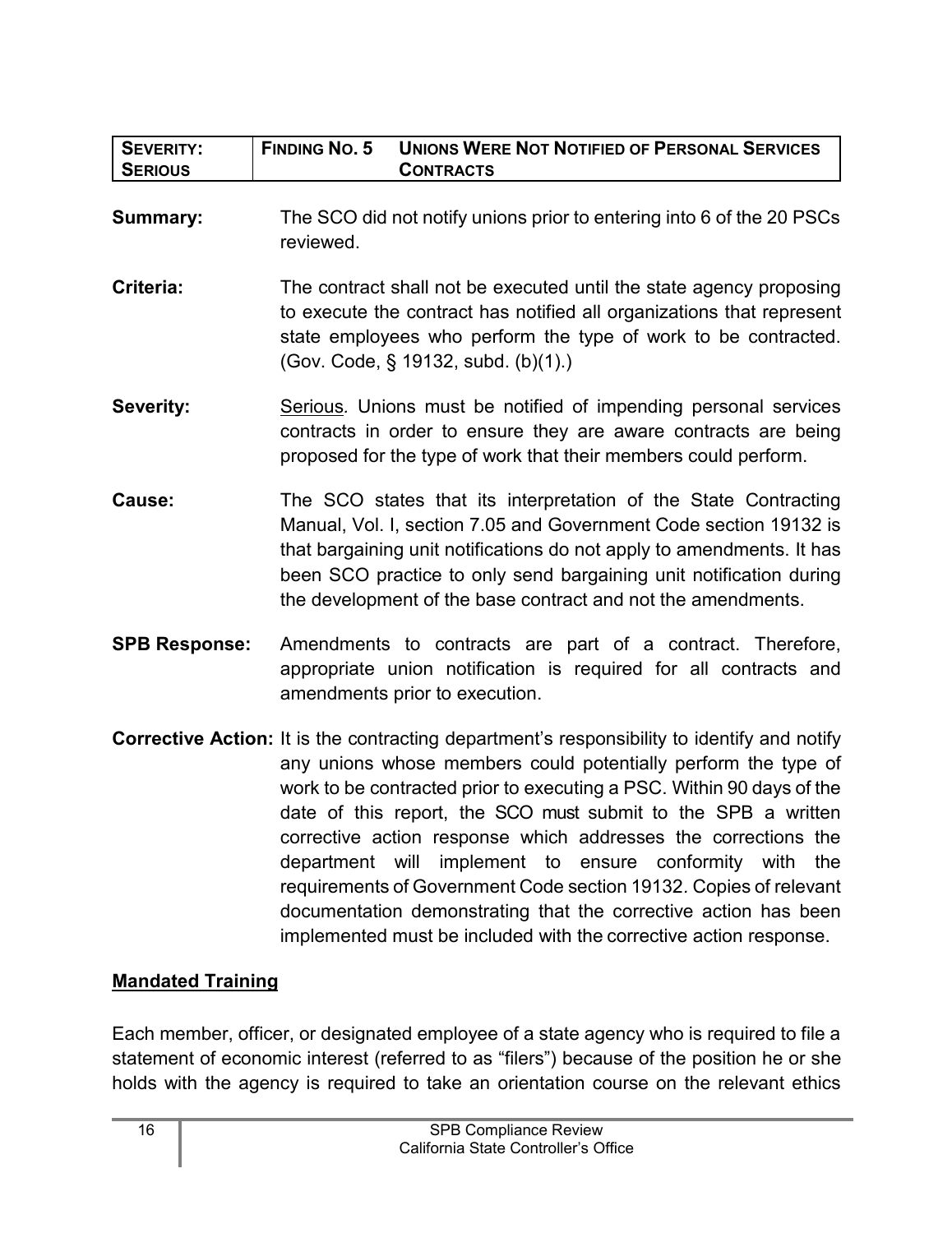statutes and regulations that govern the official conduct of state officials. (Gov. Code, §§ 11146 & 11146.1.) State agencies are required to offer filers the orientation course on a semi-annual basis. (Gov. Code, § 11146.1.) New filers must be trained within six months of appointment and at least once during each consecutive period of two calendar years, commencing on the first odd-numbered year thereafter. (Gov. Code, § 11146.3.)

Additionally, new employees must be provided sexual harassment prevention training within six months of appointment. Thereafter, each department must provide its supervisors two hours of sexual harassment prevention training and non-supervisors one hour of sexual harassment prevention training every two years. (Gov. Code, § 12950.1, subds. (a) and (b); Gov. Code, § 19995.4.)

The Board may conduct reviews of any appointing power's personnel practices to ensure compliance with civil service laws and Board regulations. (Gov. Code, § 18661, subd. (a).) In particular, the Board may audit personnel practices related to such matters as selection and examination procedures, appointments, promotions, the management of probationary periods, and any other area related to the operation of the merit principle in state civil service. (*Ibid*.) Accordingly, the CRU reviews documents and records related to training that appointing powers are required by the afore-cited laws to provide its employees.

The CRU reviewed the SCO's mandated training program that was in effect during the compliance review period, October 1, 2019, through September 30, 2021.

| <b>SEVERITY:</b><br><b>VERY SERIOUS</b> | <b>FINDING NO. 6</b><br><b>ETHICS TRAINING WAS NOT PROVIDED FOR ALL FILERS</b>                                                                                                                                                                                                     |
|-----------------------------------------|------------------------------------------------------------------------------------------------------------------------------------------------------------------------------------------------------------------------------------------------------------------------------------|
| <b>Summary:</b>                         | The SCO did not provide ethics training to 3 of 54 existing filers. In<br>addition, the SCO did not provide ethics training to 4 of 14 new filers<br>within 6 months of their appointment. This is the second consecutive<br>time this has been a finding for the SCO.             |
| Criteria:                               | New filers must be provided ethics training within six months of<br>appointment. Existing filers must be trained at least once during each<br>consecutive period of two calendar years commencing on the first<br>odd-numbered year thereafter. (Gov. Code, § 11146.3, subd. (b).) |
| <b>Severity:</b>                        | Very Serious. The department does not ensure that its filers are<br>aware of prohibitions related to their official position and influence.                                                                                                                                        |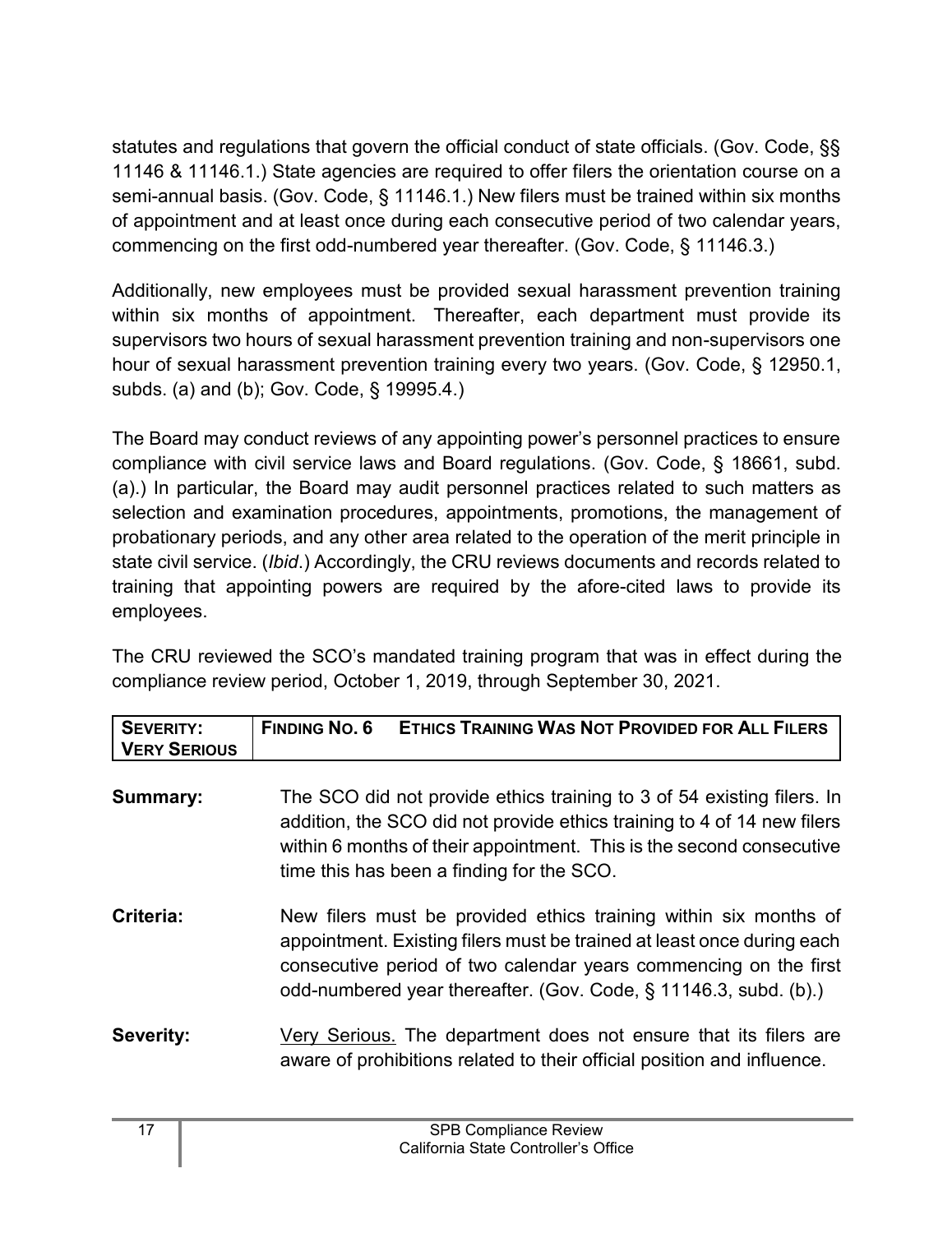- **Cause:** The SCO states that they did not have an appropriate tracking mechanism to track training prior to April 2021. The SCO has instituted a Learning Management System (LMS) and is making provisions to configure the LMS to trigger repeat reminders regarding all critical training requirements.
- **Corrective Action:** Within 90 days of the date of this report, the SCO must submit to the SPB a written corrective action response which addresses the corrections the department will implement to ensure that new supervisors are provided supervisory training within twelve months of appointment as required by Government Code section 19995.4*.* Copies of relevant documentation demonstrating that the corrective action has been implemented must be included with the corrective action response.

| <b>SEVERITY:</b>    | <b>FINDING NO. 7</b> | <b>SEXUAL HARASSMENT PREVENTION TRAINING WAS</b> |
|---------------------|----------------------|--------------------------------------------------|
| <b>VERY SERIOUS</b> |                      | <b>NOT PROVIDED FOR ALL SUPERVISORS</b>          |

- **Summary:** The SCO provided sexual harassment prevention training to all 60 non-supervisors reviewed. However, the SCO did not provide sexual harassment prevention training to 4 of 11 new supervisors within 6 months of their appointment. In addition, the SCO did not provide sexual harassment prevention training to 10 of 330 existing supervisors every 2 years.
- **Criteria:** Each department must provide its supervisors two hours of sexual harassment prevention training every two years. New supervisors must be provided sexual harassment prevention training within six months of appointment. (Gov. Code, § 12950.1, subds. (a) and (b); Gov. Code, § 19995.4.)
- **Severity:** Very Serious. The department does not ensure that all new and existing employees are properly trained to respond to sexual harassment or unwelcome sexual advances, requests for sexual favors, and other verbal or physical harassment of a sexual nature. This limits the department's ability to retain a quality workforce, impacts employee morale and productivity, and subjects the department to litigation.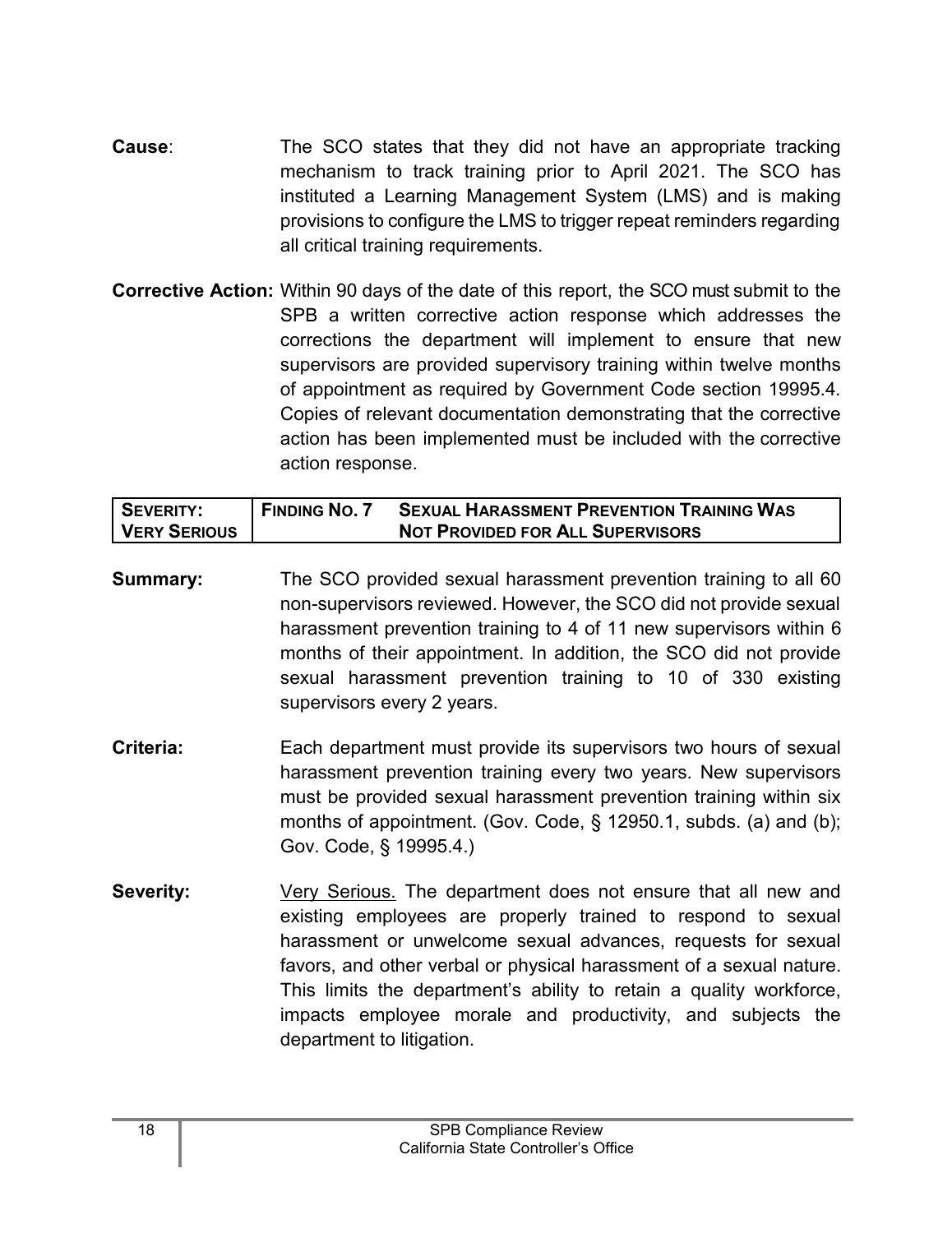- **Cause:** The SCO states that due to employee error, its monthly audit procedures for sexual harassment prevention training compliance was not followed. The SCO anticipates that its LMS system will assist in achieving compliance in this area in the future.
- **Corrective Action:** Within 90 days of the date of this report, the SCO must submit to the SPB a written corrective action response which addresses the corrections the department will implement to ensure that all employees are provided sexual harassment prevention training in accordance with Government Code section 12950.1*.* Copies of relevant documentation demonstrating that the corrective action has been implemented must be included with the corrective action response.

#### <span id="page-20-0"></span>**Compensation and Pay**

#### Salary Determination

The pay plan for state civil service consists of salary ranges and steps established by CalHR. (Cal. Code Regs., tit. 2, § 599.666.) Several salary rules dictate how departments calculate and determine an employee's salary rate<sup>[13](#page-20-1)</sup> upon appointment depending on the appointment type, the employee's state employment and pay history, and tenure.

Typically, agencies appoint employees to the minimum rate of the salary range for the class. Special provisions for appointments above the minimum exist to meet special recruitment needs and to accommodate employees who transfer into a class from another civil service class and are already receiving salaries above the minimum.

During the period under review, January 1, 2021, through September 30, 2021, the SCO made 152 appointments. The CRU reviewed 25 of those appointments to determine if the SCO applied salary regulations accurately and correctly processed employees' compensation, which are listed below:

| Classification            | Appointment<br>Type       | Tenure    | Time<br><b>Base</b> | Salary<br>(Monthly)<br>Rate) |
|---------------------------|---------------------------|-----------|---------------------|------------------------------|
| <b>Accountant Trainee</b> | <b>Certification List</b> | Permanent | <b>Full Time</b>    | \$3,793                      |

<span id="page-20-1"></span><sup>&</sup>lt;sup>13</sup> "Rate" is any one of the salary rates in the resolution by CalHR which establishes the salary ranges and steps of the Pay Plan (Cal. Code Regs., tit. 2, section 599.666).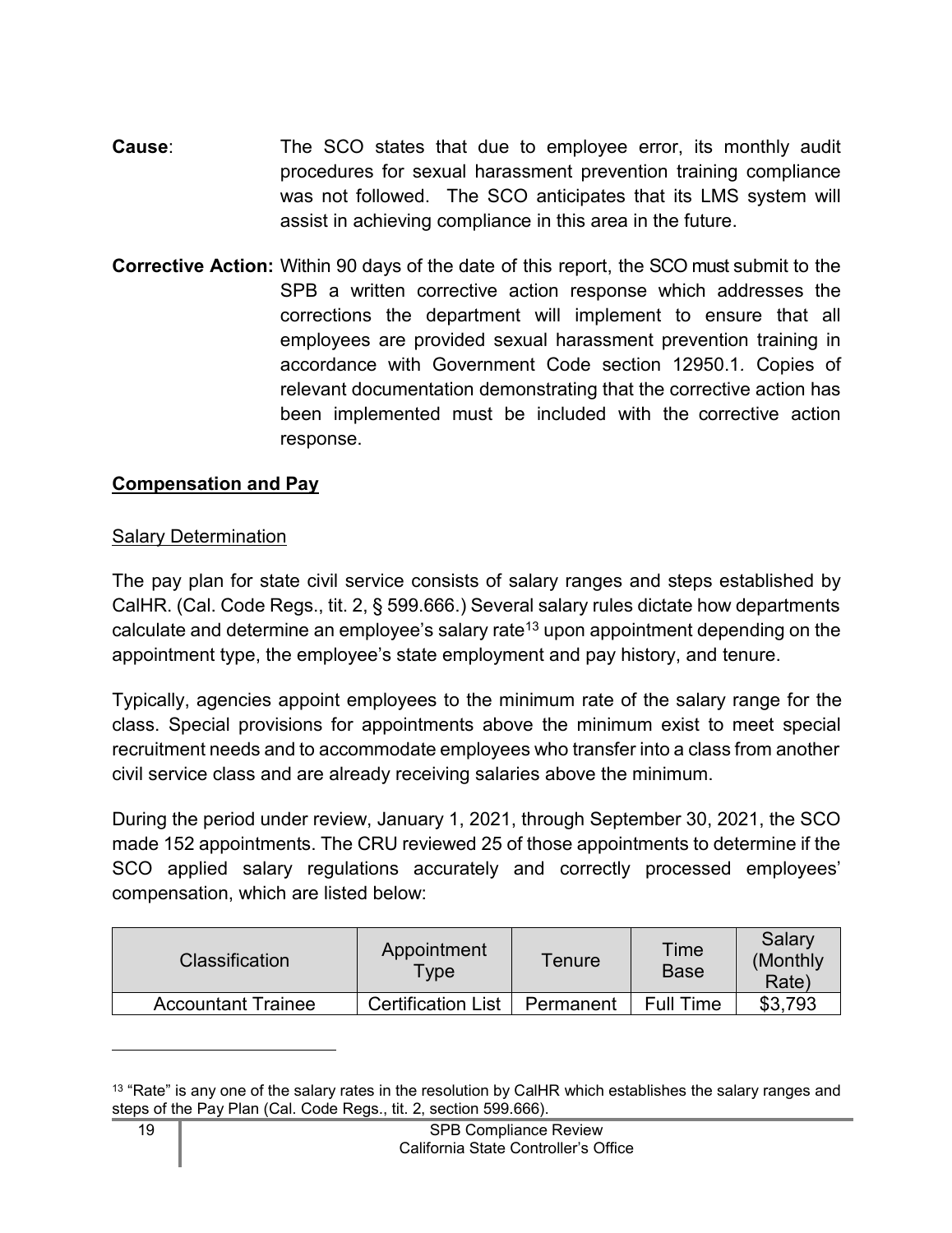| Classification                                                            | Appointment<br><b>Type</b>         | Tenure          | Time<br><b>Base</b> | Salary<br>(Monthly<br>Rate) |
|---------------------------------------------------------------------------|------------------------------------|-----------------|---------------------|-----------------------------|
| <b>Associate Accounting</b><br>Analyst                                    | <b>Certification List</b>          | Permanent       | <b>Full Time</b>    | \$5,406                     |
| <b>Associate Governmental</b><br><b>Program Analyst</b>                   | <b>Certification List</b>          | Permanent       | <b>Full Time</b>    | \$5,149                     |
| Associate Governmental<br><b>Program Analyst</b>                          | <b>Certification List</b>          | Permanent       | <b>Full Time</b>    | \$5,884                     |
| <b>Financial Accountant I</b>                                             | <b>Certification List</b>          | Permanent       | <b>Full Time</b>    | \$6,870                     |
| <b>Information Technology</b><br>Associate                                | <b>Certification List</b>          | Permanent       | <b>Full Time</b>    | \$4,214                     |
| <b>Information Technology</b><br>Supervisor I                             | <b>Certification List</b>          | Permanent       | <b>Full Time</b>    | \$6,606                     |
| <b>Information Technology</b><br>Technician                               | <b>Certification List</b>          | Limited<br>Term | <b>Full Time</b>    | \$4,405                     |
| <b>Office Assistant (General)</b>                                         | <b>Certification List</b>          | Permanent       | <b>Full Time</b>    | \$2,858                     |
| <b>Office Technician</b><br>(General)                                     | <b>Certification List</b>          | Permanent       | <b>Full Time</b>    | \$3,416                     |
| Office Technician (Typing)                                                | <b>Certification List</b>          | Permanent       | <b>Full Time</b>    | \$3,144                     |
| <b>Personnel Specialist</b>                                               | <b>Certification List</b>          | Permanent       | <b>Full Time</b>    | \$4,072                     |
| Program Technician                                                        | <b>Certification List</b>          | Permanent       | <b>Full Time</b>    | \$2,722                     |
| <b>Senior Claim Auditor</b>                                               | <b>Certification List</b>          | Permanent       | <b>Full Time</b>    | \$3,621                     |
| <b>Senior Personnel</b><br><b>Specialist</b>                              | <b>Certification List</b>          | Permanent       | <b>Full Time</b>    | \$5,770                     |
| <b>Staff Services Analyst</b><br>(General)                                | <b>Certification List</b>          | Permanent       | <b>Full Time</b>    | \$4,281                     |
| <b>Staff Services Manager I</b>                                           | <b>Certification List</b>          | Permanent       | <b>Full Time</b>    | \$6,972                     |
| <b>Staff Services Manager I</b>                                           | <b>Certification List</b>          | Permanent       | <b>Full Time</b>    | \$6,544                     |
| <b>Associate Administrative</b><br><b>Analyst (Accounting</b><br>Systems) | <b>Training and</b><br>Development | Permanent       | <b>Full Time</b>    | \$6,516                     |
| <b>Accounting Administrator II</b>                                        | <b>Transfer</b>                    | Permanent       | <b>Full Time</b>    | \$8,352                     |
| <b>Associate Governmental</b><br>Program Analyst                          | <b>Transfer</b>                    | Permanent       | <b>Full Time</b>    | \$5,934                     |
| Program Technician                                                        | <b>Transfer</b>                    | Permanent       | <b>Full Time</b>    | \$3,658                     |
| <b>Staff Management Auditor</b><br>(Specialist), SCO                      | <b>Transfer</b>                    | Permanent       | <b>Full Time</b>    | \$8,162                     |
| <b>Staff Services Analyst</b><br>(General)                                | <b>Transfer</b>                    | Permanent       | <b>Full Time</b>    | \$3,625                     |
| <b>Staff Services Analyst</b><br>(General)                                | <b>Transfer</b>                    | Permanent       | <b>Full Time</b>    | \$4,008                     |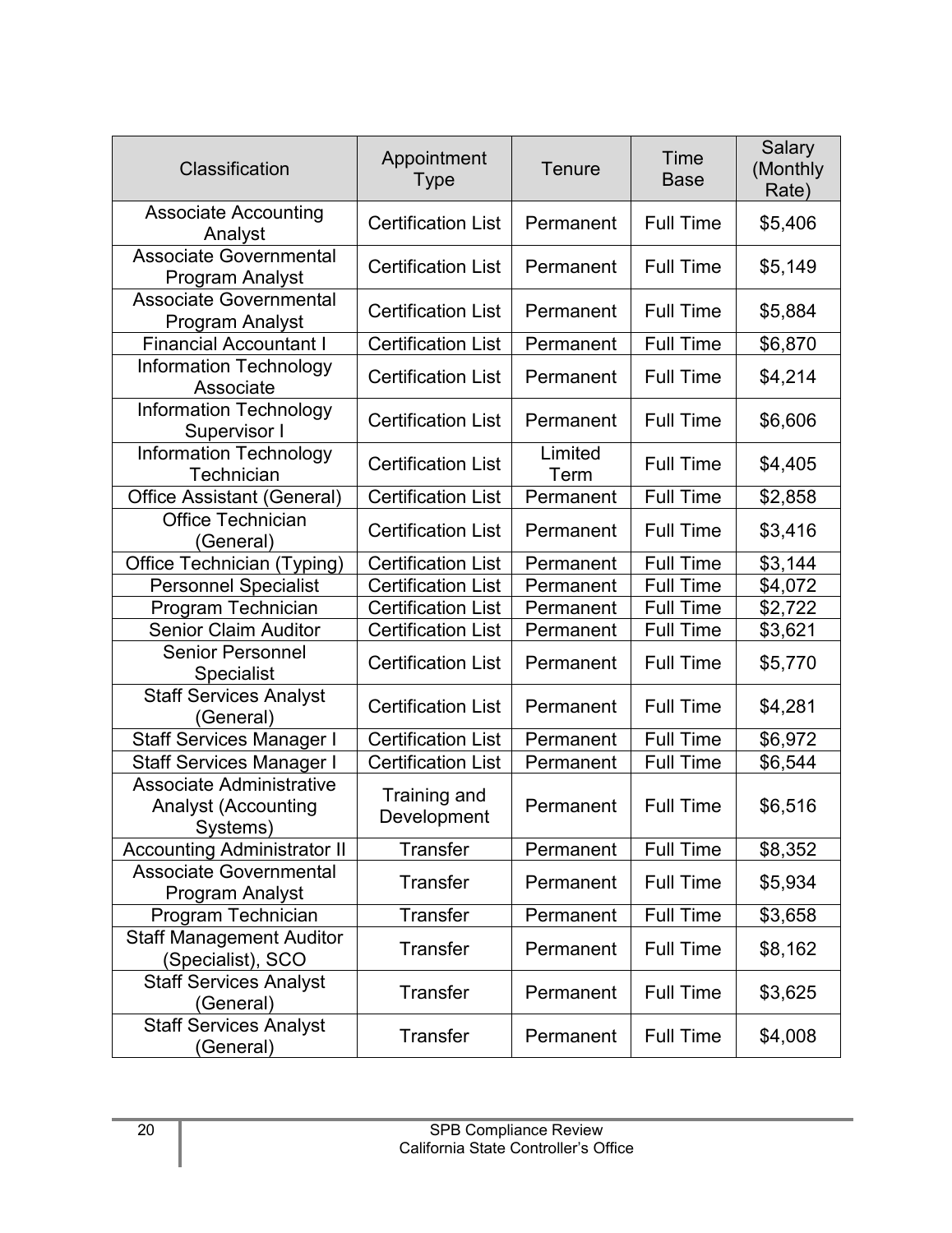| SEVERITY:           | <b>FINDING NO. 8</b> | <b>INCORRECT APPLICATIONS OF SALARY DETERMINATION</b> |
|---------------------|----------------------|-------------------------------------------------------|
| <b>VERY SERIOUS</b> |                      | <b>LAWS, RULES, AND CALHR POLICIES AND GUIDELINES</b> |
|                     |                      | <b>FOR APPOINTMENT</b>                                |

**Summary:** The CRU found the following errors in the SCO's determination of employee compensation. This is the second consecutive time this has been a finding for the SCO.

| Classification                             | <b>Description of Findings</b>                                                       | Criteria                                           |
|--------------------------------------------|--------------------------------------------------------------------------------------|----------------------------------------------------|
| Personnel<br><b>Specialist</b>             | Incorrect salary determination resulting in<br>the employee being undercompensated.  | Cal. Code Regs.,<br>tit.2, § 599.674,<br>subd. (b) |
| <b>Staff Services</b><br>Analyst (General) | Incorrect anniversary date keyed resulting<br>in the employee being overcompensated. | Cal. Code Regs.,<br>tit. 2, § 599.683              |

**Criteria:** Departments are required to calculate and apply salary rules for each appointed employee accurately based on the pay plan for the state civil service. All civil service classes have salary ranges with minimum and maximum rates. (Cal. Code Regs., tit. 2, § 599.666.)

- **Severity:** Very Serious. In two circumstances, the SCO failed to comply with the requirements outlined in the state civil service pay plan. Incorrectly applying compensation laws and rules in accordance with CalHR's policies and guidelines results in civil service employees receiving incorrect and/or inappropriate pay amounts.
- **Cause:** The SCO states that the errors are due to computation errors when calculating calendar months used in determining the appropriate salary amounts.
- **Corrective Action:** Within 90 days of the date of this report, the SCO submit to the SPB a written corrective action response which addresses the corrections the department will implement to ensure that employees are compensated correctly*.* The SCO shall establish an audit system to correct current compensation transactions as well as future transactions. Copies of relevant documentation demonstrating that the corrective action has been implemented must be included with the corrective action response.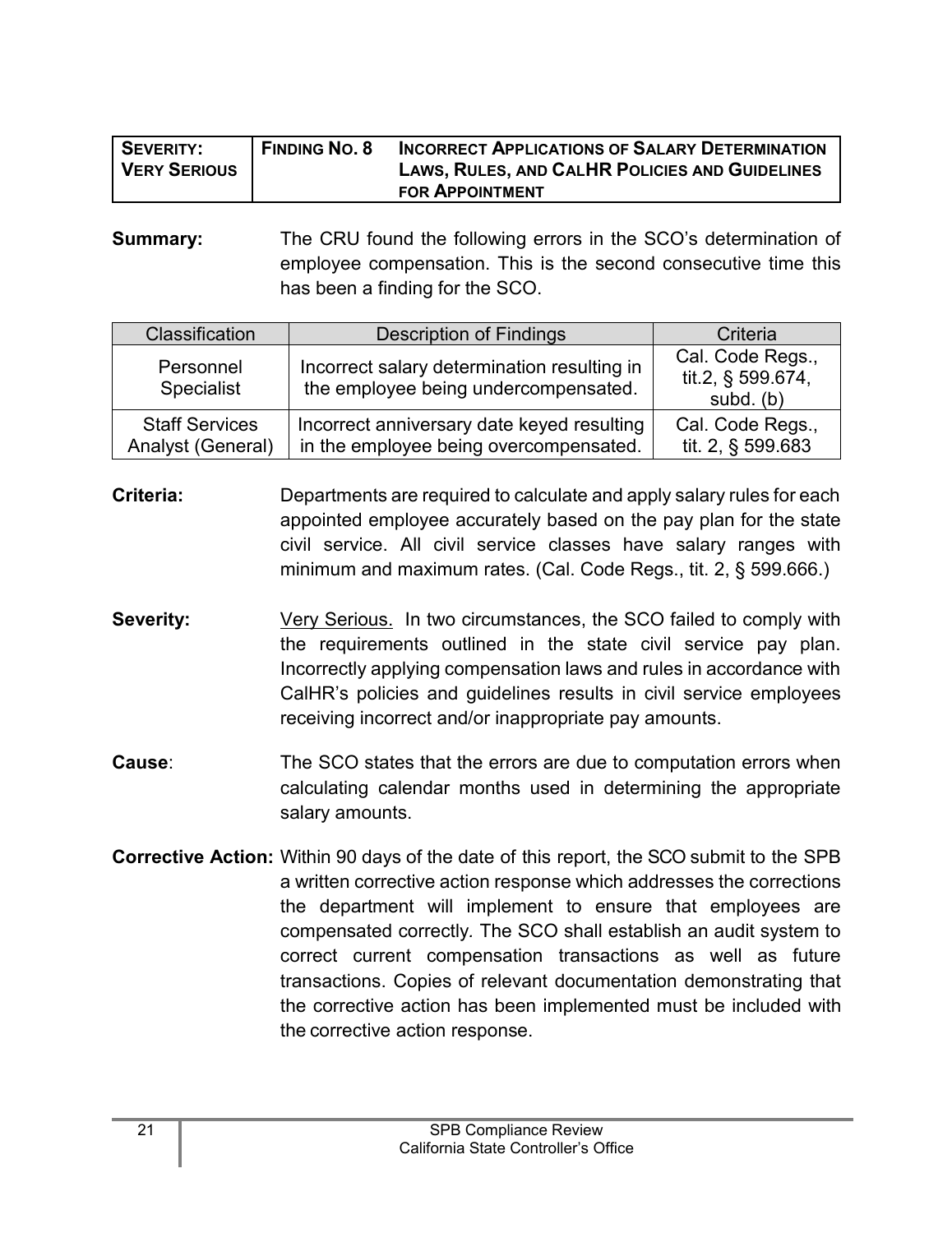## Alternate Range Movement Salary Determination (within same classification)

If an employee qualifies under established criteria and moves from one alternate range to another alternate range of a class, the employee shall receive an increase or a decrease equivalent to the total of the range differential between the maximum salary rates of the alternate ranges. (Cal. Code Regs., tit. 2, § 599.681.) However, in many instances, the CalHR provides salary rules departments must use when employees move between alternate ranges. These rules are described in the alternate range criteria. (CalHR Pay Scales). When no salary rule or method is cited in the alternate range criteria, departments must default to Rule 599.681.

During the period under review, January 1, 2021, through September 30, 2021, the SCO made 41 alternate range movements within a classification. The CRU reviewed 16 of those alternate range movements to determine if the SCO applied salary regulations accurately and correctly processed each employee's compensation, which are listed below:

| Classification                           | Prior<br>Range | Current<br>Range | <b>Time Base</b> | Salary<br>(Monthly<br>Rate) |
|------------------------------------------|----------------|------------------|------------------|-----------------------------|
| <b>Accounting Analyst</b>                | B              | С                | <b>Full Time</b> | \$4,496                     |
| <b>Information Technology Associate</b>  | N              | Ő                | <b>Full Time</b> | \$6,012                     |
| Office Assistant (General)               | A              | B                | <b>Full Time</b> | \$2,867                     |
| <b>Payroll Specialist</b>                | С              | D                | <b>Full Time</b> | \$4,720                     |
| <b>Payroll Specialist</b>                | С              | D                | <b>Full Time</b> | \$4,536                     |
| <b>Personnel Specialist</b>              | A              | B                | <b>Full Time</b> | \$3,768                     |
| <b>Personnel Specialist</b>              | B              | C                | <b>Full Time</b> | \$4,094                     |
| <b>Personnel Specialist</b>              | С              | D                | <b>Full Time</b> | \$4,720                     |
| <b>Personnel Specialist</b>              | A              | B                | <b>Full Time</b> | \$3,768                     |
| <b>Personnel Specialist</b>              | B              | Ć                | <b>Full Time</b> | \$4,094                     |
| <b>Staff Services Analyst (General)</b>  | B              | C                | <b>Full Time</b> | \$4,417                     |
| <b>Staff Services Analyst (General)</b>  | A              | B                | <b>Full Time</b> | \$4,400                     |
| <b>Staff Services Analyst (General)</b>  | B              | C                | <b>Full Time</b> | \$4,281                     |
| <b>Staff Services Management Auditor</b> | B              | С                | <b>Full Time</b> | \$4,936                     |
| <b>Staff Services Management Auditor</b> | A              | B                | <b>Full Time</b> | \$4,191                     |
| <b>Staff Services Management Auditor</b> | B              | C                | <b>Full Time</b> | \$4,721                     |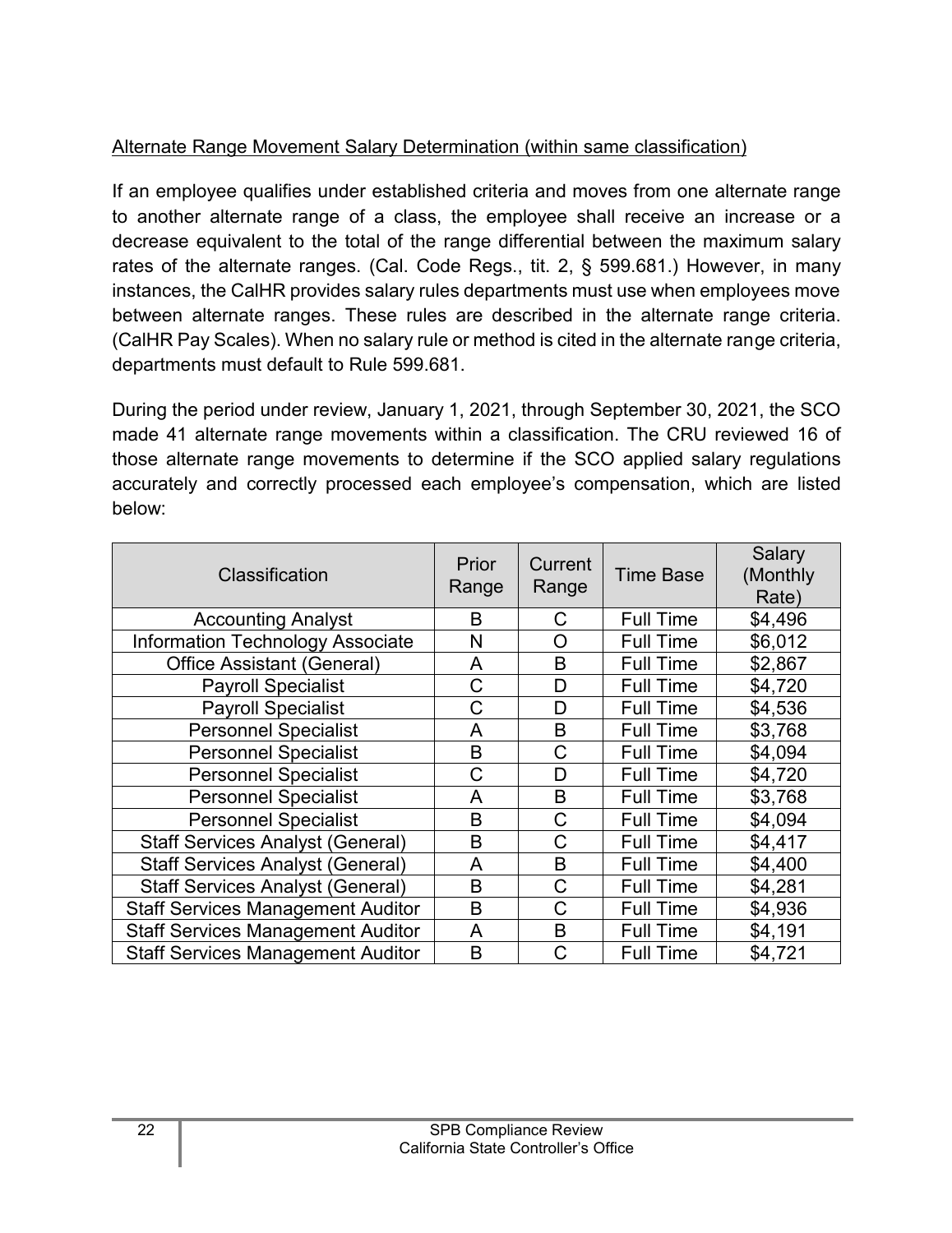| IN COMPLIANCE   FINDING NO. 9 | <b>ALTERNATIVE RANGE MOVEMENTS COMPLIED WITH</b> |
|-------------------------------|--------------------------------------------------|
|                               | CIVIL SERVICE LAWS, BOARD RULES, AND CALHR       |
|                               | <b>POLICIES AND GUIDELINES</b>                   |

The CRU determined that the alternate range movements the SCO made during the compliance review period, satisfied civil service laws, Board rules and CalHR policies and guidelines.

#### Bilingual Pay

A certified bilingual position is a position where the incumbent uses bilingual skills on a continuous basis and averages 10 percent or more of the total time worked. According to the Pay Differential 14, the 10 percent time standard is calculated based on the time spent conversing, interpreting, or transcribing in a second language and time spent on closely related activities performed directly in conjunction with the specific bilingual transactions.

Typically, the department must review the position duty statement to confirm the percentage of time performing bilingual skills and verify the monthly pay differential is granted to a certified bilingual employee in a designated bilingual position. The position, not the employee, receives the bilingual designation and the department must verify that the incumbent successfully participated in an Oral Fluency Examination prior to issuing the additional pay.

During the period under review, January 1, 2021, through September 30, 2021, the SCO issued bilingual pay to one employee. The CRU reviewed the bilingual pay authorization to ensure compliance with applicable CalHR policies and guidelines, which is listed below:

| <b>Classification</b>                   | <b>Bargaining Unit</b> | <b>Time Base</b> | No. of<br>Appts. |
|-----------------------------------------|------------------------|------------------|------------------|
| <b>Staff Services Analyst (General)</b> | R01                    | Full Time        |                  |

| IN COMPLIANCE FINDING NO. 10 | <b>BILINGUAL PAY AUTHORIZATIONS COMPLIED WITH</b><br>CIVIL SERVICE LAWS, BOARD RULES, AND CALHR |
|------------------------------|-------------------------------------------------------------------------------------------------|
|                              | <b>POLICIES AND GUIDELINES</b>                                                                  |

The CRU found that the bilingual pay authorized to the employee during the compliance review period, satisfied civil service laws, Board rules and CalHR policies and guidelines.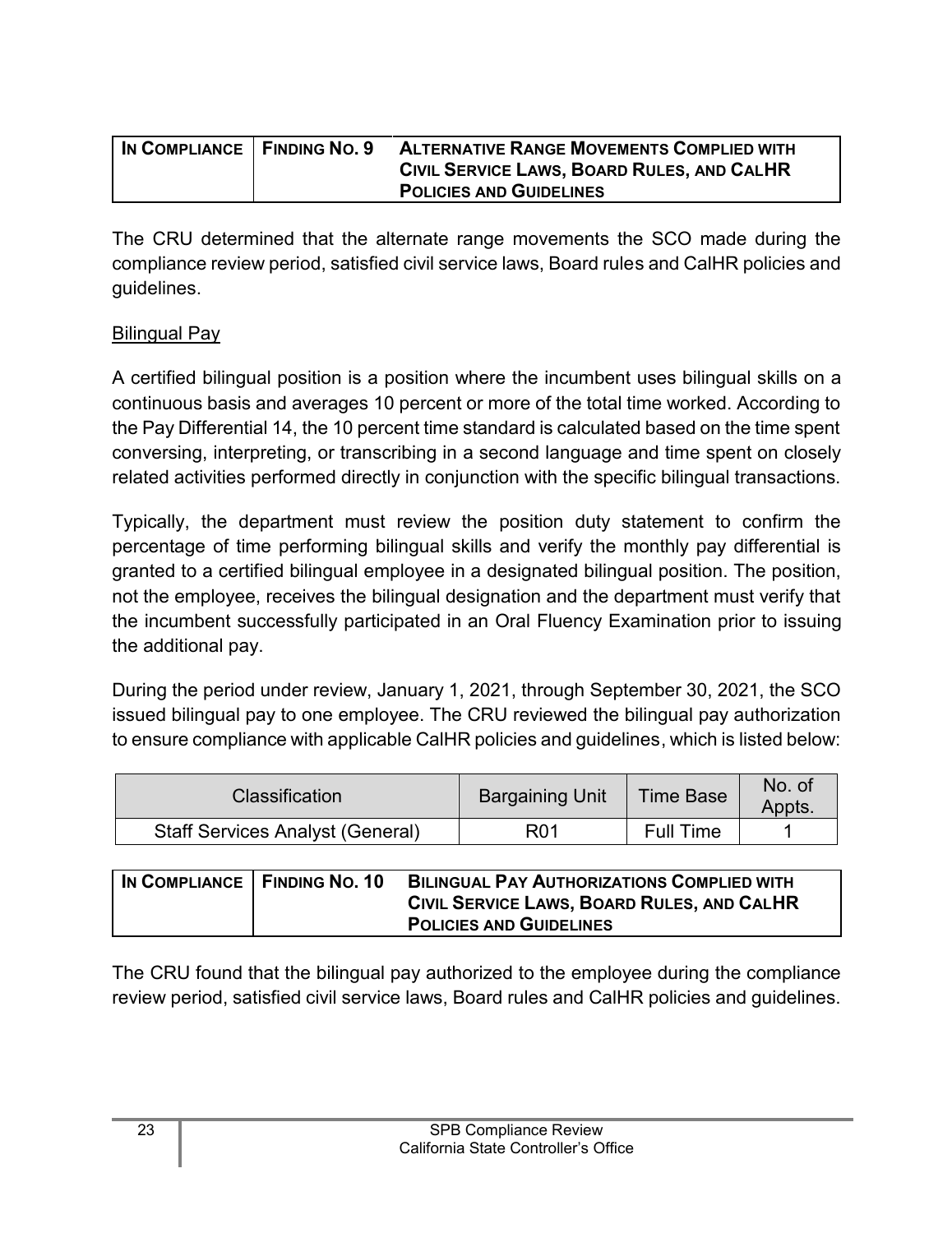## <span id="page-25-0"></span>**Leave**

## Positive Paid Employees

Actual Time Worked (ATW) is a method that can be used to keep track of a Temporary Authorization Utilization (TAU) employee's time to ensure that the Constitutional limit of 9 months in any 12 consecutive months is not exceeded. The ATW method of counting time is used in order to continue the employment status for an employee until the completion of an examination, for seasonal type work, while attending school, or for consulting services.

An employee is appointed TAU-ATW when he/she is not expected to work all of the working days of a month. When counting 189 days, every day worked, including partial days<sup>[14](#page-25-1)</sup> worked and paid absences<sup>[15](#page-25-2)</sup>, are counted. (Cal. Code Regs., tit. 2, § 265.1, subd. (b).) The hours worked in one day is not limited by this rule. *(Ibid.)* The 12-consecutive month timeframe begins by counting the first pay period worked as the first month of the 12-consecutive month timeframe. *(Ibid.)* The employee shall serve no longer than 189 days in a 12 consecutive month period. *(Ibid.)* A new 189-days working limit in a 12 consecutive month timeframe may begin in the month immediately following the month that marks the end of the previous 12-consecutive month timeframe. *(Ibid.)*

It is an ATW appointment because the employee does not work each workday of the month, and it might become desirable or necessary for the employee to work beyond nine calendar months. The appointing power shall monitor and control the days worked to ensure the limitations set forth are not exceeded. (Cal. Code Regs., tit. 2, § 265.1, subd. (f).)

For student assistants, graduate student assistants, youth aides, and seasonal classifications a maximum work-time limit of 1500 hours within 12 consecutive months may be used rather than the 189-day calculation. (Cal. Code Regs., tit. 2, § 265.1, subd. (d).)

Generally, permanent intermittent employees may work up to 1500 hours in any calendar year. (Applicable Bargaining Unit Agreements.) However, Bargaining Unit 6 employees may work up to 2000 hours in any calendar year.

<span id="page-25-1"></span><sup>&</sup>lt;sup>14</sup> For example, two hours or ten hours count as one day.

<span id="page-25-2"></span><sup>15</sup> For example, vacation, sick leave, compensating time off, etc.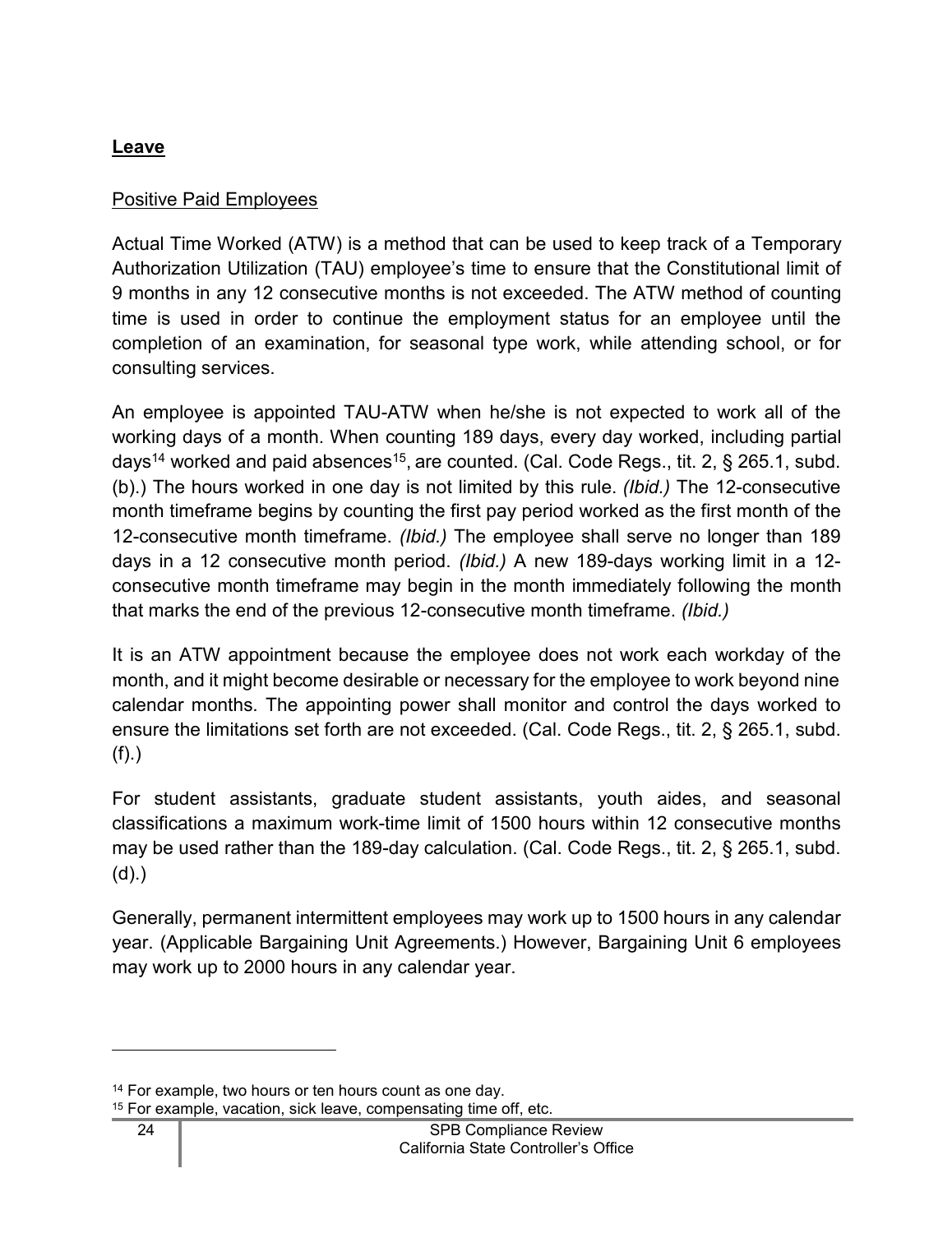Additionally, according to Government Code section 21224, retired annuitant appointments shall not exceed a maximum of 960 hours in any fiscal year (July-June), regardless of the number of state employers, without reinstatement, loss or interruption of benefits.

At the time of the review, the SCO had 36 positive paid employees whose hours were tracked. The CRU reviewed 25 of those positive paid appointments to ensure compliance with applicable laws, regulations, policies and guidelines, which are listed below:

| Classification                                          | Tenure                   | <b>Time Frame</b> | <b>Time Worked</b> |
|---------------------------------------------------------|--------------------------|-------------------|--------------------|
| <b>Accounting Administrator I</b><br>(Specialist)       | <b>Retired Annuitant</b> | 7/1/20-6/30/21    | 755 Hours          |
| <b>Associate Accounting Analyst</b>                     | <b>Retired Annuitant</b> | 7/1/20-6/30/21    | 392 Hours          |
| <b>Associate Governmental</b><br><b>Program Analyst</b> | <b>Retired Annuitant</b> | 7/1/20-6/30/21    | 316 Hours          |
| <b>Associate Governmental</b><br>Program Analyst        | <b>Retired Annuitant</b> | 7/1/20-6/30/21    | 692.50 Hours       |
| <b>Associate Governmental</b><br>Program Analyst        | <b>Retired Annuitant</b> | 7/1/20-6/30/21    | 322 Hours          |
| Attorney V                                              | <b>Retired Annuitant</b> | 7/1/20-6/30/21    | 366.40 Hours       |
| <b>Financial Accountant I</b>                           | <b>Retired Annuitant</b> | 7/1/20-6/30/21    | 797 Hours          |
| <b>Information Technology</b><br>Specialist I           | <b>Retired Annuitant</b> | 7/1/20-6/30/21    | 910 Hours          |
| <b>Information Technology</b><br>Specialist I           | <b>Retired Annuitant</b> | 7/1/20-6/30/21    | 955 Hours          |
| <b>Information Technology</b><br>Specialist I           | <b>Retired Annuitant</b> | 7/1/20-6/30/21    | 959.50 Hours       |
| <b>Information Technology</b><br>Specialist I           | <b>Retired Annuitant</b> | 7/1/20-6/30/21    | 960 Hours          |
| <b>Information Technology</b><br>Specialist I           | <b>Retired Annuitant</b> | 7/1/20-6/30/21    | 960 Hours          |
| <b>Information Technology</b><br>Specialist I           | <b>Retired Annuitant</b> | 7/1/20-6/30/21    | 960 Hours          |
| <b>Information Technology</b><br>Specialist II          | <b>Retired Annuitant</b> | 7/1/20-6/30/21    | 960 Hours          |
| <b>Information Technology</b><br>Specialist II          | <b>Retired Annuitant</b> | 7/1/20-6/30/21    | 874.50 Hours       |
| Nurse Evaluator II, Health<br><b>Services</b>           | <b>Retired Annuitant</b> | 7/1/20-6/30/21    | 164 Hours          |
| <b>Senior Management Auditor</b>                        | <b>Retired Annuitant</b> | 7/1/20-6/30/21    | 837.50 Hours       |
| <b>Staff Services Manager I</b>                         | <b>Retired Annuitant</b> | 7/1/20-6/30/21    | 488.50 Hours       |
| <b>Staff Services Manager I</b>                         | <b>Retired Annuitant</b> | 7/1/20-6/30/21    | 943.25 Hours       |
| <b>Staff Services Manager III</b>                       | <b>Retired Annuitant</b> | 7/1/20-6/30/21    | 603 Hours          |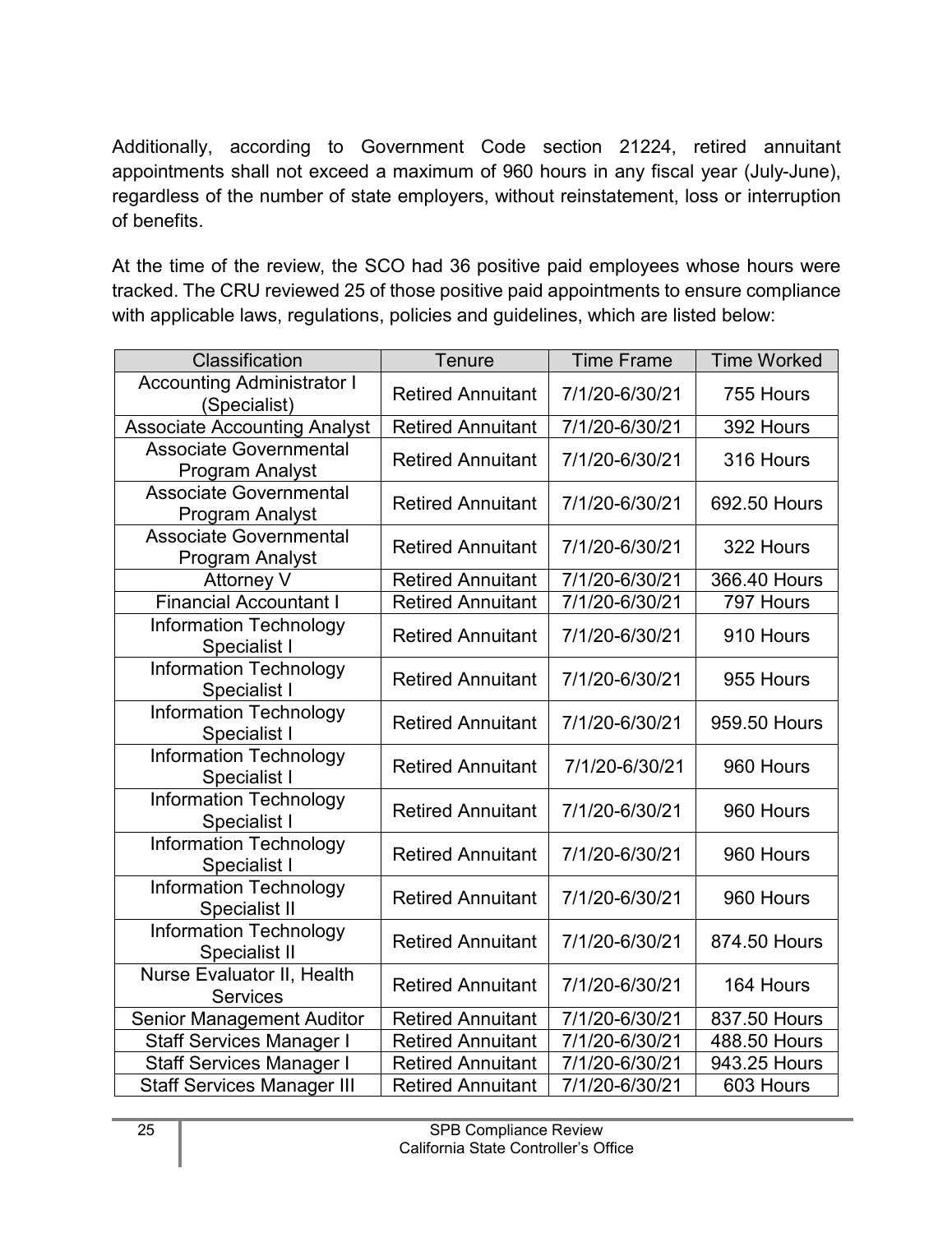| <b>Classification</b>                        | Tenure                   | <b>Time Frame</b> | <b>Time Worked</b> |
|----------------------------------------------|--------------------------|-------------------|--------------------|
| <b>Staff Services Manager III</b>            | <b>Retired Annuitant</b> | 7/1/20-6/30/21    | 540 Hours          |
| <b>Staff Services Manager III</b>            | <b>Retired Annuitant</b> | 7/1/20-6/30/21    | 960 Hours          |
| <b>Supervising Special</b><br>Investigator I | <b>Retired Annuitant</b> | 7/1/20-6/30/21    | 317.55 Hours       |
| <b>Student Assistant</b>                     | Temporary                | 7/1/20-6/30/21    | 1550.50 Hours      |

| SEVERITY:      | <b>FINDING NO. 11</b> | <b>POSITIVE PAID TEMPORARY EMPLOYEES' WORK</b> |
|----------------|-----------------------|------------------------------------------------|
| <b>SERIOUS</b> |                       | <b>EXCEEDED TIME LIMITATIONS</b>               |

**Summary:** The SCO did not consistently monitor the actual number of days and/or hours worked in order to ensure that one positive paid employee, as identified below, did not exceed the 189-day or 1,500 hour limitation in any 12-consecutive month period. This is the second consecutive time this has been a finding for the SCO.

| <b>Classification</b>                                         | Tenure | Time Frame | <b>Time Worked</b> | <b>Time Over</b><br>_imit |
|---------------------------------------------------------------|--------|------------|--------------------|---------------------------|
| Student Assistant   Temporary   7/1/20-6/30/21   1550.5 Hours |        |            |                    | 50.5 hours                |

- **Criteria:** If any employee is appointed to an intermittent time base position on a TAU basis, there are two controlling time limitations that must be considered. The first controlling factor is the constitutional limit of nine months in any 12 consecutive months for temporary appointments that cannot be extended for any reason. (Cal Const., art. VII, § 5.) Time worked shall be counted on a daily basis with every 21 days worked counting as one month or 189 days equaling nine months. (Cal. Code Regs., tit. 2, § 265.1, subd. (b).) Another controlling factor limits the maximum work time for student, youth, and seasonal classifications to 1,500 hours. (Cal. Code Regs., tit. 2, § 265.1, subd. (d).)
- **Severity:** Serious. The number of days or hours an individual may work in a temporary appointment is limited in the state civil service. TAU appointments are distinguished from other appointments as they can be made in the absence of an appropriate employment list.
- **Cause**: The SCO states that there was a failure to track the correct hours worked which resulted in the employee exceeding the number of hours allowed.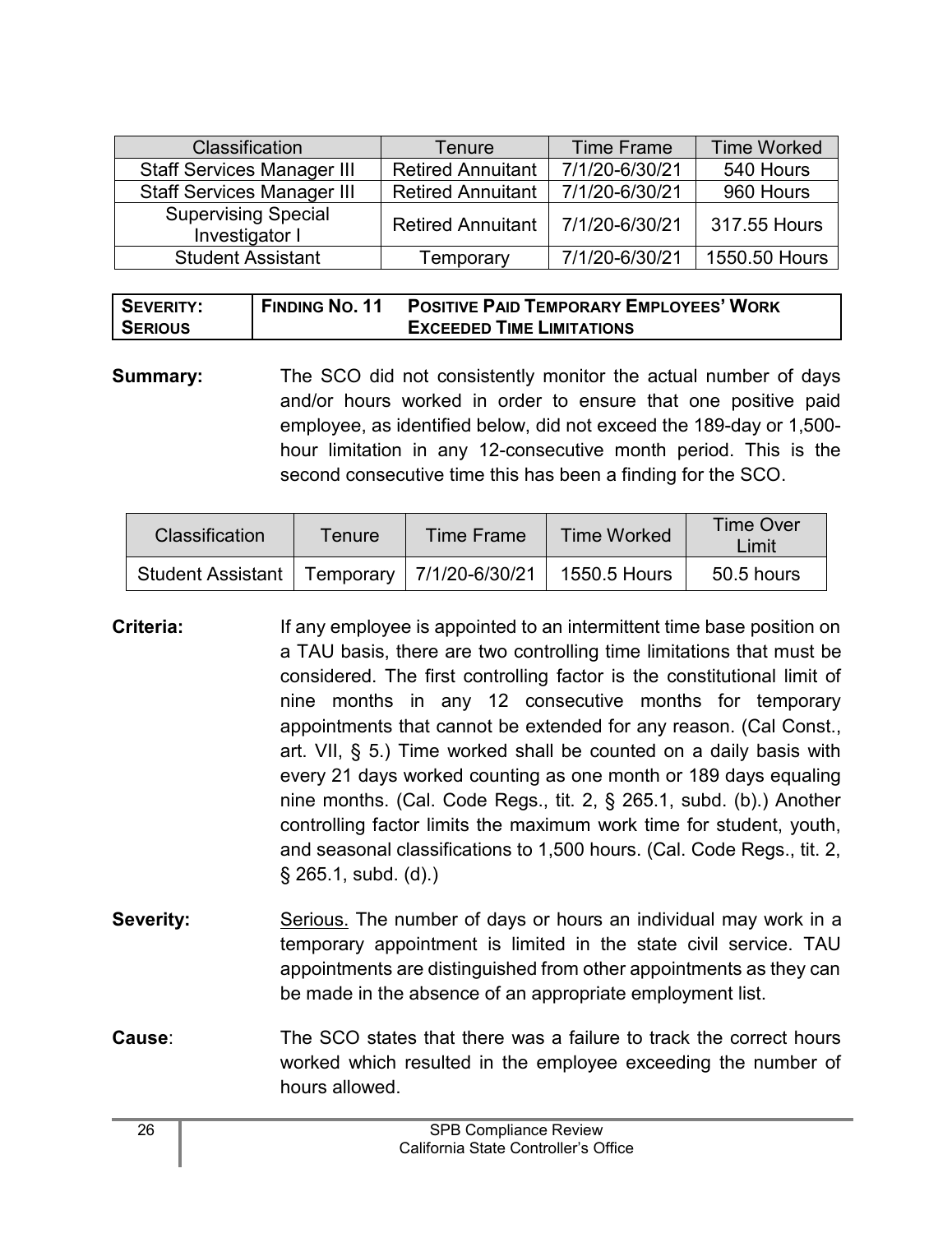**Corrective Action:** Within 90 days of the date of this report, the SCO must submit to the SPB a written corrective action response which addresses the corrections the department will implement to ensure conformity with California Code of Regulations, title 2, section 265.1. Copies of relevant documentation demonstrating that the corrective action has been implemented must be included with the corrective action response.

#### Administrative Time Off

ATO is a form of paid administrative leave status initiated by appointing authorities for a variety of reasons. (Human Resources Manual Section 2121.) Most often, ATO is used when an employee cannot come to work because of a pending investigation, fitness for duty evaluation, or when work facilities are unavailable. *(Ibid.)* ATO can also be granted when employees need time off for reasons such as blood or organ donation, extreme weather preventing safe travel to work, states of emergency, voting, and when employees need time off to attend special events. *(Ibid.)* 

During the period under review, July 1, 2020, through June 30, 2021, the SCO authorized 2,060 ATO transactions. The CRU reviewed 50 of these ATO transactions to ensure compliance with applicable laws, regulations, and CalHR policy and guidelines, which are listed below:

| Classification                             | <b>Time Frame</b>              | Amount of Time on<br><b>ATO</b> |
|--------------------------------------------|--------------------------------|---------------------------------|
| <b>Accounting Analyst</b>                  | 8/17/20-8/19/20                | 3 Hours                         |
| <b>Accounting Technician</b>               | 7/1/20-7/30/20                 | 68 Hours                        |
| <b>Associate Account Analyst</b>           | 7/1/20-7/8/20                  | 48 Hours                        |
| Associate Governmental Program<br>Analyst  | 7/1/20-7/30/20                 | 176 Hours                       |
| Associate Governmental Program<br>Analyst  | 7/1/20-7/30/20                 | 80 Hours                        |
| Associate Governmental Program<br>Analyst  | $7/31/20$ ,<br>8/17/20-8/19/20 | 7 Hours                         |
| <b>Digital Print Operator II</b>           | 5/17/21-5/18/21                | 16 Hours                        |
| <b>Executive Assistant</b>                 | 7/27/20-7/30/20                | 32 Hours                        |
| <b>Executive Assistant</b>                 | 8/17/20-8/18/20                | 4 Hours                         |
| <b>Financial Accountant I</b>              | 7/1/20-7/30/20                 | 176 Hours                       |
| <b>Financial Accountant III</b>            | 5/11/21-5/12/21                | 16 Hours                        |
| <b>Information Technology Specialist I</b> | 7/1/20-7/24/20                 | 142 Hours                       |
| <b>Information Technology Technician</b>   | 5/21/21                        | 8 Hours                         |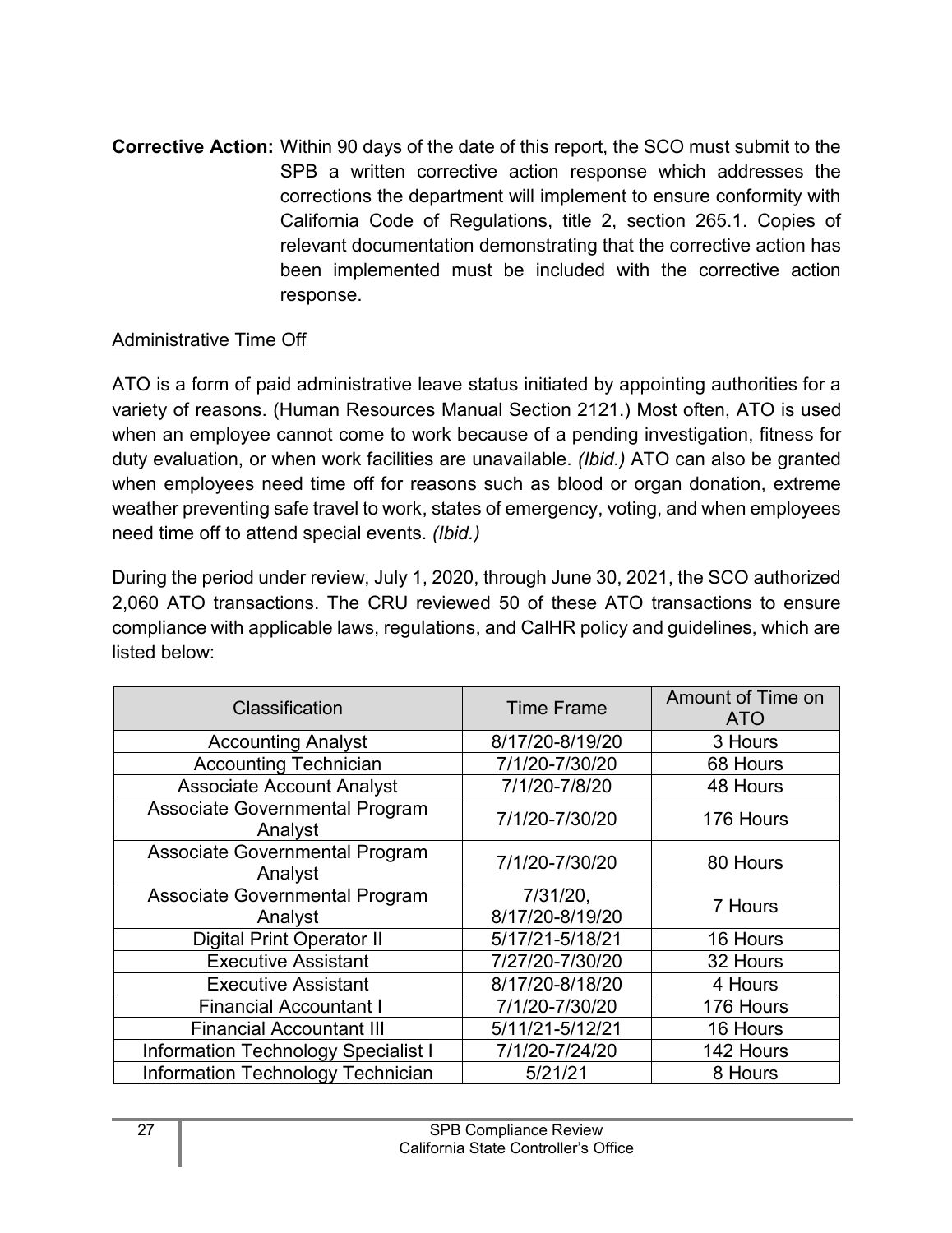| Classification                                                           | <b>Time Frame</b>                | Amount of Time on<br><b>ATO</b> |
|--------------------------------------------------------------------------|----------------------------------|---------------------------------|
| Key Data Operator                                                        | 7/1/20-7/3/20,<br>7/9/20-7/30/20 | 152 Hours                       |
| <b>Key Data Operator</b>                                                 | 7/6/20-7/17/20                   | 80 Hours                        |
| <b>Key Data Operator</b>                                                 | 7/31/20-8/31/20                  | 176 Hours                       |
| Key Data Operator                                                        | 5/5/21-5/7/21                    | 22 Hours                        |
| <b>Limited Examination &amp; Appointment</b><br>Program Candidate        | 7/1/20-7/27/20                   | 72 Hours                        |
| <b>Limited Examination &amp; Appointment</b><br><b>Program Candidate</b> | 8/17/20-8/19/20                  | 6 Hours                         |
| <b>Mailing Machines Operator II</b>                                      | 5/6/21-5/27/21                   | 33 Hours                        |
| Office Services Supervisor II (General)                                  | 8/17/20-8/18/20                  | 4 Hours                         |
| Office Technician (General)                                              | 7/1/20-7/30/20                   | 136 Hours                       |
| Office Technician (General)                                              | 7/31/20-8/21/20                  | 68 Hours                        |
| Office Technician (General)                                              | 8/6/20-8/6/20                    | 4 Hours                         |
| Office Technician (General)                                              | 8/19/20-8/31/20                  | 36 Hours                        |
| Office Technician (General)                                              | 5/11/21                          | 2 Hours                         |
| Office Technician (Typing)                                               | 8/17/20-8/19/20                  | 10 Hours                        |
| <b>Payroll Specialist</b>                                                | 5/7/21                           | 2 Hours                         |
| <b>Personnel Specialist</b>                                              | 8/6/20-8/6/20                    | 8 Hours                         |
| <b>Personnel Specialist</b>                                              | 5/13/21                          | 2 Hours                         |
| <b>Printing Trades Supervisor (General)</b>                              | 5/20/21                          | 2 Hours                         |
| Program Technician                                                       | 7/1/20-7/30/20                   | 80 Hours                        |
| Program Technician                                                       | 7/31/20,<br>8/17/20-8/19/20      | 7 Hours                         |
| Program Technician II                                                    | 7/1/20-7/30/20                   | 176 Hours                       |
| Program Technician II                                                    | 7/1/20-7/30/20                   | 84 Hours                        |
| Program Technician II                                                    | 7/1/20-7/30/20                   | 80 Hours                        |
| <b>Property Controller I</b>                                             | 7/1/20-7/30/20                   | 88 Hours                        |
| <b>Property Controller I</b>                                             | 7/31/2020,<br>8/17/20-8/19/20    | 7 Hours                         |
| <b>Seasonal Clerk</b>                                                    | 5/13/21-5/14/21                  | 16 Hours                        |
| <b>Senior Account Clerk</b>                                              | 7/1/20-7/30/20                   | 84 Hours                        |
| <b>Senior Claim Auditor</b>                                              | 5/12/21                          | 4 Hours                         |
| <b>Senior Management Auditor</b>                                         | 4/13/21                          | 2 Hours                         |
| <b>Senior Payroll Specialist</b>                                         | 5/3/21                           | 2 Hours                         |
| Staff Management Auditor (Specialist),<br><b>SCO</b>                     | 5/25/21                          | 4 Hours                         |
| <b>Staff Services Analyst (General)</b>                                  | 8/3/20-8/31/20                   | 80 Hours                        |
| <b>Staff Services Analyst (General)</b>                                  | 5/7/21                           | 2 Hours                         |
| <b>Staff Services Analyst (General)</b>                                  | 6/11/21                          | 4 Hours                         |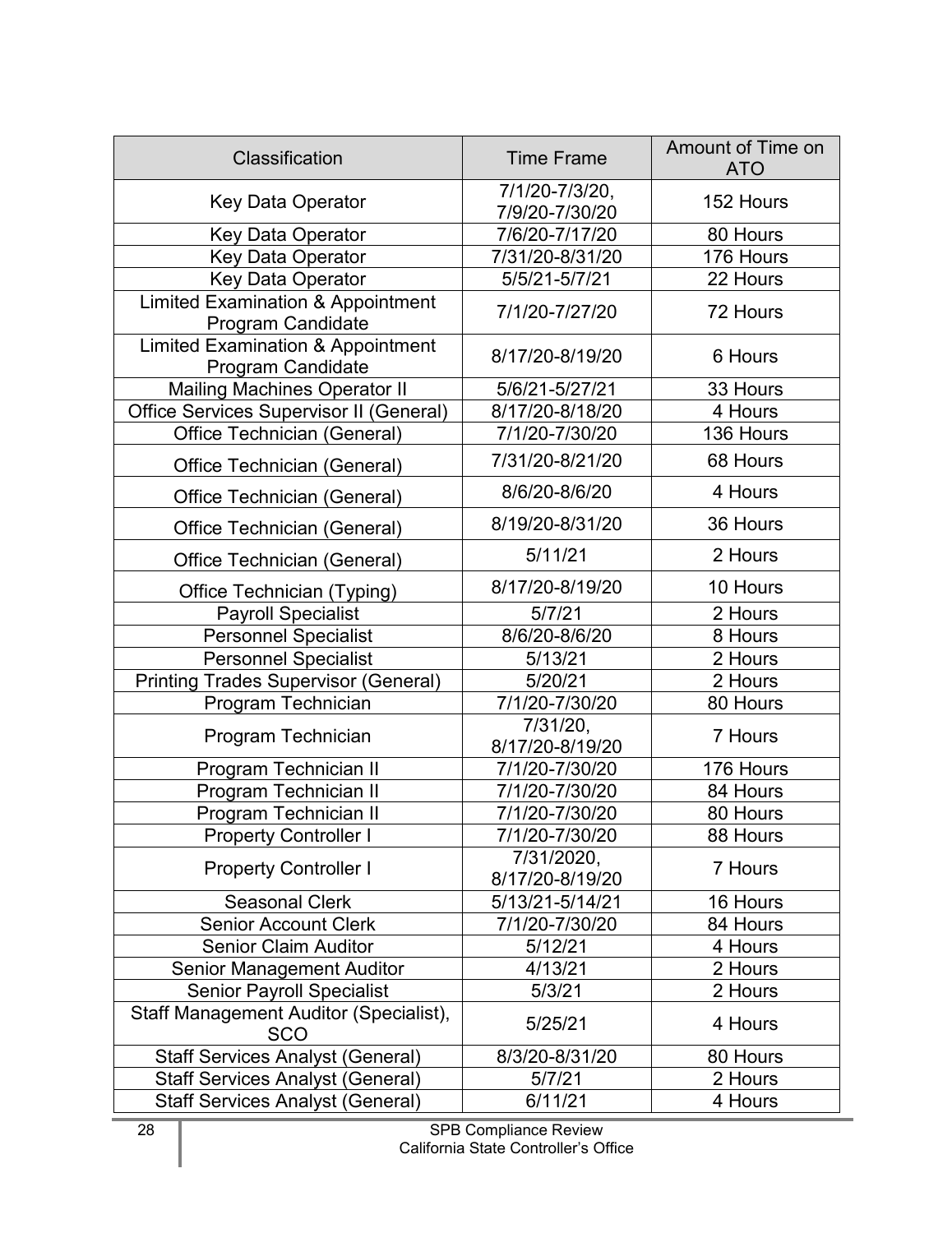| <b>Classification</b>                    | <b>Time Frame</b>              | Amount of Time on<br><b>ATO</b> |
|------------------------------------------|--------------------------------|---------------------------------|
| <b>Supervising Program Technician I</b>  | 7/1/20-7/30/20                 | 68 Hours                        |
| <b>Supervising Program Technician II</b> | 7/1/20-7/30/20                 | 87 Hours                        |
| <b>Supervising Program Technician II</b> | $7/31/20$ ,<br>8/17/20-8/19/20 | 10 Hours                        |

| <b>SEVERITY:</b> | FINDING NO. 12 | <b>ADMINISTRATIVE TIME OFF WAS NOT PROPERLY</b> |
|------------------|----------------|-------------------------------------------------|
| <b>SERIOUS</b>   |                | <b>DOCUMENTED</b>                               |

- **Summary:** The SCO did not grant ATO in conformity with the established policies and procedures. Of the 50 ATO authorizations reviewed by the CRU, the SCO did not obtain approval from CalHR prior to authorizing ATO in excess of 30 days for one employee. This is the second consecutive time this has been a finding for the SCO.
- **Criteria:** Appointing authorities are authorized to approve ATO for up to five (5) working days. (Gov. Code, § 19991.10.) Furthermore, they "have delegated authority to approve up to 30 calendar days." (Human Resources Manual Section 2121.) Any ATO in excess of 30 calendar days must be approved in advance by the CalHR. *(Ibid.)* In most cases, if approved, the extension will be for an additional 30 calendar days. *(Ibid.)* The appointing authority is responsible for submitting ATO extension requests to CalHR at least 5 working days prior to the expiration date of the approved leave. *(Ibid.)*

When requesting an ATO extension, the appointing authority must provide a justification establishing good cause for maintaining the employee on ATO for the additional period of time. *(Ibid.)* ATO may not be used and will not be granted for an indefinite period. *(Ibid.)* If CalHR denies a request to extend ATO, or the appointing authority fails to request approval from CalHR to extend the ATO, the employee must be returned to work in some capacity. *(Ibid.)*

Regardless of the length of ATO, appointing authorities must maintain thorough documentation demonstrating the justification for the ATO, the length of the ATO, and the approval of the ATO. *(Ibid.)*

**Severity:** Serious. Because an employee on ATO is being paid while not working, a failure to closely monitor ATO usage could result in costly abuse. The use of ATO is subject to audit and review by CalHR and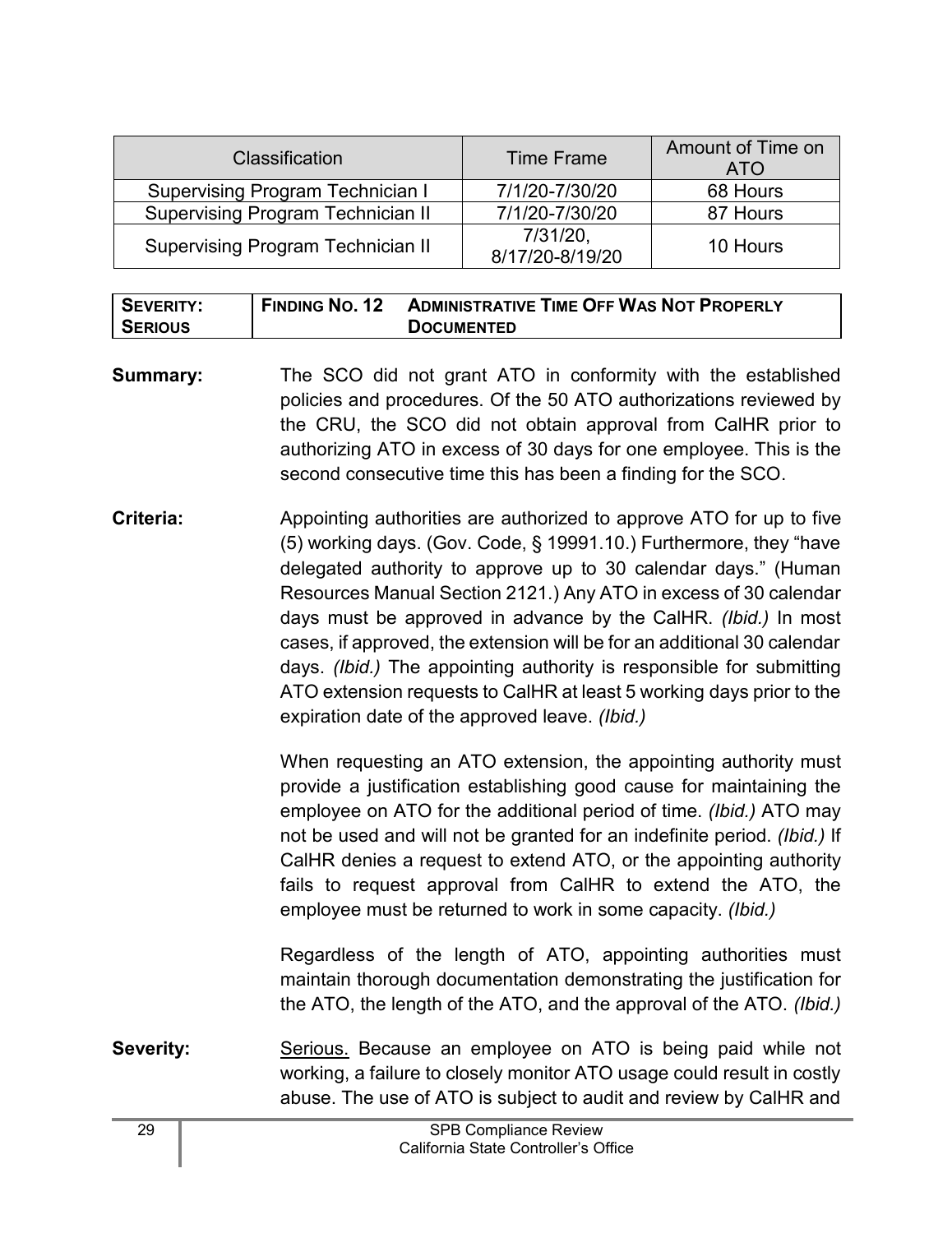other control agencies to ensure policy compliance. Findings of noncompliance may result in the revocation of delegated privileges.

- **Cause**: The SCO states that, during the Covid-19 pandemic, conditions under which its Human Resources Office operated was chaotic as the agency focused on the health and safety of the organization and employees. As a result, ATO approvals were not appropriately tracked.
- **Corrective Action:** Within 90 days of the date of this report, the SCO must submit to the SPB a written corrective action response which addresses the corrections the department will implement to ensure conformity with Government Code section 19991.10 and Human Resources Manual Section 2121. Copies of relevant documentation demonstrating that the corrective action has been implemented must be included with the corrective action response.

#### Leave Auditing and Timekeeping

Departments must keep complete and accurate time and attendance records for each employee and officer employed within the agency over which it has jurisdiction. (Cal. Code Regs., tit. 2, § 599.665.)

Departments are directed to create a monthly internal audit process to verify all leave input into any leave accounting system is keyed accurately and timely. (Human Resources Manual Section 2101.) Departments shall create an audit process to review and correct leave input errors on a monthly basis. The review of leave accounting records shall be completed by the pay period following the pay period in which the leave was keyed into the leave accounting system. *(Ibid.)* If an employee's attendance record is determined to have errors or it is determined that the employee has insufficient balances for a leave type used, the attendance record must be amended. *(Ibid.)* Attendance records shall be corrected by the pay period following the pay period in which the error occurred. *(Ibid.)* Accurate and timely attendance reporting is required of all departments and is subject to audit. *(Ibid.)*

During the period under review, April 1, 2021, through June 30, 2021, the SCO reported 17 units comprised of 1,364 active employees for the April and May 2021 pay periods and 1,372 active employees for the June 2021 pay period. The pay periods and timesheets reviewed by the CRU are summarized below: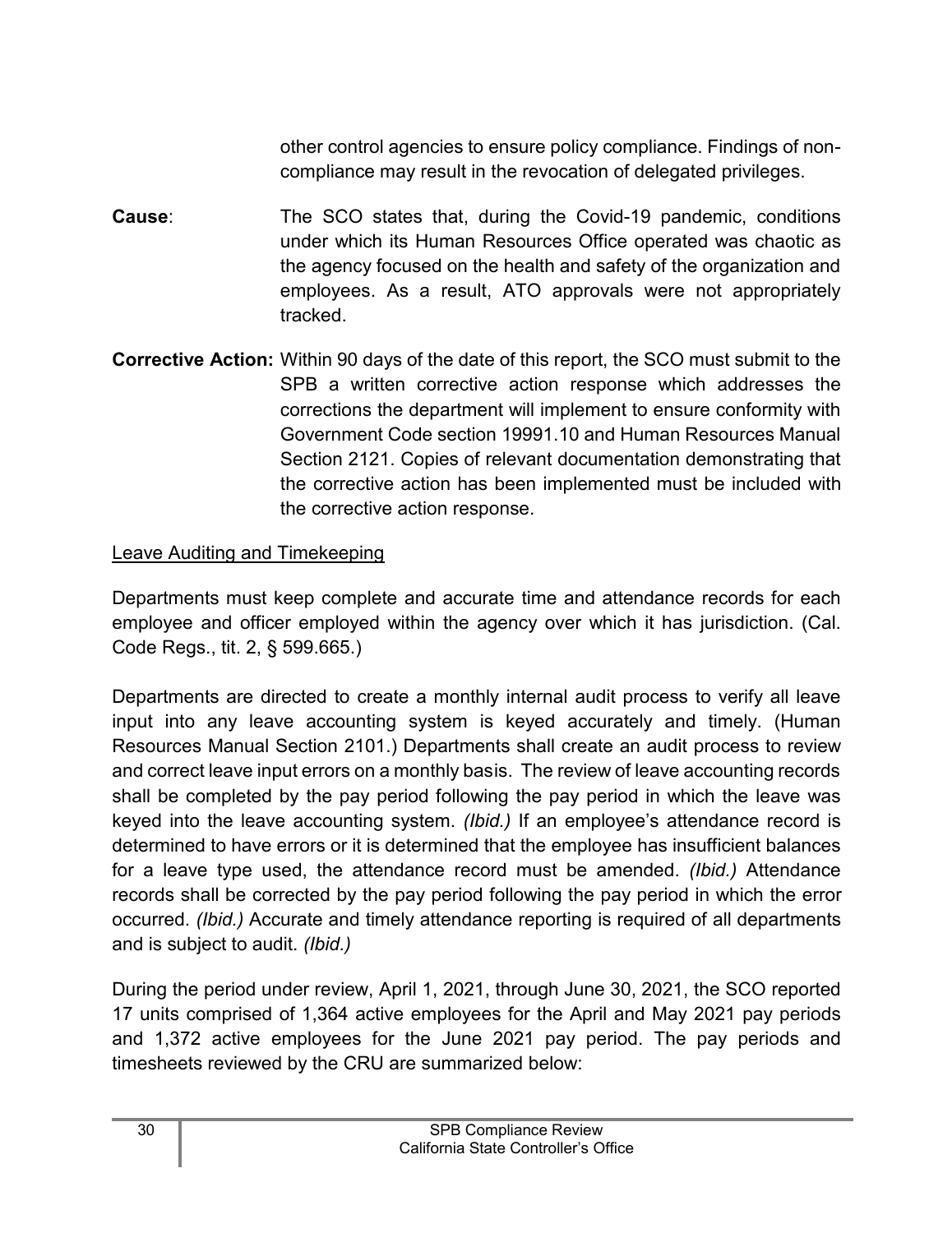| <b>Timesheet Leave</b><br>Period | <b>Unit Reviewed</b> | Number of<br><b>Employees</b> | Number of<br><b>Timesheets</b><br><b>Reviewed</b> | Number of<br><b>Missing</b><br><b>Timesheets</b> |
|----------------------------------|----------------------|-------------------------------|---------------------------------------------------|--------------------------------------------------|
| April 2021                       | 720                  | 32                            | 32                                                |                                                  |
| April 2021                       | 721                  | 9                             | 9                                                 |                                                  |
| April 2021                       | 723                  | 9                             | 9                                                 |                                                  |
| May 2021                         | 150                  | 26                            | 26                                                | O                                                |
| May 2021                         | 641                  | 35                            | 35                                                |                                                  |
| May 2021                         | 726                  | 56                            | 56                                                |                                                  |
| <b>June 2021</b>                 | 120                  | 53                            | 53                                                |                                                  |
| <b>June 2021</b>                 | 221                  | 11                            | 11                                                |                                                  |
| <b>June 2021</b>                 | 642                  |                               |                                                   |                                                  |

| IN COMPLIANCE   FINDING NO. 13 | LEAVE AUDITING AND TIMEKEEPING COMPLIED WITH  |
|--------------------------------|-----------------------------------------------|
|                                | CIVIL SERVICE LAWS, BOARD RULES, AND/OR CALHR |
|                                | <b>POLICIES AND GUIDELINES</b>                |

The CRU reviewed employee leave records from three different leave periods to ensure compliance with applicable laws, regulations and CalHR policy and guidelines. Based on our review, the CRU found no deficiencies. The SCO kept complete and accurate time and attendance records for each employee and officer employed within the department and utilized a monthly internal audit process to verify all leave input into any leave accounting system was keyed accurately and timely.

#### State Service

The state recognizes two different types of absences while an employee is on pay status; paid or unpaid. The unpaid absences can affect whether a pay period is considered to be a qualifying or non-qualifying pay period for state service and leave accruals.

Generally, an employee who has 11 or more working days of service in a monthly pay period shall be considered to have a complete month, a month of service, or continuous service. [16](#page-32-0) (Cal. Code Regs., tit. 2, § 599.608.) Full time and fractional employees who work less than 11 working days in a pay period will have a non-qualifying month and will not receive state service or leave accruals for that month.

<span id="page-32-0"></span><sup>16</sup> Government Code sections 19143, 19849.9, 19856.1, 19858.1, 19859, 19861, 19863.1, and 19997.4 and California Code of Regulations, title 2, sections 599.609, 599.682, 599.683, 599.685, 599.687, 599.737, 599.738, 599.739, 599.740, 599.746, 599.747, 599.776.1, 599.787, 599.791, 599.840 and 599.843 provide further clarification for calculating state time.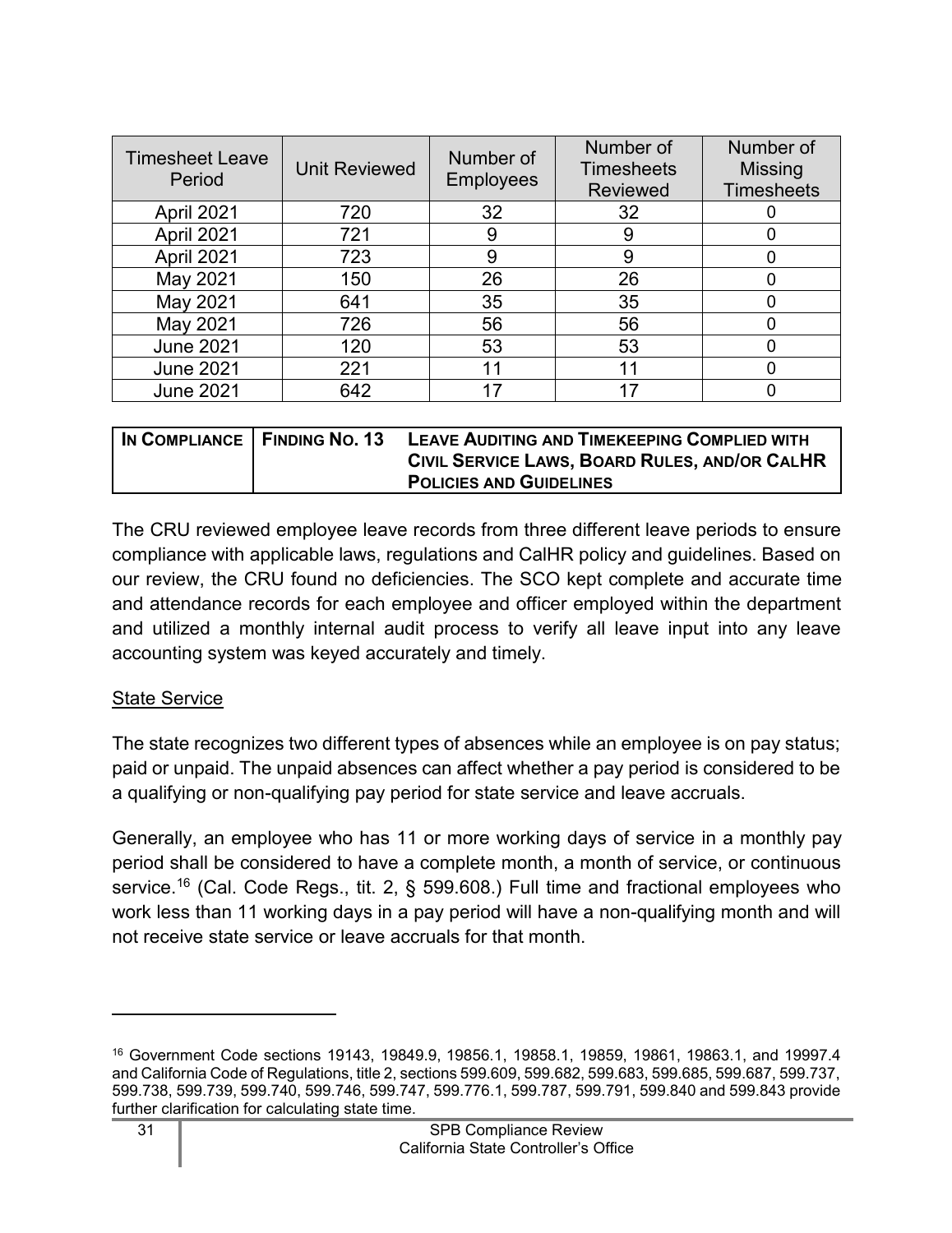Hourly or daily rate employees working at a department in which the full-time workweek is 40 hours who earn the equivalent of 160 hours of service in a monthly pay period or accumulated pay periods shall be considered to have a complete month, a month of service, or continuous service. (Cal. Code Regs., tit. 2, § 599.609.)

For each qualifying monthly pay period, the employee shall be allowed credit for vacation with pay on the first day of the following monthly pay period. (Cal. Code Regs., tit. 2, § 599.608.) When computing months of total state service to determine a change in the monthly credit for vacation with pay, only qualifying monthly pay periods of service before and after breaks in service shall be counted. (Cal. Code Regs., tit. 2 , § 599.739.) Portions of non-qualifying monthly pay periods of service shall not be counted nor accumulated. *(Ibid.)* On the first day following a qualifying monthly pay period, excluded employees<sup>[17](#page-33-0)</sup> shall be allowed credit for annual leave with pay. (Cal. Code Regs., tit. 2, § 599.752.)

Permanent intermittent employees also earn leave credits on the pay period following the accumulated accrual of 160 hours worked. Hours worked in excess of 160 hours in a monthly pay period, are not counted or accumulated towards leave credits.

During the period under review, January 1, 2021, through September 30, 2021, the SCO had nine employees with qualifying and non-qualifying pay period transactions. The CRU reviewed 17 transactions to ensure compliance with applicable laws, regulations and CalHR policy and guidelines, which are listed below:

| <b>Type of Transaction</b>   | Time base        | <b>Number Reviewed</b> |
|------------------------------|------------------|------------------------|
| Non-Qualifying Pay Period    | <b>Full Time</b> |                        |
| <b>Qualifying Pay Period</b> | <b>Full Time</b> |                        |
| <b>Qualifying Pay Period</b> | <b>Part Time</b> |                        |

|  | IN COMPLIANCE FINDING NO. 14 SERVICE AND LEAVE TRANSACTIONS COMPLIED WITH |
|--|---------------------------------------------------------------------------|
|  | CIVIL SERVICE LAWS, BOARD RULES, AND/OR CALHR                             |
|  | <b>POLICIES AND GUIDELINES</b>                                            |

The CRU determined that the SCO ensured employees with non-qualifying pay periods did not receive vacation/sick leave, annual leave, and/or state service accruals. The CRU found no deficiencies in this area.

<span id="page-33-0"></span><sup>17</sup> As identified in Government Code sections 19858.3, subdivisions (a), (b), or (c), or as it applies to employees excluded from the definition of state employee under Government Code section 3513, subdivision (c), or California Code of Regulations, title 2, section 599.752, subdivision (a), and appointees of the Governor as designated by the Department and not subject to section 599.752.1.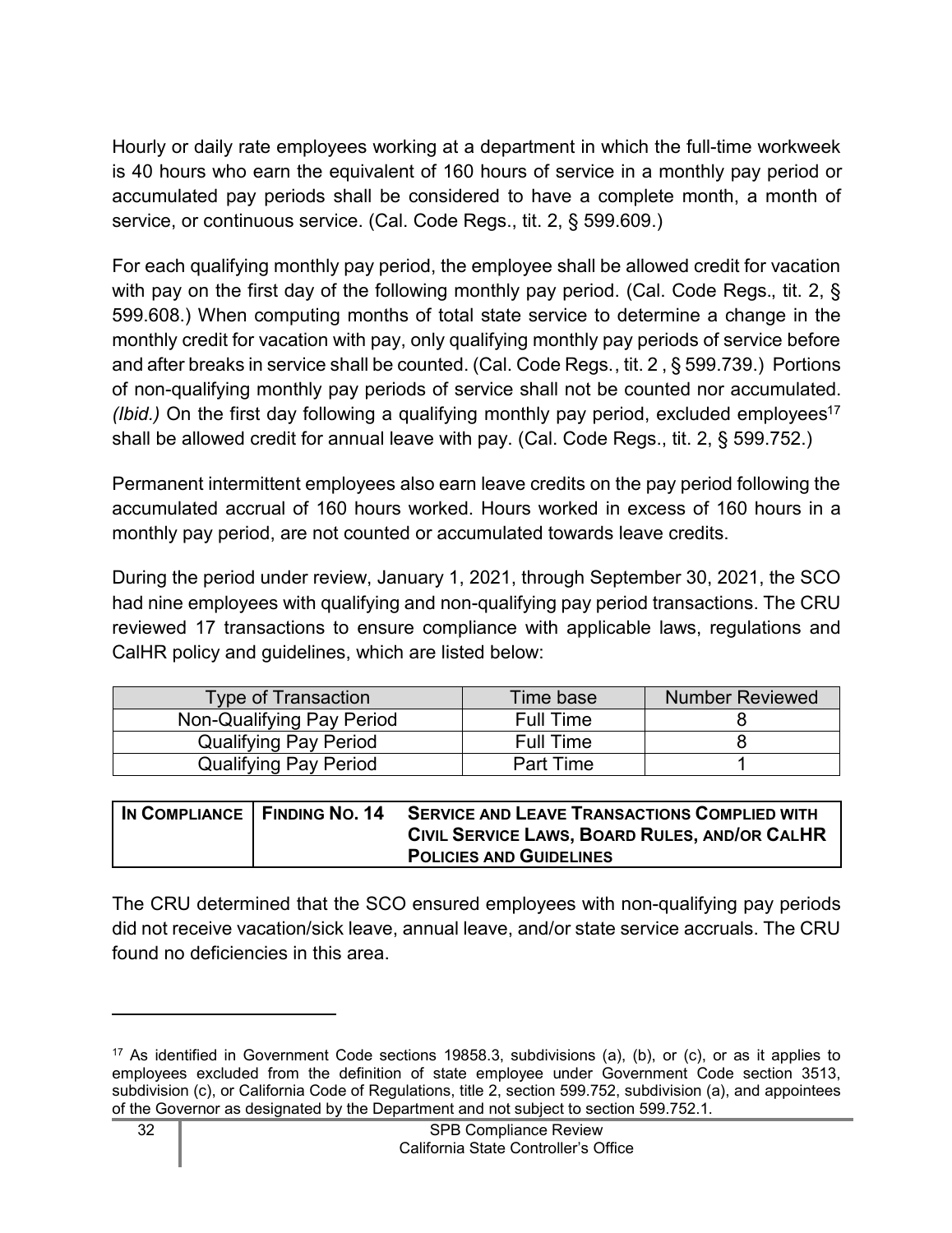## <span id="page-34-0"></span>**Policy and Processes**

## Nepotism

It is the policy of the State of California to recruit, hire and assign all employees on the basis of merit and fitness in accordance with civil service statutes, rules and regulations. (Human Resources Manual Section 1204.) Nepotism is expressly prohibited in the state workplace because it is antithetical to California's merit based civil service. *(Ibid.)* Nepotism is defined as the practice of an employee using his or her influence or power to aid or hinder another in the employment setting because of a personal relationship. *(Ibid.)* Personal relationships for this purpose include association by blood, adoption, marriage and/or cohabitation. *(Ibid.)* All department nepotism policies should emphasize that nepotism is antithetical to a merit-based personnel system and that the department is committed to the state policy of recruiting, hiring and assigning employees on the basis of merit. *(Ibid.)*

| IN COMPLIANCE   FINDING NO. 15 | <b>NEPOTISM POLICY COMPLIED WITH CIVIL SERVICE</b><br>LAWS, BOARD RULES, AND/OR CALHR POLICIES AND |
|--------------------------------|----------------------------------------------------------------------------------------------------|
|                                | <b>GUIDELINES</b>                                                                                  |

The CRU verified that the policy was disseminated to all staff and emphasized the SCO's commitment to the state policy of recruiting, hiring and assigning employees on the basis of merit. Additionally, the SCO's nepotism policy was comprised of specific and sufficient components intended to prevent favoritism, or bias, based on a personal relationship from unduly influencing employment decisions.

## Workers' Compensation

Employers shall provide to every new employee, either at the time of hire or by the end of the first pay period, written notice concerning the rights, benefits, and obligations under workers' compensation law. (Cal. Code Regs., tit. 8, § 9880, subd. (a).) This notice shall include the right to predesignate their personal physician or medical group; a form that the employee may use as an optional method for notifying the employer of the name of employee's "personal physician," as defined by Labor Code section 4600. (Cal. Code Regs., tit. 8, § 9880, subd. (c)(7) & (8).) Additionally, within one working day of receiving notice or knowledge that the employee has suffered a work related injury or illness, employers shall provide a claim form and notice of potential eligibility for benefits to the injured employee. (Labor Code, § 5401, subd. (a).)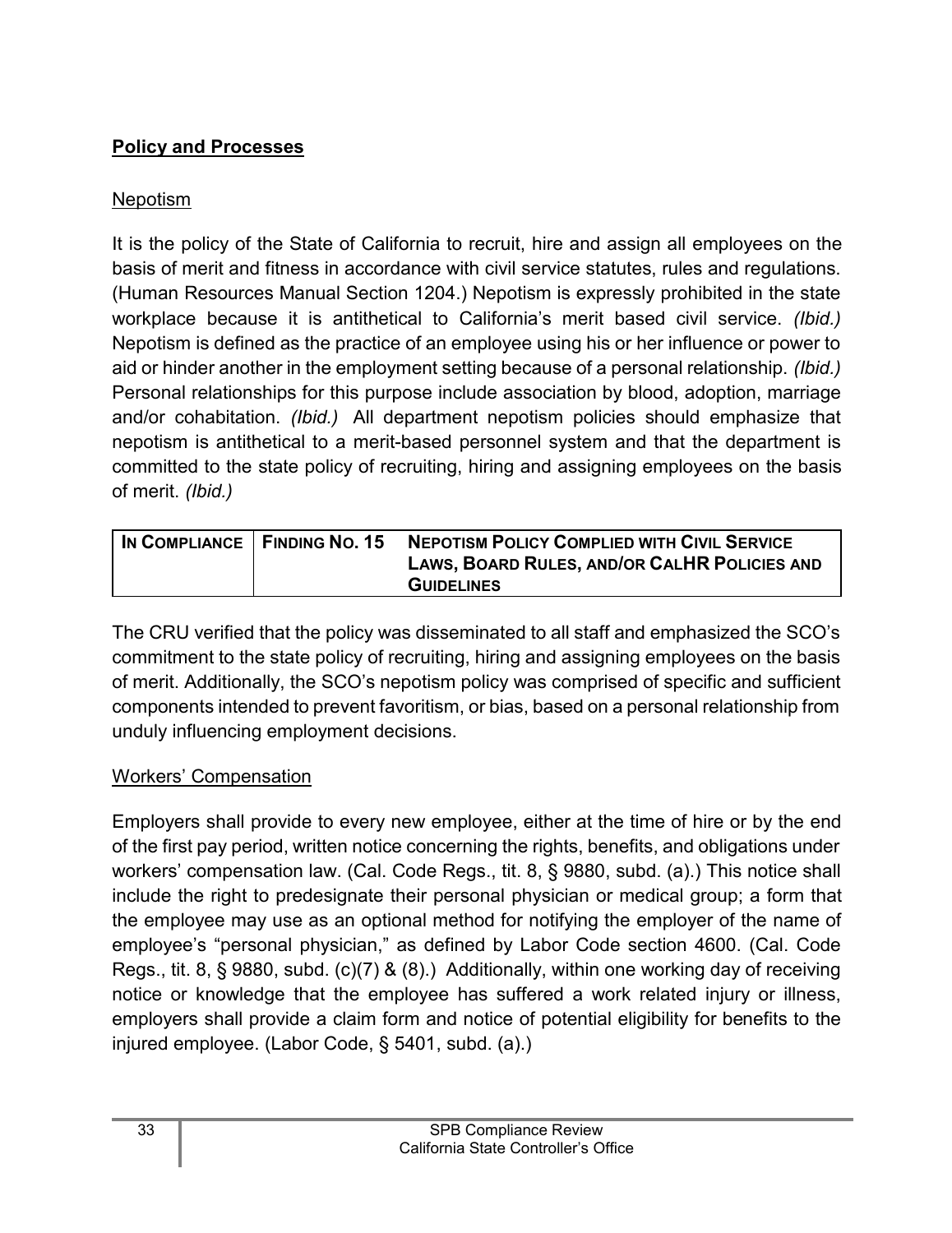Public employers may choose to extend workers' compensation coverage to volunteers that perform services for the organization. (Human Resources Manual Section 1415.) Workers' compensation coverage is not mandatory for volunteers as it is for employees. *(Ibid.)* This is specific to the legally uninsured state departments participating in the Master Agreement. *(Ibid.)* Departments with an insurance policy for workers' compensation coverage should contact their State Compensation Insurance Fund (State Fund) office to discuss the status of volunteers. *(Ibid.)* In this case, the SCO did not employ volunteers during the compliance review period.

| I SEVERITY:         | <b>FINDING NO. 16</b> | <b>INJURED EMPLOYEE DID NOT RECEIVE CLAIM FORMS</b> |
|---------------------|-----------------------|-----------------------------------------------------|
| <b>VERY SERIOUS</b> |                       | <b>WITHIN ONE WORKING DAY OF NOTICE OR</b>          |
|                     |                       | <b>KNOWLEDGE OF INJURY</b>                          |

**Summary:** Of the five workers' compensation claim forms reviewed by the CRU, one of them was not provided to the employee within one working day of notice or knowledge of injury.

- **Criteria:** An employer shall provide a claim form and notice of potential eligibility for workers' compensation benefits to its employee within one working day of notice or knowledge that the employee has suffered a work related injury or illness. (Cal. Lab. Code, § 540.1, subd. (a).)
- **Severity:** Very Serious. An injured employee was not provided the required form within the 24-hour time period. Providing the form within 24 hours of injury prevents any delay in treatment to which the employee is entitled. A work related injury can result in lost time beyond the employee's work shift at the time of injury and/or result in additional medical treatment beyond first aid.
- **Cause:** The SCO states that the delay was in the exchange of information between the supervisor and the Human Resources Office.
- **Corrective Action:** Within 90 days of the date of this report, the SCO must submit to the SPB a written corrective action response which addresses the corrections the department will implement to ensure conformity with Labor Code section 540.1. Copies of relevant documentation demonstrating that the corrective action has been implemented must be included with the corrective action response.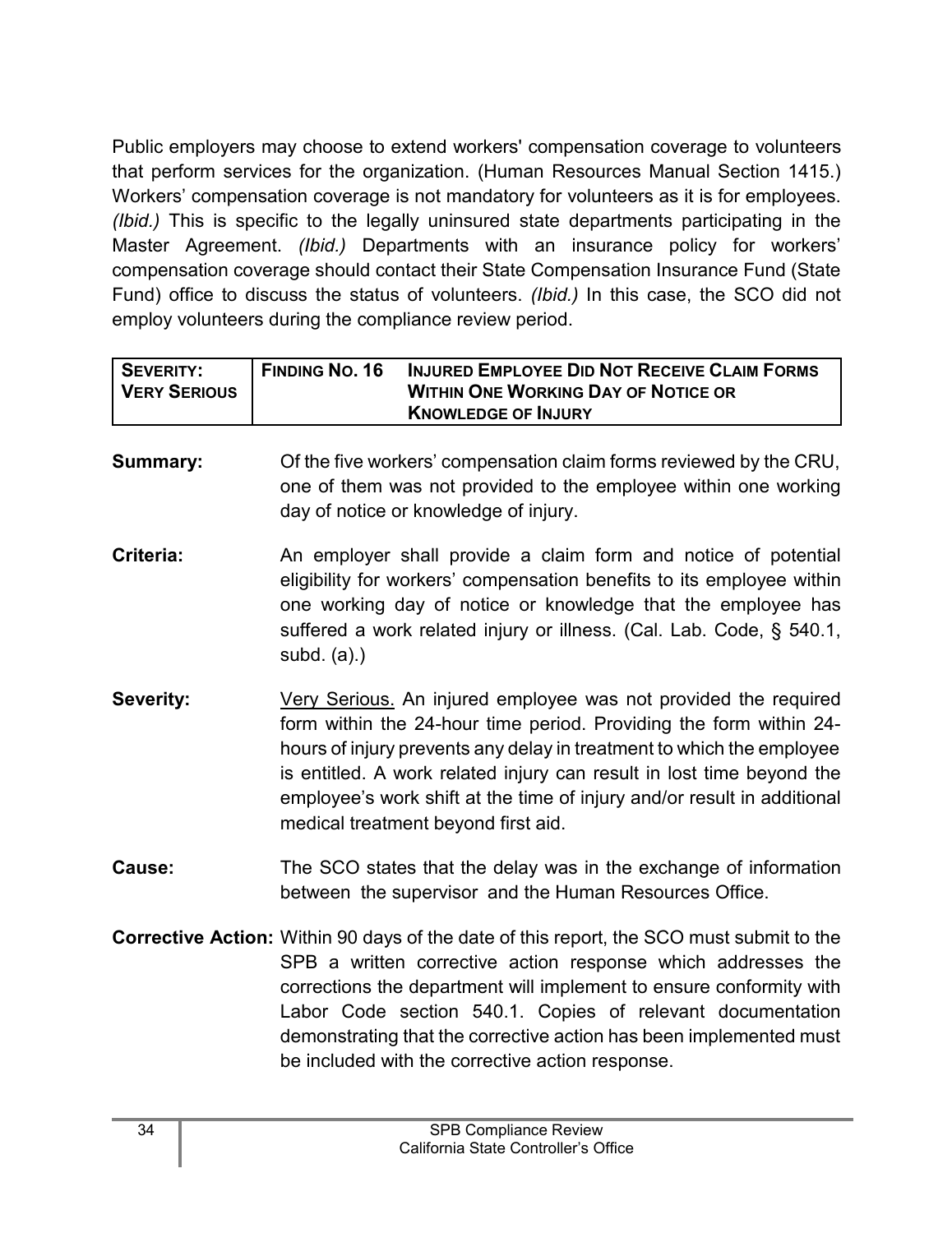## Performance Appraisals

According to Government Code section 19992.2, subdivision (a), appointing powers must "prepare performance reports." Furthermore, California Code of Regulations, title 2, section 599.798, directs supervisors to conduct written performance appraisals and discuss overall work performance with permanent employees at least once in each twelve calendar months after the completion of the employee's probationary period.

The CRU selected 86 permanent SCO employees to ensure that the department was conducting performance appraisals on an annual basis in accordance with applicable laws, regulations, policies and guidelines.

| <b>SEVERITY:</b> | <b>FINDING NO. 17</b> | PERFORMANCE APPRAISALS WERE NOT PROVIDED TO |
|------------------|-----------------------|---------------------------------------------|
| <b>SERIOUS</b>   |                       | <b>ALL EMPLOYEES</b>                        |

- **Summary:** The SCO did not provide annual performance appraisals to 33 of 86 employees reviewed after the completion of the employee's probationary period. This is the second consecutive time this has been a finding for the SCO.
- **Criteria:** Appointing powers shall prepare performance reports and keep them on file as prescribed by department rule. (Gov. Code, § 19992.2, subd. (a).) Each supervisor, as designated by the appointing power, shall make an appraisal in writing and shall discuss with the employee overall work performance at least once in each twelve calendar months following the end of the employee's probationary period. (Cal. Code Regs., tit. 2, § 599.798.)
- **Severity:** Serious. The department does not ensure that all of its employees are apprised of work performance issues and/or goals in a systematic manner.
- **Cause:** The SCO states that, according to their procedures, notice is provided to the divisions for employees who are due performance evaluations. In these instances, the manual process was not consistently applied as required.
- **Corrective Action:** Within 90 days of the date of this report, the SCO must submit to the SPB a written corrective action response which addresses the corrections the department will implement to ensure conformity with Government Code section 19992.2 and California Code of